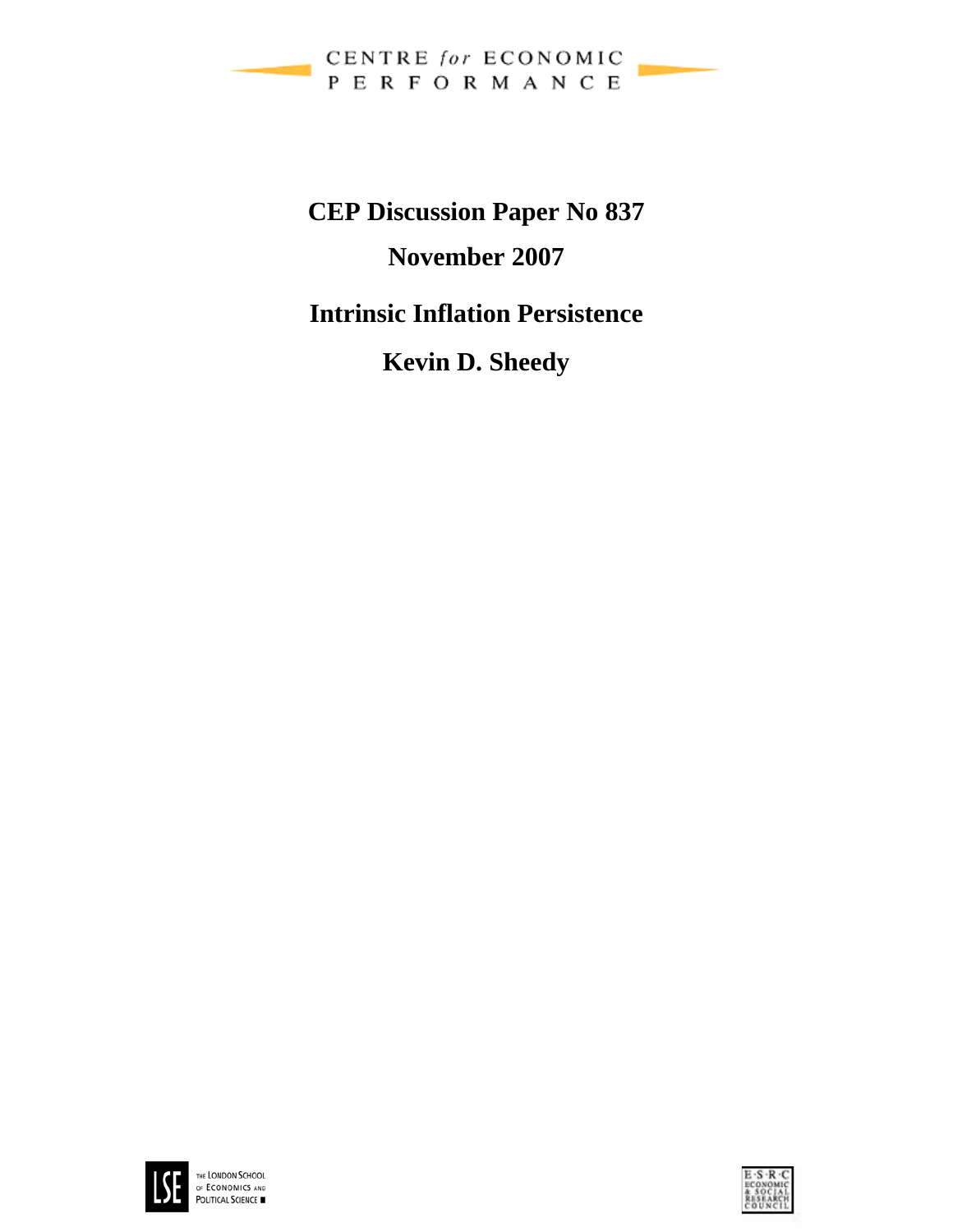#### **Abstract**

It is often argued that the New Keynesian Phillips curve is at odds with the data because it cannot explain inflation persistence — the difficulty of returning inflation immediately to target after a shock without any loss of output. This paper explains how a model where newer prices are stickier than older prices is consistent with this phenomenon, even though it introduces no deviation from optimizing, forwards-looking price setting. The probability of adjusting new and old prices is estimated using a novel method that draws only on macroeconomic data, and the findings strongly support the premise of the model.

#### JEL Classification: E3

Keywords: inflation persistence, hazard function, time-dependent pricing, New Keynesian Phillips curve

This paper was produced as part of the Centre's Macro Programme. The Centre for Economic Performance is financed by the Economic and Social Research Council.

#### **Acknowledgements**

I thank Petra Geraats for many helpful discussions. I am grateful to Seppo Honkapohja and Michael Woodford for their comments on an earlier draft of this paper, entitled "Structural Inflation Persistence". The paper has also benefited from the comments of seminar participants at the Bank of England, Birmingham University, Cambridge University, the Federal Reserve Board, the University of Georgia, the London School of Economics, Manchester University, the New York Fed, Universitat Pompeu Fabra, and Warwick University. I thank the Economic and Social Research Council for financial support, and the Journal of Applied Econometrics for an award under its Scholars Programme.

Kevin D. Sheedy is an Associate of the Macro Programme at the Centre for Economic Performance. He is also a lecturer in the Department of Economics, London School of Economics. Email: k.d.sheedy@lse.ac.uk

Published by Centre for Economic Performance London School of Economics and Political Science Houghton Street London WC2A 2AE

All rights reserved. No part of this publication may be reproduced, stored in a retrieval system or transmitted in any form or by any means without the prior permission in writing of the publisher nor be issued to the public or circulated in any form other than that in which it is published.

Requests for permission to reproduce any article or part of the Working Paper should be sent to the editor at the above address.

© K. D. Sheedy, submitted 2007

ISBN 978-0-85328-212-9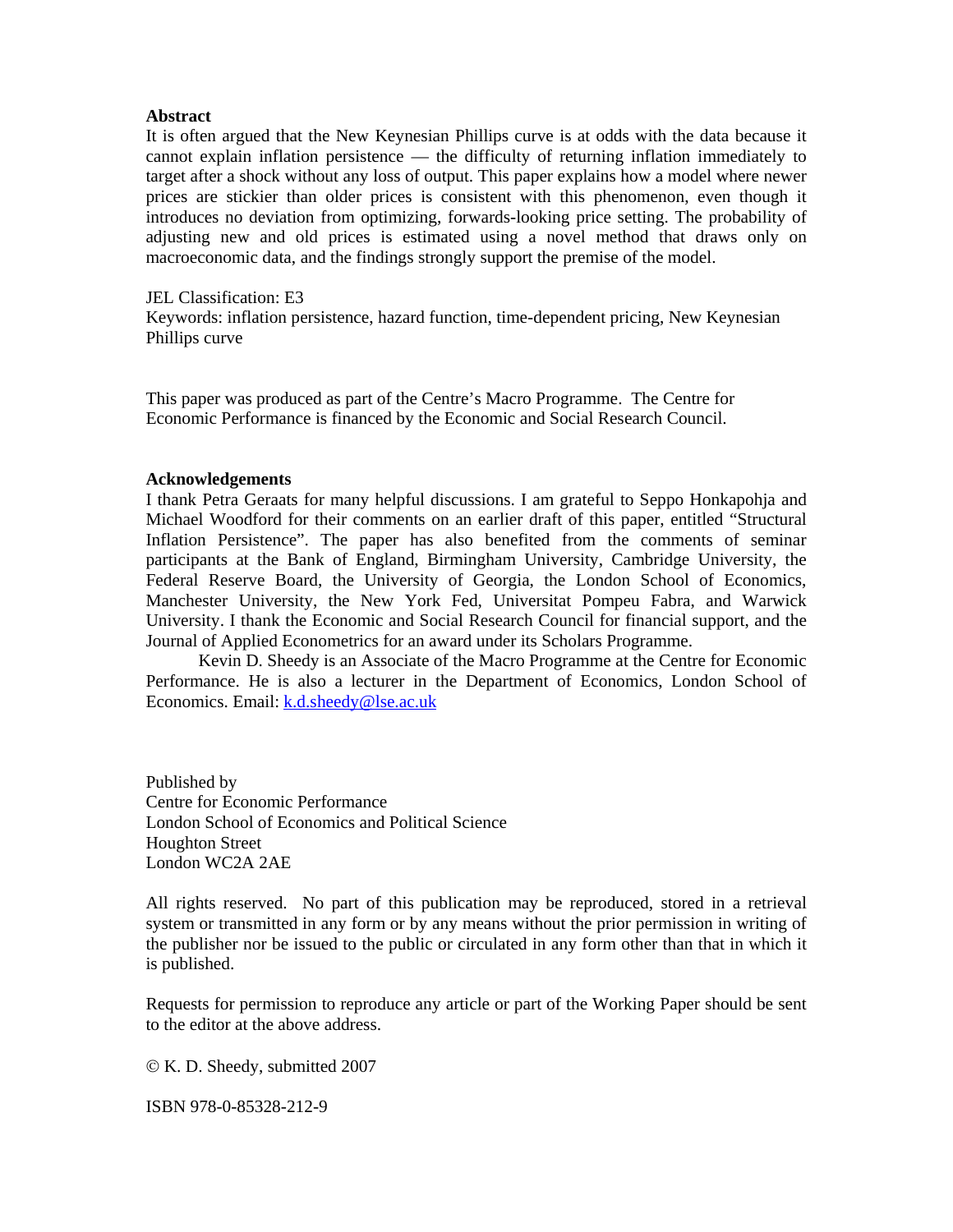## 1. Introduction

It is often argued that New Keynesian economics cannot explain the persistence of inflation. The New Keynesian Phillips curve (NKPC) predicts that once the factors giving rise to high inflation have passed, inflation can return immediately to target without incurring any loss of output. This surprising and puzzling implication is a consequence of the absence of past inflation rates from the NKPC, making inflation determination a purely forward-looking process.

This paper shows that microfounded models of price stickiness are able to generate intrinsic inflation persistence, defined as inflation inherited from the past that cannot be avoided without suffering a temporary reduction in economic activity. To achieve this, it is necessary to find a theoretical reason why past inflation rates should appear in the Phillips curve with positive coefficients. The key ingredient is that firms are more likely to change older rather than newer prices. This is a plausible pricing strategy when individual prices are costly to adjust and there is base drift in the general price level. Firms are then reluctant to squander resources changing prices that have been posted only recently, when those that have remained fixed for a long time are further from profit-maximizing levels. In contrast to this, the widely used Calvo (1983) price-setting model underlying the NKPC assumes the probability of price adjustment is the same for all prices, irrespective of age.

Intuitively, the existence of intrinsic inflation persistence depends on two opposing forces. To see this, consider the case of a temporary cost-push shock lasting for only one period. When price changes are costly, and with staggering of adjustment times, some firms respond to the shock by raising their prices; others take no immediate action. After the shock has dissipated there are two groups of firms and two countervailing effects on inflation. Those firms that did change price initially now find their relative prices too high and want to reduce their prices in money terms. This is the "roll-back" effect. But since the price level has risen, those firms that did not change price initially now want to raise their money prices to maintain desired relative prices. This is the "catch-up" effect.

When the probability of changing a price is independent of the age of the price, the rollback effect exactly cancels out the catch-up effect and inflation stabilizes immediately. But when older prices are more likely to be changed than newer prices, catch-up dominates rollback, resulting in persistent inflation as the price level continues to rise. A policymaker wishing to counteract this persistent inflation must engineer a downturn in economic activity to reduce firms' costs and desired relative prices.

This paper makes three distinct contributions to the literature on inflation and price setting behaviour. First, it demonstrates how the New Keynesian model can be reconciled with intrinsic inflation persistence by relaxing the assumption of a constant probability of price adjustment, an explanation that involves no deviation from the essence of the model since firms remain optimizing and forward looking. Intrinsic persistence is linked to the shape of the hazard function for price changes (the probability of a firm posting a new price as a function of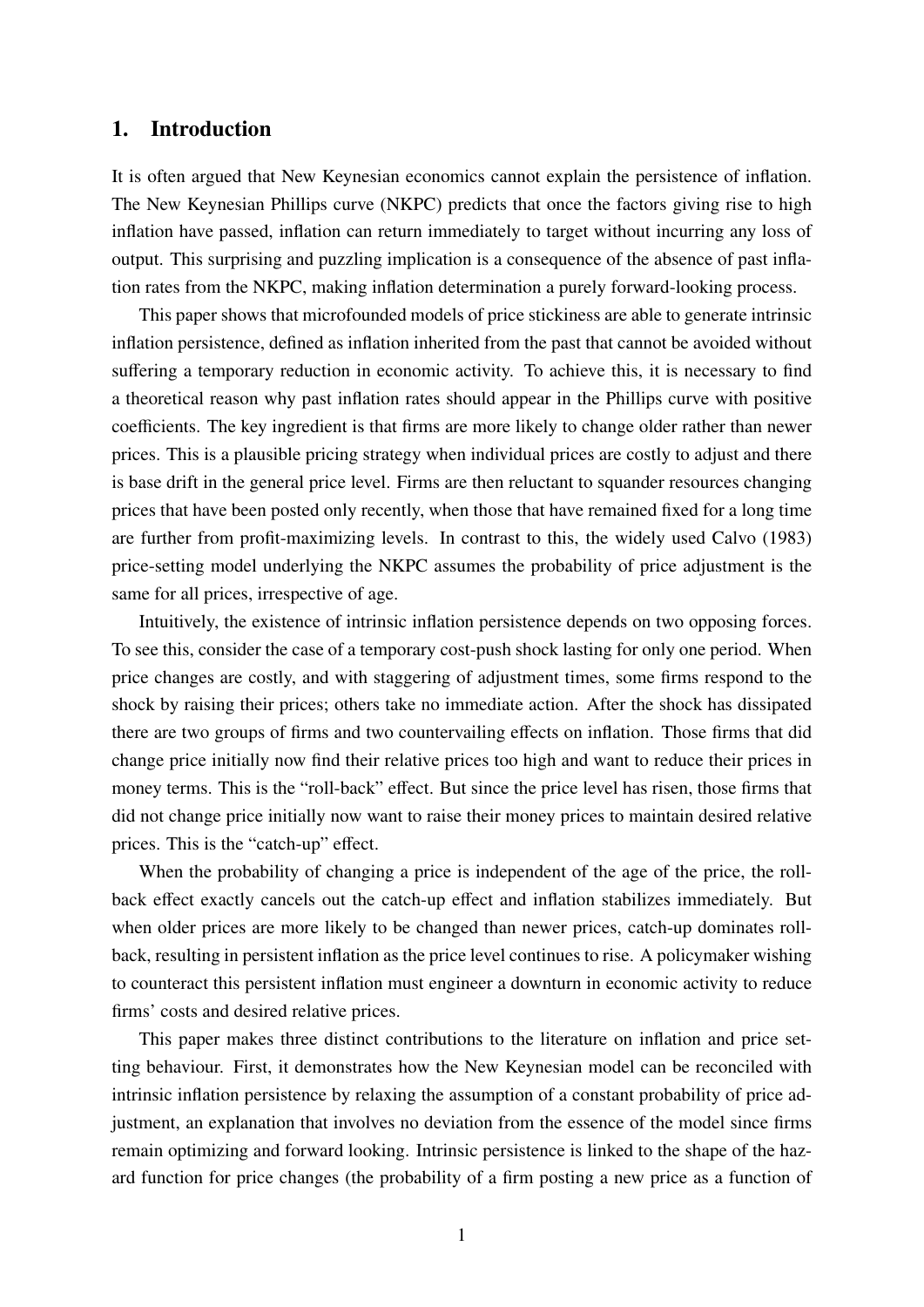the time since its previous price change). The insight is that upward-sloping hazard functions, where newer prices are stickier than older prices, imply a positive relationship between current and past inflation and hence generate persistent inflation. A downward-sloping hazard function would imply a negative relationship between current and past inflation.

Second, this paper also introduces a methodological innovation in deriving a simple and tractable expression for the Phillips curves implied by wide range of price-setting models with differently shaped hazard functions. These Phillips curves bear a close resemblance to the "hybrid" New Keynesian Phillips curves currently favoured on empirical grounds, but which are widely thought to have weak theoretical foundations. It is then shown that the slope of the hazard function determines whether the coefficients on past inflation are positive or negative. The new expression for the Phillips curve derived here also has applications beyond the scope of this paper. It is straightforward to apply it in situations where the NKPC is currently valued for its ease-of-use, but perhaps not for the realism of its assumptions. Given the ubiquity of the NKPC in modern monetary policy analysis (see for example Woodford (2003)), it is important to be able to work with a more general model of price setting, while retaining much of the NKPC's user-friendliness.<sup>1</sup>

Third, there is an empirical contribution in estimating the hazard function for price changes using only macroeconomic data. It is shown how the hazard function can be identified and estimated without the need to have observations of individual prices. It turns out that this can be achieved with surprisingly simple econometric techniques. Using this approach, it is possible to test whether there exists a hazard function model that is consistent with observed inflation dynamics when firms set prices in a purely forward-looking manner. The estimated hazard function can also be compared to those from the burgeoning microeconometric literature. Estimates of the hazard function are presented using U.S. data, and these provide strong support for a model in which newer prices are stickier than older prices.

The problem of inflation persistence was first brought to the attention of economists by Fuhrer and Moore (1995). There are actually several stylized facts about inflation dynamics documented by Mankiw (2001) that the New Keynesian Phillips curve cannot explain on its own, including the cost of disinflation. The NKPC has also been the subject of direct econometric studies in work such as Galí and Gertler (1999), Sbordone (2002), Rudd and Whelan (2005) and Roberts (2005). The extent to which inflation determination is forward looking as opposed to backward looking is hotly debated, but most studies find that the data support a significant backward-looking component, which is conspicuously absent from the standard New Keynesian model.

Fuhrer and Moore's own solution to this problem is a relative contracting model where nominal wages are set with a concern for achieving a real wage that tracks the real wages of other workers. This creates a role for past inflation, because high inflation is associated with high wage growth that indicates one cohort of workers pulling away from the others. Holding

<sup>&</sup>lt;sup>1</sup>The methodology is applied by Sheedy (2007) to the question of optimal monetary policy.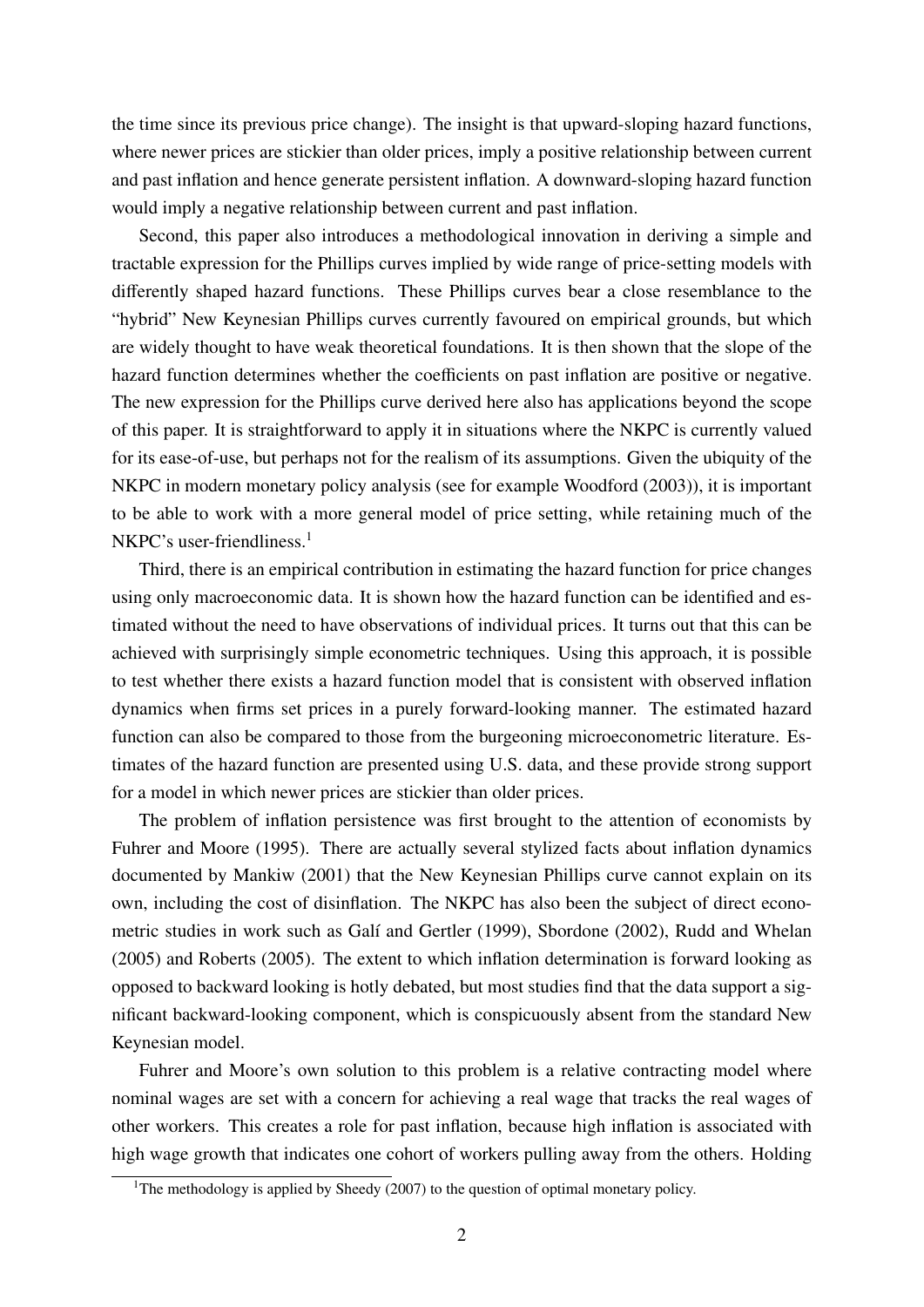other determinants of inflation constant, high inflation in the past makes it more likely that there will be inflationary wage pressure in the future as the other cohorts of workers try to close the gap. A widely used alternative theory states that some fraction of firms relies on a rule of thumb when setting prices (Gal´ı and Gertler, 1999). These firms do not maximize profits when they post a new price, but instead simply take past prices posted by other firms and add on a correction for recent inflation. Another popular explanation is proposed by Christiano, Eichenbaum and Evans (2005), who argue that in between those times when actual pricing decisions are made, firms continually re-index their prices in line with past inflation. A variant of this hypothesis has also been put forward by Smets and Wouters (2003). While it is possible to make a case for each of these ideas, what unites them is an essentially arbitrary role assigned to past inflation in the process of setting prices or wages. Each model resolves the problem of inflation determination being partially backward looking by assuming that at least some agents behave in a backward-looking fashion. This paper takes an alternative approach and argues that inflation can be significantly backward looking even when all agents remain optimizing and forward looking.

Others account for inflation persistence by arguing that it results from inflation expectations not being formed rationally (Paloviita, 2004; Roberts, 1997). In a similar vein, a process of adaptive learning by agents also explains some persistence (Milani, 2005). Furthermore, it might be the case that time-variation in the average rate of inflation generates apparent inflation persistence (Cogley and Sbordone, 2005). The importance of these ideas is discussed further in Woodford (2007).

Pricing models with non-constant hazard functions have been considered in a number of earlier studies. The Taylor (1980) model was of course the first example of this kind and assumes that price changes take place at regular intervals. Guerrieri (2001, 2002) argues that the Taylor model actually fits empirical inflation dynamics better than the NKPC. Goodfriend and King (1997) show how it is possible to develop a theoretical model of time-dependent pricing with a general hazard function. The work of Dotsey, King and Wolman (1999) demonstrates that models of state-dependent pricing imply increasing hazard functions when there is base drift in the general price level. Some examples of these increasing hazard functions are studied by Wolman (1999) in the context of time-dependent pricing. Others have argued that a mixture of the Calvo and Taylor pricing yields a better model of inflation dynamics (Mash, 2004). It is also shown by Dotsey (2002) that econometric estimates of the "hybrid" NKPC of Galí and Gertler are biased towards detecting rule-of-thumb firms when prices are actually set according to the Taylor model. On the other hand, Fuhrer (1997) and Whelan (2007) take a different view and argue that more general time-dependent pricing models imply Phillips curves with negative coefficients on past inflation. This would suggest that having an increasing hazard function leads to a worse fit to the data than the NKPC. However, this claim is not supported by the results of this paper.

In interpreting these results, it is important to have a clear idea of what the models are try-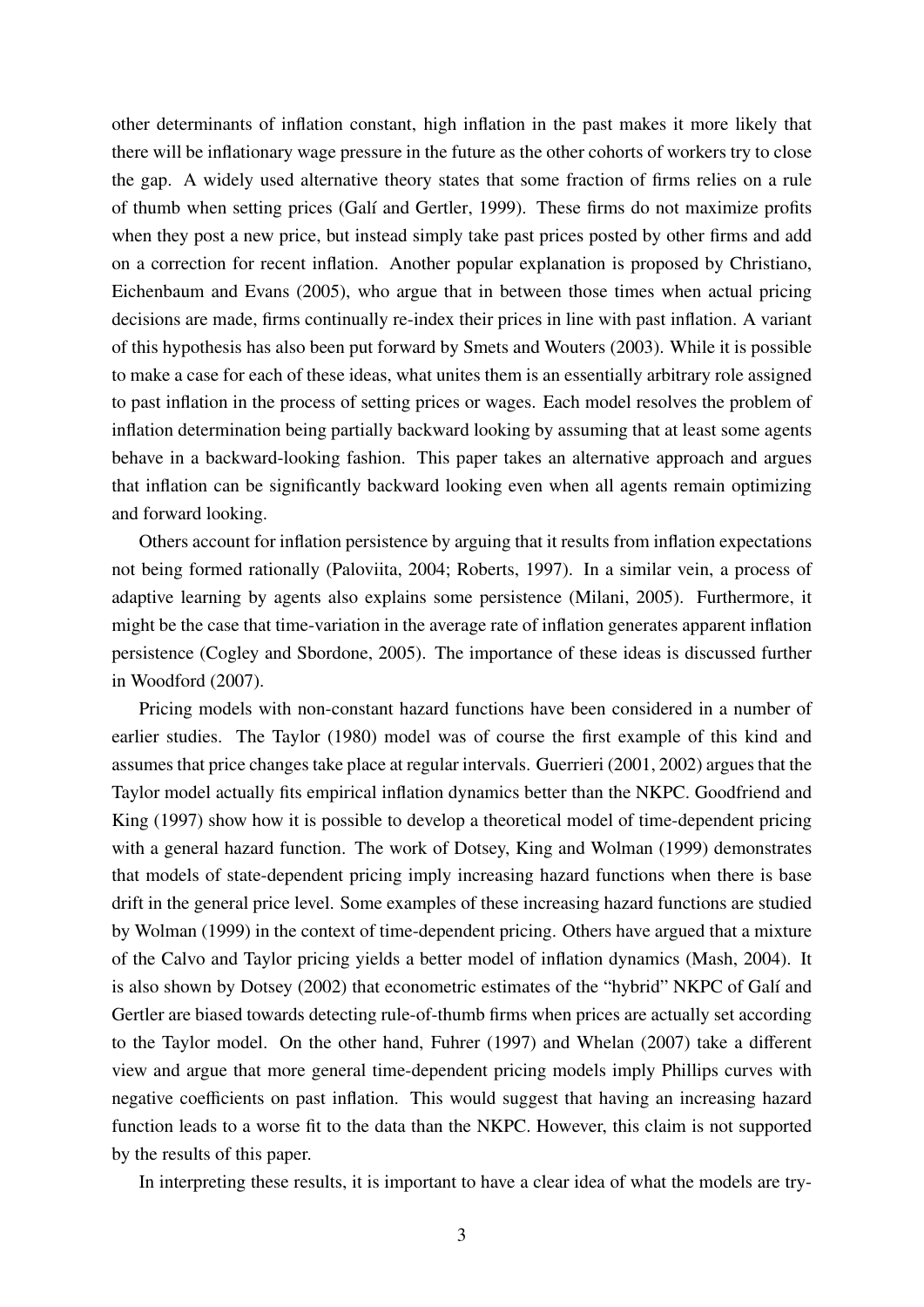ing to explain. Many studies judge success or failure in explaining inflation persistence using impulse response and autocorrelation functions for inflation. These are the metrics preponderantly used in statistical work on inflation persistence, as can be seen from Gadzinski and Orlandi (2004) and Altissimo, Bilke, Levin, Matha and Mojon (2006). But the danger of this ¨ approach is aptly illustrated by Dittmar, Gavin and Kydland (2005), who argue that a model with entirely flexible prices can explain much of this reduced-form statistical evidence on inflation persistence. Hence this paper focuses on intrinsic inflation persistence, which is identified with lags of inflation in the Phillips curve having positive coefficients. As the expression for the Phillips curve derived here is much simpler than those typically found in previous studies, it can be shown more directly how an upward-sloping hazard function contributes to explaining intrinsic inflation persistence.

In addition to macroeconomic theorizing about the shape of the hazard function, there is now a wealth of microeconometric work that addresses this question. Unfortunately, the results of these studies are somewhat mixed. Götte, Minsch and Tyran (2005) and Cecchetti (1986) find strong support for an upward-sloping hazard function. Fougere, Le Bihan and Sevestre (2005) also find some support for increasing hazard functions for the majority of goods and services. On the other hand, work by Campbell and Eden (2005), Dias, Marques and Santos Silva (2005) and others find strong evidence in favour of mainly downward-sloping hazards. Other studies such as Baumgartner, Glatzer, Rumler and Stiglbauer (2005) suggest that the hazard function is decreasing but punctuated by spikes. Nakamura and Steinsson's (2007) estimated hazard function is largely flat but with a large spike after one year. These studies differ considerably in their econometric methodology, the range of goods and services they include, and the countries and time periods they cover. Some of these estimates of the hazard function slope may be biased downward as a result of not controlling adequately for heterogeneity (Alvarez, Burriel and Hernando, 2005).

Nonetheless, it is very important to be able to check the consistency of estimated hazard functions at the micro level with those derived from macroeconomic data, and estimates based on macro data are extremely rare in the literature. The estimation method proposed here is new, and the only other attempt based on macroeconomic data is Jadresic (1999). But because the estimation technique used by Jadresic is based on ordinary least squares, its validity rests on the very strong assumption of perfect foresight, rather than just on rational expectations as is needed in this paper.

The plan of the paper is as follows. The assumptions of the model are set out in section 2 and a simple expression for the implied Phillips curve is derived in section 3. This is then used to derive analytical results linking the shape of the hazard function to the extent of intrinsic inflation persistence. Section 4 describes the estimation procedure for the hazard function and presents estimates obtained using U.S. macroeconomic data. It goes on to assess how well the model can account for inflation dynamics and to compare the results with those obtained in the microeconometric literature. Finally, section 5 draws some conclusions.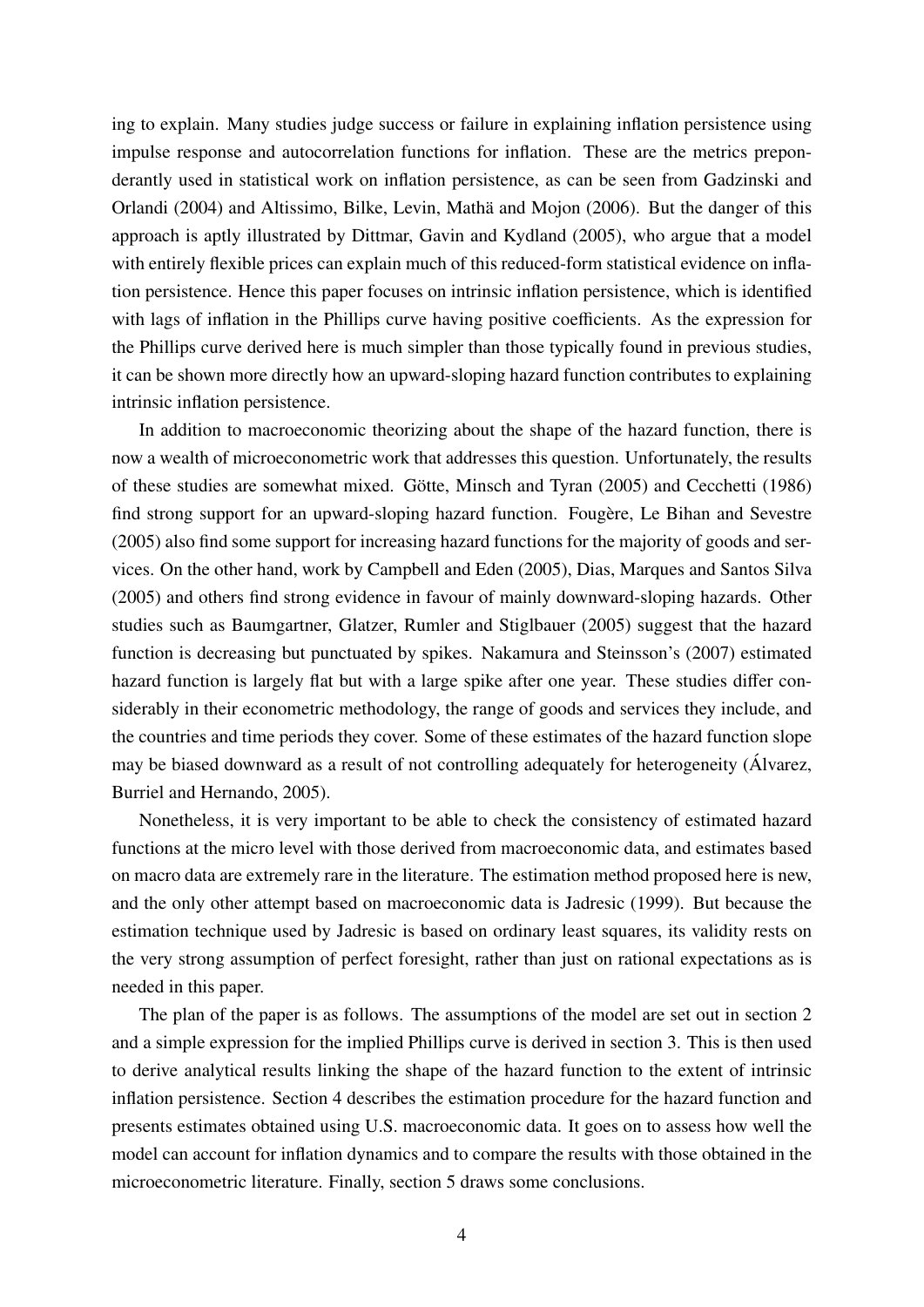## 2. The model

## 2.1 Firms' costs and demand

The economy contains a continuum of firms on the unit interval  $\Omega \equiv [0, 1]$ . Each firm produces a differentiated good that is an imperfect substitute for the products of other firms. The output of firm  $i \in \Omega$  at time *t* is denoted by  $Y_t(i)$ . Firm  $i$  can produce output  $Y_t(i)$  at total real cost  $C(Y_t(i); Y_t^*)$ , given by

$$
C(Y_t(\iota); Y_t^*) \equiv \frac{1}{1 + \eta_{cy}} \frac{Y_t(\iota)^{1 + \eta_{cy}}}{Y_t^{* \eta_{cy}}} \tag{1}
$$

where the parameter  $\eta_{cy} > 0$  is the elasticity of real marginal cost with respect to the firm's own output, and  $Y_t^*$  denotes the common Pareto-efficient level of output for all firms, which corresponds to the level of output where real marginal cost is equal to one. Efficient output *Y* ∗ *t* depends on factors such as technology and household preferences, though it is not modelled here explicitly.<sup>2</sup> Firms take efficient output as exogenously given.

Firms' customers (households, government or other firms) allocate their spending between different goods to minimize the cost of buying some quantity of a basket of goods. Aggregate output  $Y_t$  is defined using a Dixit-Stiglitz aggregator:

$$
Y_t \equiv \left(\int_{\Omega} Y_t(t)^{\frac{\varepsilon - 1}{\varepsilon}} dt\right)^{\frac{\varepsilon}{\varepsilon - 1}}
$$
 (2)

The parameter  $\varepsilon > 1$  is the elasticity of substitution between different products. If  $P_t(i)$  is the money price of firm  $\iota$ 's product then expenditure minimization by its customers implies that it faces the following demand function at time *t*,

$$
Y_t(\iota) = \left(\frac{P_t(\iota)}{P_t}\right)^{-\varepsilon} Y_t \qquad , \qquad P_t \equiv \left(\int_{\Omega} P_t(\iota)^{1-\varepsilon} d\iota\right)^{\frac{1}{1-\varepsilon}} \tag{3}
$$

where  $P_t$  is the corresponding price index for the basket of goods (2).

Using the demand function in (3) and the cost function in (1), let the level of real profits earned by firm *t* at time *t* if its relative price is  $\rho_t(t) \equiv P_t(t)/P_t$  be denoted by  $F(\rho_t(t); Y_t, Y_t^*) =$  $\varrho_t(t)^{1-\varepsilon} Y_t - C(\varrho_t(t)^{-\varepsilon} Y_t; Y_t^*)$ . By substituting in the functional form from equation (1) and by defining the output gap  $\mathcal{Y}_t \equiv Y_t/Y_t^*$  to be ratio of actual aggregate output to efficient output, real profits are given by:

$$
F(\varrho_t(\iota); Y_t, Y_t^*) = \left\{ \varrho_t(\iota)^{1-\varepsilon} - \frac{1}{1+\eta_{cy}} \varrho_t(\iota)^{-\varepsilon(1+\eta_{cy})} \mathcal{Y}_t^{\eta_{cy}} \right\} Y_t
$$
 (4)

<sup>&</sup>lt;sup>2</sup>See section 4.1 below for an example of how  $(1)$  can be derived.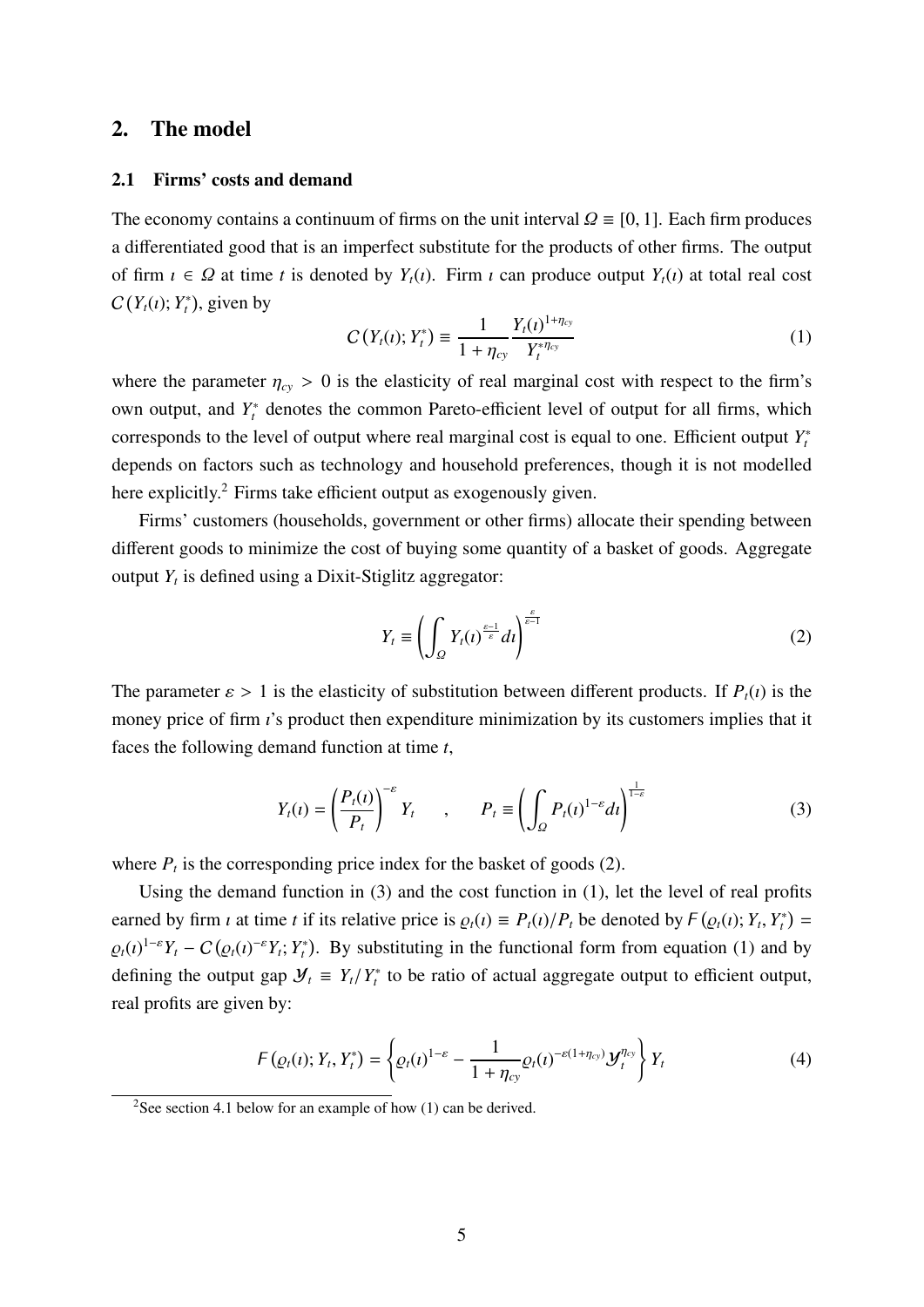#### 2.2 Price stickiness

Instead of choosing relative prices directly, firms post prices in terms of money, and these money prices are not adjusted at every possible point in time. The frequency of price adjustment is modelled using the framework of time-dependent pricing, where a firm's probability of choosing a new price depends on the time elapsed since its previous price change.

Let  $\mathcal{A}_t \subset \Omega$  denote the set of firms that post new prices at time *t*. The duration of price stickiness  $\mathcal{D}_t(i) \equiv \min \{ i \ge 0 \mid i \in \mathcal{A}_{t-i} \}$  for firm *i* at time *t* is the time elapsed since its current price was posted. A particular model of time-dependent pricing is defined by a hazard function: a relationship between the probability of price adjustment and the duration of price stickiness. The hazard function is represented by a sequence of probabilities  $\{\alpha_i\}_{i=1}^{\infty}$  $\sum_{i=1}^{\infty}$ , with  $\alpha_i$  denoting the probability of a firm posting a new price if its previous price change occurred *i* periods ago. The hazard function is formally defined by:

$$
\alpha_i \equiv \mathbb{P}\left(\mathcal{A}_t \mid \mathcal{D}_{t-1} = i - 1\right) \tag{5}
$$

Every hazard function is associated with a corresponding survival function, a sequence  $\{ \zeta_i \}_{i=1}^{\infty}$  $\sum_{i=0}^{\infty}$ where  $\varsigma_i$  denotes the probability that a price posted at time *t* will still be in use at time  $t + i$ . There is a simple relationship between the hazard and survival functions:

$$
S_i = \prod_{j=1}^{i} (1 - \alpha_j) \qquad , \qquad S_0 = 1 \tag{6}
$$

Some weak restrictions need to be imposed on the hazard function:

**Assumption 1** *The hazard function*  $\{\alpha_i\}_{i=1}^{\infty}$  $\sum_{i=1}^{\infty}$  *is a sequence of well-defined probabilities*  $0 \leq$  $\alpha_i \leq 1$ , which satisfies the following restrictions:

- *(i) There is some non-zero probability of price stickiness:*  $\alpha_1 < 1$
- *(ii) The probability of price adjustment is never exactly zero:*  $\alpha_i \geq \underline{\alpha} > 0$  *for all i* = 1, 2, ...

Instead of specifying the entire hazard function  $\{\alpha_i\}_{i=1}^{\infty}$  $\sum_{i=1}^{\infty}$  directly, this paper presents a new class of hazard functions where the shape is modelled parsimoniously using a small set of parameters. There is one parameter  $\alpha$  to control the overall level of the hazard function and a set of *n* parameters  $\{\varphi_i\}_{i}^n$  $\sum_{i=1}^{n}$  to control its slope. Greater flexibility in specifying the shape of the hazard function is obtained by increasing *n*. Using these parameters, the sequence of price-adjustment probabilities  $\{\alpha_i\}_{i=1}^{\infty}$  $\sum_{i=1}^{\infty}$  is generated by the following recursion:<sup>3</sup>

$$
\alpha_i = \alpha + \sum_{j=1}^{\min\{i-1,n\}} \varphi_j \left( \prod_{k=i-j}^{i-1} (1 - \alpha_k) \right)^{-1} \tag{7}
$$

<sup>&</sup>lt;sup>3</sup>Note that if the maximum duration of price stickiness  $m \equiv \min\{i \mid \alpha_{i+1} = 1\}$  implied by (7) is finite, then the terms of the hazard function corresponding to prices older than *m* periods can be set to one without loss of generality.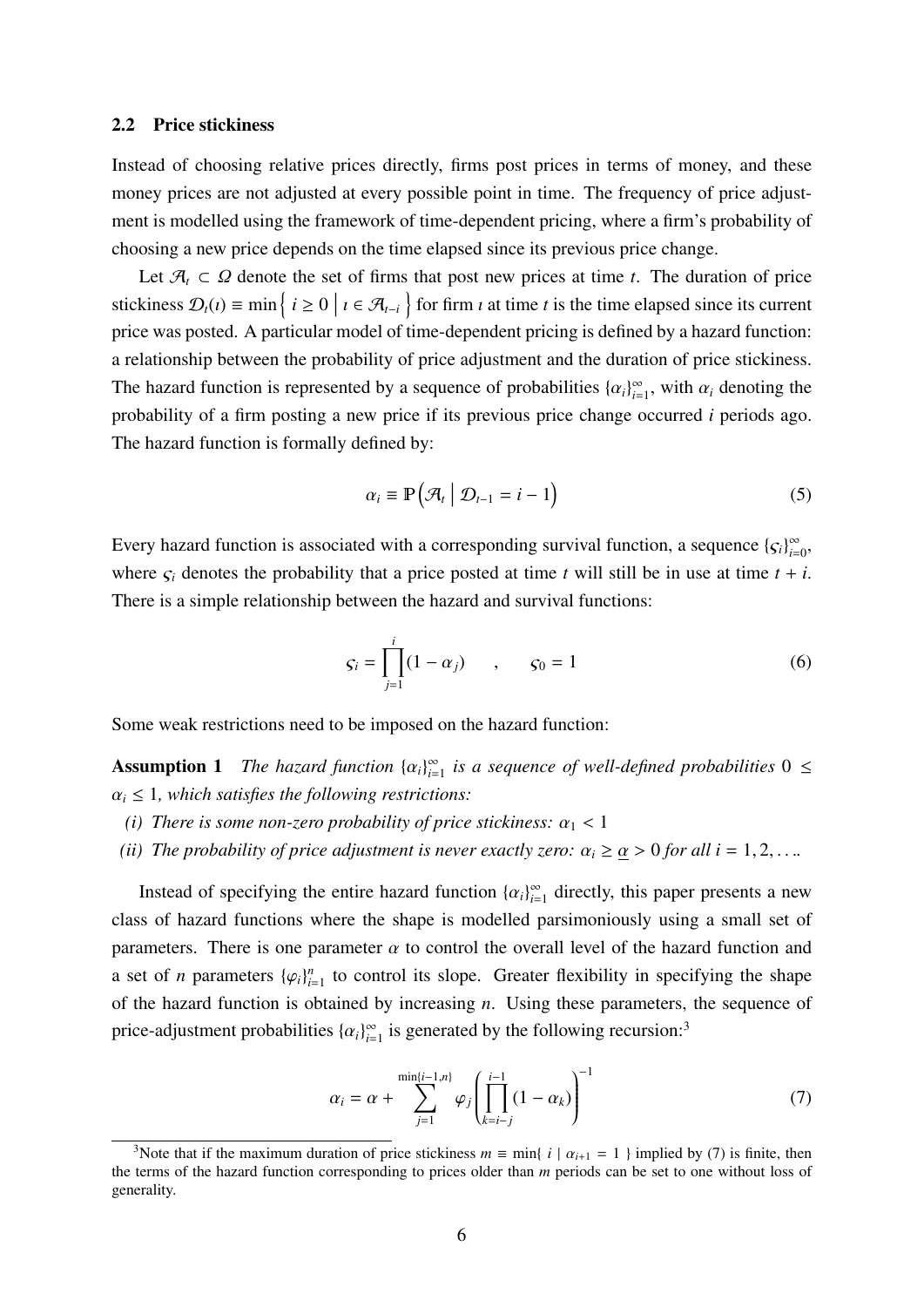Although the recursion (7) for the hazard function is non-linear, it is equivalent to a linear recursion for the corresponding survival function  ${c_i}_{i=1}^{\infty}$  $\sum_{i=0}^{\infty}$ 

$$
\varsigma_i = (1 - \alpha)\varsigma_{i-1} - \sum_{j=1}^{\min\{i-1, n\}} \varphi_j \varsigma_{i-1-j} \qquad , \qquad \varsigma_0 = 1 \tag{8}
$$

The equivalence of (7) and (8) can be demonstrated using (6). It may be helpful to consider some examples of what (7) and (8) can be used to model.

Example 1 (All prices are equally sticky) The Calvo (1983) pricing model assumes that the probability of price adjustment is independent of the duration of price stickiness. In other words, the hazard function is constant with  $\alpha_i = \alpha$  for some  $0 < \alpha < 1$ . Hence Calvo pricing is equivalent to the trivial case of a recursion with  $n = 0$  in (7). The corresponding recursion for the survival function in (8) is first order implying that  $\zeta_i = (1 - \alpha)^i$ .

The simplest non-trivial example of a hazard function generated recursively using (7) is:

Example 2 (Newer prices are stickier than older prices) A hazard function that is upward sloping everywhere can be generated using a first-order recursion in (7). By setting  $n = 1$ , choosing  $0 < \alpha < 1$  and a parameter  $\varphi$  between 0 and  $(1-\alpha)^2/4$ , a well-defined hazard function is obtained with  $\alpha_i > \alpha_{i-1}$  for all *i*. The corresponding recursion for the survival function in (8) is second order with  $\varsigma_i = (1 - \alpha) \varsigma_{i-1} - \varphi \varsigma_{i-2}$ .

A graphical illustration of the hazard and survival functions implied by Examples 1 and 2 is shown in Figure 1.

The formula (7) for  $\{\alpha_i\}_{i=1}^{\infty}$  makes it clear that  $\alpha_1$  is always equal to  $\alpha$ , so the parameter  $\alpha$  always controls the initial level of the hazard function, the probability of adjusting a price posted one period ago. In Example 2, a positive value of the new parameter  $\varphi$  implies a positively sloped hazard function. The result given below shows that this principle extends to all the hazard functions generated by the recursion (7). Hence the parameters  $\{\varphi_i\}_{i=1}^n$  $n_{i=1}^n$  are referred to as slope parameters, with positive values associated with positively sloped hazard functions and negative values with negatively sloped hazards.

**Proposition 1** *Suppose that the hazard function*  $\{\alpha_i\}_{i=1}^{\infty}$ *i*=1 *defined in* (5) *is generated by the recursion* (7) *using parameters*  $\alpha$  *and*  $\{\varphi_i\}_{i=1}^n$ *i*=1 *. Then the slope of the hazard function* ∆α*<sup>i</sup>*+<sup>1</sup> *is connected to the signs of the parameters*  $\{\varphi_i\}_{i=1}^n$ *i*=1 *as follows:*

- *(a) Flat hazard* :  $\varphi_i = 0$  *for all*  $i = 1, ..., h$   $\iff$   $\alpha_{i+1} = \alpha_i = \alpha$  *for all*  $i = 1, ..., h$
- *(b) Upward-sloping hazards :*

*i.*  $\varphi_i \geq 0$  *for all i* = 1, ..., *h*  $\implies$   $\alpha_{i+1} \geq \alpha_i$  *for all i* = 1, ..., *h* 

- *ii.*  $\varphi_j > 0$  *for some*  $j = 1, ..., h \iff \alpha_{i+1} > \alpha_i$  *for all i* = 1, ..., *h*
- *iii.*  $\varphi_h > 0 \implies \alpha_{j+1} > \alpha_j$  for some  $j = 1, ..., h$
- *(c) Downward-sloping hazards :*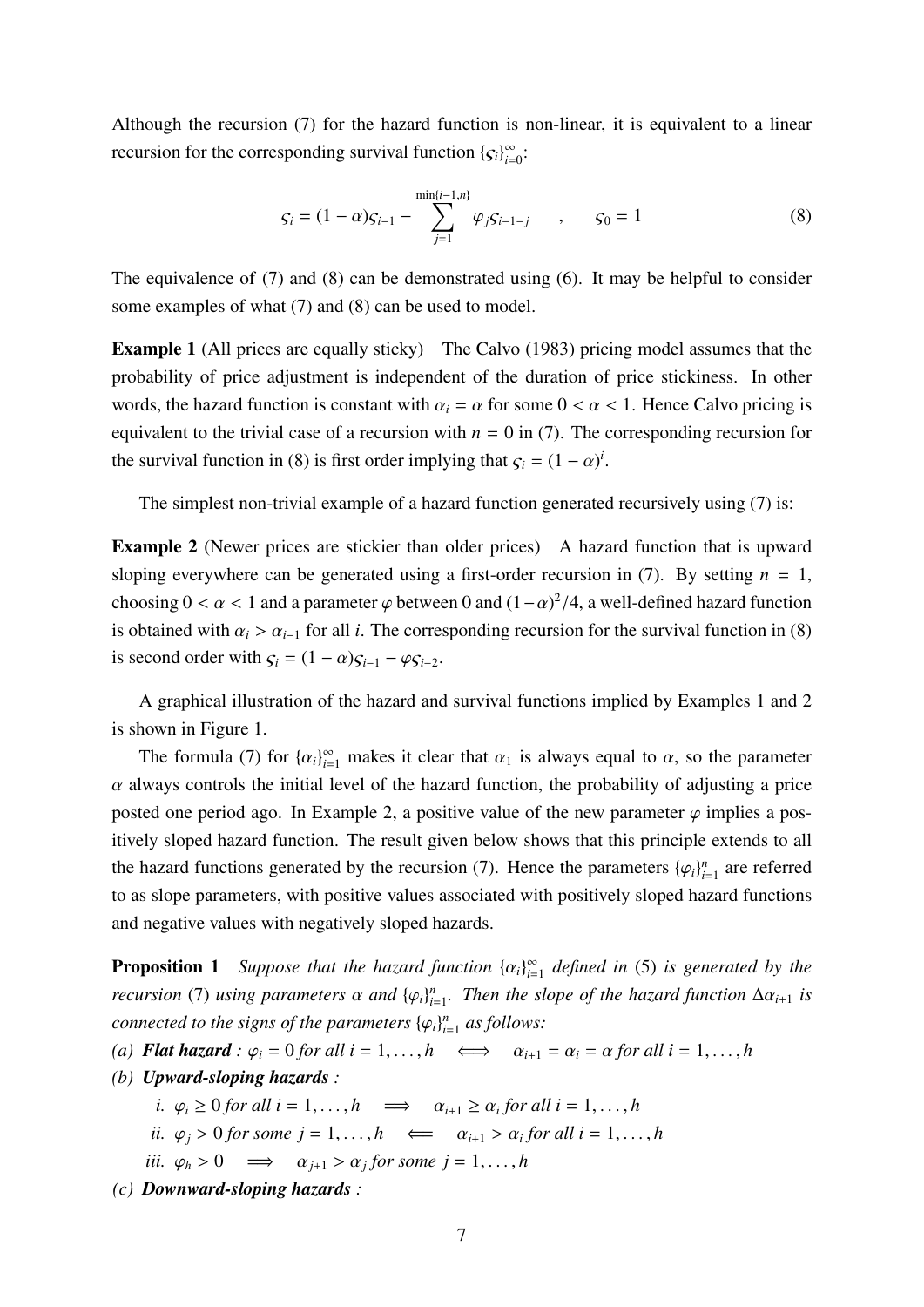*i.*  $\varphi_i \leq 0$  *for all i* = 1, ..., *h*  $\iff \alpha_{i+1} \leq \alpha_i$  *for all i* = 1, ..., *h ii.*  $\varphi_i < 0$  *for all i* = 1, ..., *h*  $\implies$   $\alpha_{j+1} < \alpha_j$  *for some j* = 1, ..., *h iii.*  $\varphi_i < 0$  *for some*  $j = 1, ..., h \iff \alpha_{h+1} < \alpha_h$ 

*Proof.* See appendix A.2. ■

The use of the recursion (7) to generate the hazard function raises two technical questions. First, whether every hazard function satisfying the weak restrictions in Assumption 1 can be represented by a recursion of the form (7). Secondly and conversely, whether every recursion (7) generates a hazard function satisfying Assumption 1. In brief, the respective answers are yes, approximately; and no, but restrictions on  $\alpha$  and  $\{\varphi_i\}_{i=1}^n$  $\sum_{i=1}^{n}$  can be found to check whether Assumption 1 is satisfied or not. These answers are justified formally by Propositions 2 and 3 below.

**Proposition 2** If a given hazard function  $\{\alpha_i\}_{i=1}^{\infty}$ *i*=1 *satisfies all the requirements of Assumption 1 then:*

- *(i) There exists a parameter*  $\alpha$  *and a sequence*  $\{\varphi_i\}_{i=1}^n$ *i*=1 *of some length n (possibly infinite) such that these parameters exactly generate the original hazard function*  $\{\alpha_i\}_{i=1}^{\infty}$ *i*=1 *using the recursion* (7)*.*
- *(ii) If*  $n = \infty$  *then the sequence of parameters*  $\{\varphi_i\}_{i=1}^{\infty}$  $\sum_{i=1}^{\infty}$  *is such that*  $\lim_{i\to\infty} \varphi_i = 0$ *.*
- *(iii) If*  $\{\alpha_i^{[h]} \}$  $\begin{bmatrix} h \\ i \end{bmatrix}$   $\begin{bmatrix} \infty \\ i \end{bmatrix}$ *i*=1 *is the hazard function generated by* (7) *but using only the first h terms of the sequence*  $\{\varphi_i\}_{i=1}^n$  $\sum_{i=1}^n$ , then the first  $h+1$  terms of  $\{\alpha_i^{[h]}\}$  $\begin{bmatrix} h \\ i \end{bmatrix}$   $\begin{bmatrix} \infty \\ i = 1 \end{bmatrix}$  $\sum_{i=1}^{\infty}$  agree exactly with those of  $\{\alpha_i\}_{i=1}^{\infty}$  $\sum_{i=1}^{\infty}$

*Proof.* See appendix A.3.

Informally, Proposition 2 states that although high-order recursions are needed to represent every possible hazard function, the magnitude of the extra parameters required eventually becomes very small, so relatively low-order recursions can approximate a wide range of differently shaped hazard functions.

The second result concerns the restrictions on the parameters necessary and sufficient for the hazard function to satisfy Assumption 1. An illustrative result applying to first-order recursions  $(n = 1)$  is given below.<sup>4</sup>

**Proposition 3** Suppose the hazard function  $\{\alpha_i\}_{i=1}^{\infty}$  $\sum_{i=1}^{\infty}$  *is generated from parameters*  $\alpha$  *and*  $\varphi$  *using* (7) *when n* = 1*. Then the resulting hazard function is well defined and satisfies Assumption 1 if and only if:*

$$
0 < \alpha < 1 \qquad , \qquad -\frac{1}{4} < -\alpha(1 - \alpha) \le \varphi \le \frac{1}{4}(1 - \alpha)^2 < \frac{1}{4} \tag{9}
$$

*Proof.* See appendix A.4.

<sup>&</sup>lt;sup>4</sup>A general result can be derived that applies to all orders of recursion, though it is more complicated to use.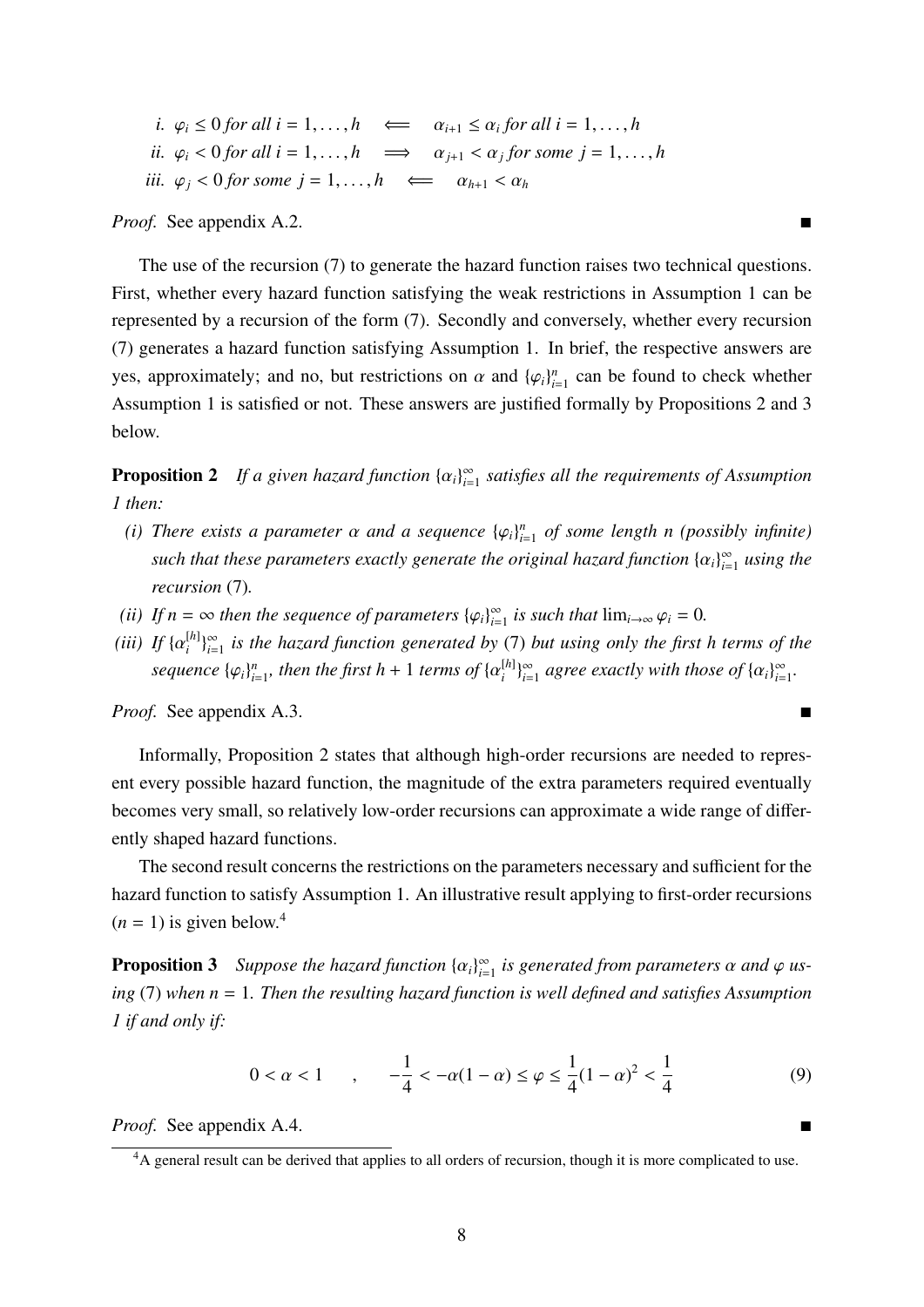#### 2.3 Profit-maximizing, forward-looking price setting

When firms anticipate that the prices they set are likely to be in use for several periods, it is necessary to balance maximizing profits today with profits in the future when selecting the best price. Suppose that at time *t* a firm posts a new money price, referred to as a reset price and denoted by  $R_t$ . If this price is still in use at time  $\tau \geq t$  then the firm's relative price will be  $R_t/P_{\tau}$ and it will earn profits  $F(R_t/P_\tau; Y_\tau, Y_\tau^*)$  in real terms at that time, where the profit function is specified in equation (4). Future profits are discounted by financial markets using risk-free nominal interest rates.<sup>5</sup> Future profits also have to be discounted using the survival function  ${S_i}_{i=0}^{\infty}$  $\sum_{i=0}^{\infty}$  because a new price might be posted before some of these profits are actually realized. The objective function of a firm choosing a reset price at time *t* is

$$
\mathcal{F}_t \equiv \max_{R_t} \sum_{\tau=t}^{\infty} \varsigma_{\tau-t} \mathbb{E}_t \left[ \left( \prod_{s=t+1}^{\tau} \frac{H_s}{\mathcal{I}_s} \right) \! F \left( \frac{R_t}{P_{\tau}}; Y_{\tau}, Y_{\tau}^* \right) \right] \tag{10}
$$

where  $\Pi_t \equiv P_t/P_{t-1}$  is the gross inflation rate between periods  $t-1$  and  $t$ ,  $\mathcal{I}_t$  is the gross nominal interest rate also between  $t - 1$  and  $t$ , and  $E_t[\cdot]$  is the mathematical expectation operator conditional on all information available at time *t*. The first-order condition for the profit-maximizing reset price is obtained by differentiating (10) with respect to *R<sup>t</sup>* ,

$$
\sum_{\tau=t}^{\infty} S_{\tau-t} \mathbb{E}_t \left[ \left( \prod_{s=t+1}^{\tau} \frac{1}{\mathcal{I}_s} \right) F_{\varrho} \left( \frac{R_t}{P_{\tau}}; Y_{\tau}, Y_{\tau}^* \right) \right] = 0 \tag{11}
$$

where  $F_{\varrho}(\varrho_t(\iota); Y_t, Y_t^*)$  is the derivative of the profit function (4) with respect to the firm's own relative price:

$$
F_{\varrho}(\varrho_t(\iota); Y_t, Y_t^*) = (1 - \varepsilon) \left\{ 1 - \frac{\varepsilon}{\varepsilon - 1} \varrho_t(\iota)^{-(1 + \varepsilon \eta_{cy})} \mathcal{Y}_t^{\eta_{cy}} \right\} \varrho_t(\iota)^{-\varepsilon} Y_t
$$
(12)

Now let  $x_t \equiv C_Y(Y_t, Y_t^*)$  denote the level of real marginal cost in a firm producing output equal to the economy-wide average *Y<sup>t</sup>* . An expression for firm-specific real marginal cost  $C_Y(Y_t(i); Y_t^*)$  is obtained from (1), which shows that  $x_t$  is an increasing function of the current output gap  $\mathcal{Y}_t \equiv Y_t/Y_t^*$ :

$$
C_Y(Y_t(t); Y_t^*) = \left(\frac{Y_t(t)}{Y_t^*}\right)^{\eta_{cy}}, \qquad x_t = \mathcal{Y}_t^{\eta_{cy}}
$$
 (13)

The profit-maximizing reset price  $R_t$  is obtained by combining equations (11)–(13),

$$
R_{t} = P_{t} \left( \frac{\frac{\varepsilon}{\varepsilon - 1} \sum_{\tau = t}^{\infty} \mathcal{S}_{\tau - t} \mathbb{E}_{t} \left[ \left( \prod_{s = t + 1}^{\tau} \left( \frac{G_{s} H_{s}^{e}}{I_{s}} \right) \prod_{s}^{(1 + \varepsilon \eta_{cy})} \right) x_{\tau} \right] \right)^{\frac{1}{1 + \varepsilon \eta_{cy}}} \left( 14 \right)
$$

<sup>5</sup>Discounting profits using a more general stochastic discount factor would not change the results presented here.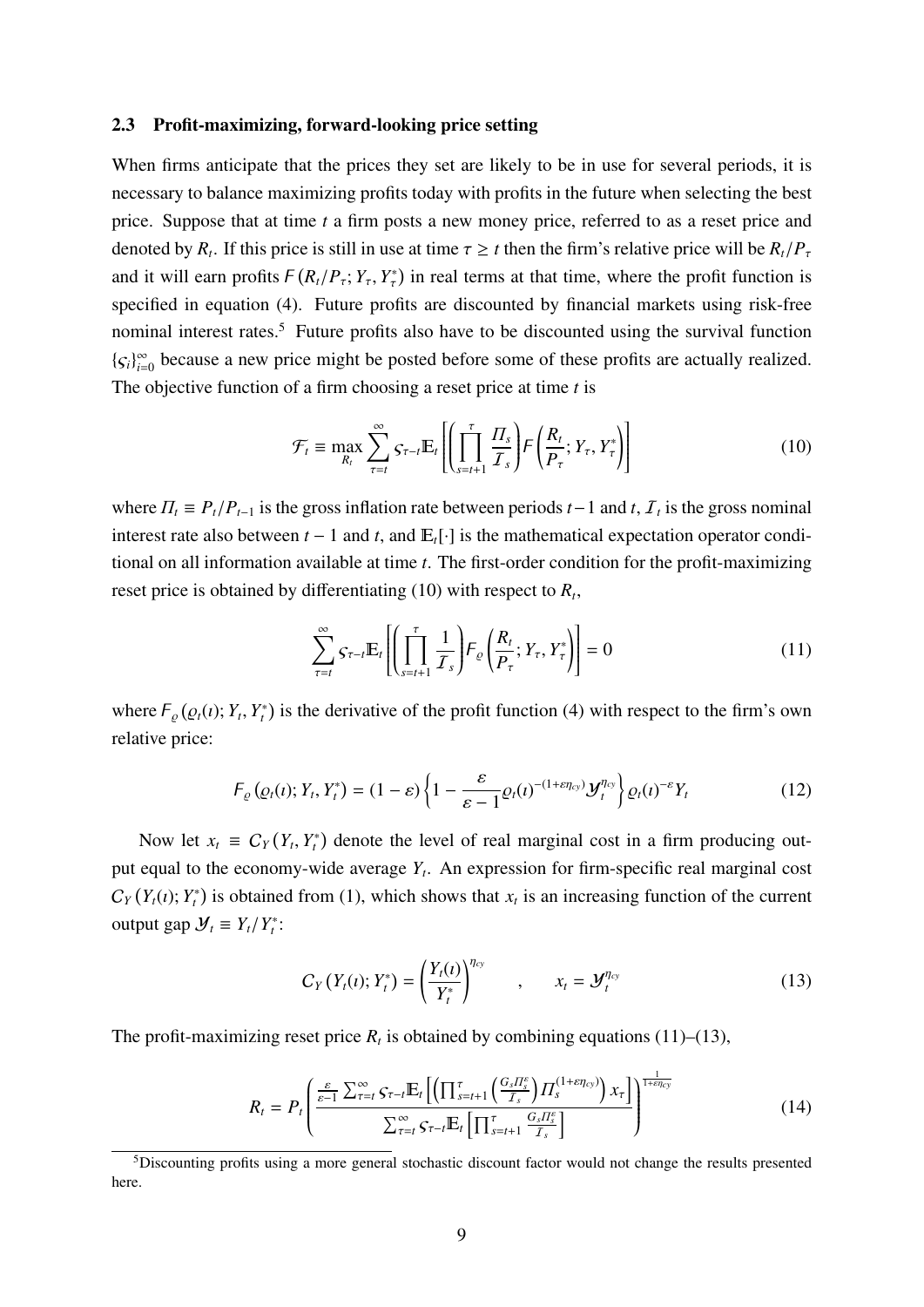where  $G_t \equiv Y_t/Y_{t-1}$  denotes the gross growth rate of aggregate real output. The optimal reset price is a weighted average of current and future real marginal costs and inflation rates. Note that all firms choosing a reset price at the same time have an incentive to pick the same value of  $R_t$  appearing in (14).

## 2.4 Aggregation

Denote the distribution of the duration of price stickiness at time *t* using the sequence  ${\{\theta_{it}\}}_{i=1}^{\infty}$  $\sum_{i=0}^{\infty}$ where  $\theta_{it} \equiv \mathbb{P}(\mathcal{D}_t = i)$  is the proportion of firms using a price set *i* periods ago. The definition of the hazard function implies this distribution evolves over time according to:

$$
\theta_{0t} = \sum_{i=1}^{\infty} \alpha_i \theta_{i-1,t-1} \qquad , \qquad \theta_{it} = (1 - \alpha_i) \theta_{i-1,t-1} \qquad i = 1, 2, \dots \tag{15}
$$

If the hazard function satisfies Assumption 1 then the scope for time-variation in the distribution  $\{\theta_{it}\}_{i=1}^{\infty}$  $\sum_{i=0}^{\infty}$  is transitory: there is a unique stationary distribution to which the economy must converge.

**Proposition 4** *Suppose that the hazard function*  $\{\alpha_i\}_{i=1}^{\infty}$  $\sum_{i=1}^{\infty}$  satisfies all the requirements of As*sumption 1 and that the evolution over time of the distribution of the duration of price stickiness is given by* (15)*.*

- *(i) There exists a unique stationary distribution*  $\{\theta_i\}_{i=1}^{\infty}$ *i*=0 *to which the economy converges from any starting point.*
- *(ii) Now suppose the hazard function is generated by the recursion in* (7) *and assume that the economy has converged to the unique stationary distribution. Then the distribution of the duration of price stickiness is proportional to the survival function, and the unconditional probability of price adjustment*  $\alpha^e \equiv \sum_{i=1}^{\infty} \alpha_i \theta_{i-1}$  *and the unconditional expected duration of price stickiness*  $\mathcal{D}^e \equiv \sum_{i=1}^{\infty} i \theta_{i-1}$  are given by:

$$
\theta_i = \left(\alpha + \sum_{j=1}^n \varphi_j\right) S_i \qquad , \qquad \alpha^e = \alpha + \sum_{i=1}^n \varphi_i \qquad , \qquad \mathcal{D}^e = \frac{1 - \sum_{i=1}^n i \varphi_i}{\alpha + \sum_{i=1}^n \varphi_i} \qquad (16)
$$

*Proof.* See appendix A.5.

In what follows, the economy is assumed to have converged to the unique stationary distribution  $\{\theta_i\}_{i=1}^{\infty}$  $\sum_{i=0}^{\infty}$ , so  $\mathbb{P}(\mathcal{D}_t = i) = \theta_i$  for all *t*. The price level  $P_t$  defined in (3) can then be written in terms of a time-invariant weighted average of past reset prices:

$$
P_t = \left(\sum_{i=0}^{\infty} \theta_i R_{t-i}^{1-\varepsilon}\right)^{\frac{1}{1-\varepsilon}}
$$
(17)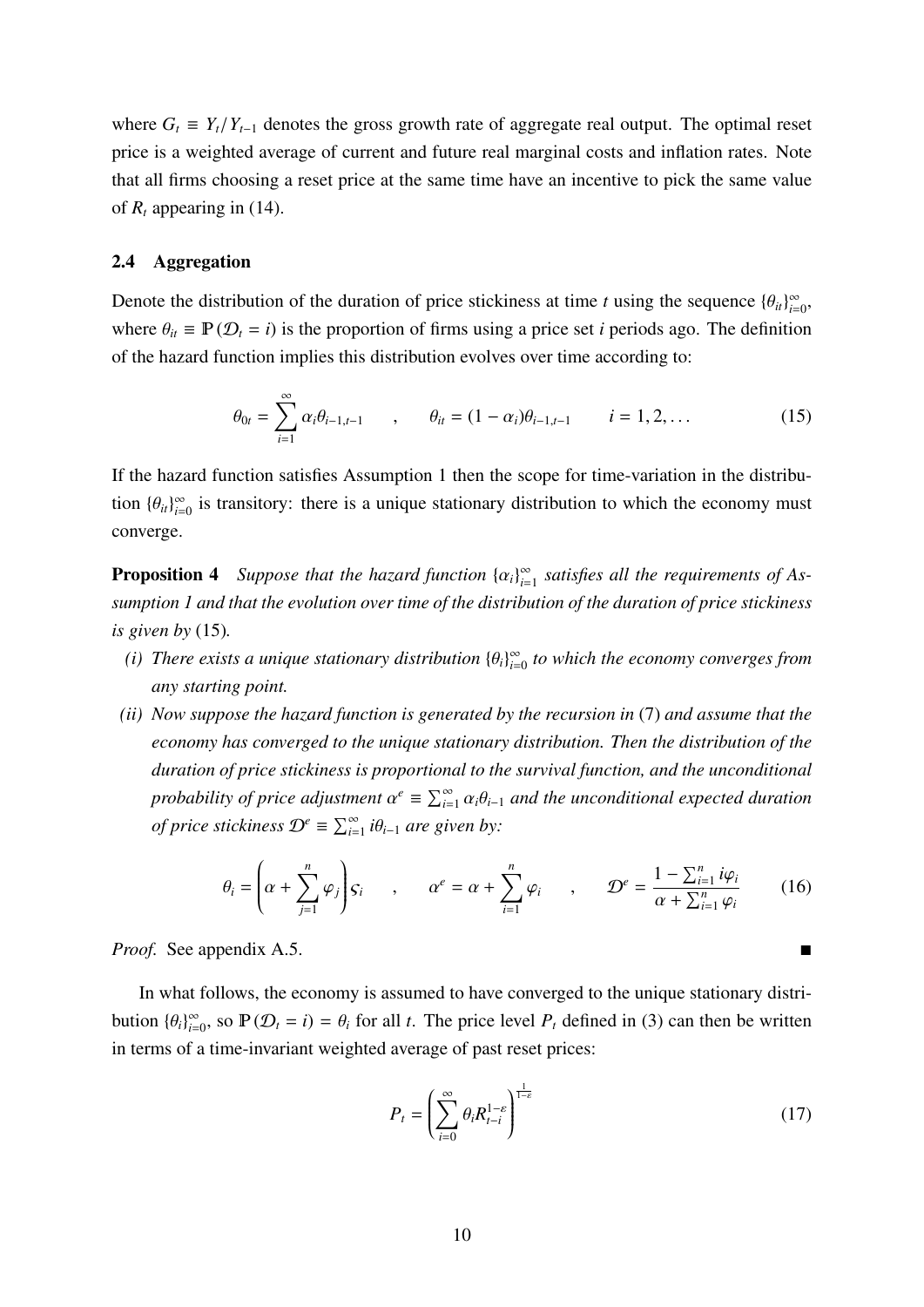## 3. Inflation dynamics

For given stochastic processes for real marginal cost  $\{x_t\}$ , the growth rate of real output  $\{G_t\}$  and the nominal interest rate  $\{I_t\}$ , equations (14) and (17) determine the inflation rate  $\{I_t\}$ . But as it is not generally possible to solve this system of non-linear equations analytically, the following section shows instead how a log-linear approximation to the solution can be found.

## 3.1 Steady state and log linearization

First note that equations (14) and (17) are homogeneous of degree zero in all prices expressed in money terms. These equations can then be recast in terms of the gross inflation rate  $\Pi_t$  $P_t/P_{t-1}$  and the relative reset price  $r_t \equiv R_t/P_t$  as follows:

$$
r_t = \left(\frac{\frac{\varepsilon}{\varepsilon-1} \sum_{\tau=t}^{\infty} \mathcal{S}_{\tau-t} \mathbb{E}_t \left[ \left( \prod_{s=t+1}^{\tau} \frac{G_s \Pi_s^{\varepsilon+(1+\varepsilon \eta_{cy})}}{I_s} \right) x_{\tau} \right]}{\sum_{\tau=t}^{\infty} \mathcal{S}_{\tau-t} \mathbb{E}_t \left[ \prod_{s=t+1}^{\tau} \frac{G_s \Pi_s^{\varepsilon}}{I_s} \right]} \right)^{\frac{1}{1+\varepsilon \eta_{cy}}} , \qquad 1 = \sum_{i=0}^{\infty} \theta_i r_{t-i}^{1-\varepsilon} \left( \prod_{j=0}^{i-1} \Pi_{t-j}^{\varepsilon-1} \right) \tag{18}
$$

It is straightforward to check that given a trend inflation rate  $(\Pi_t = \overline{\Pi})$ , a trend rate of output growth  $(G_t = \bar{G})$  and a steady-state nominal interest rate  $\mathcal{I}_t = \bar{\mathcal{I}}$ , (18) implies a well-defined steady state for the relative reset price  $(r_t = \bar{r})$  and real marginal cost  $(x_t = \bar{x})$ . For simplicity, the model is log-linearized around a steady state with zero inflation ( $\overline{I} = 1$ ) and zero real output growth ( $\bar{G}$  = 1), which leads to a steady state with  $\bar{r}$  = 1 and 0 <  $\bar{x}$  < 1.<sup>6</sup> The steady-state real interest rate is assumed positive and is represented by  $\bar{I}/\bar{I} = \beta^{-1}$ , where  $\beta$  is a discount factor satisfying  $0 < \beta < 1$ .

In what follows, log deviations of variables from their steady-state values are denoted by sans serif letters. For variables that are indeterminate in the steady state, the sans serif letter simply denotes the logarithm. The equations in (18) can be log-linearized around the steady state defined above,

$$
\mathsf{R}_{t} = \sum_{i=0}^{\infty} \left( \frac{\beta^{i} \mathsf{S}_{i}}{\sum_{j=0}^{\infty} \beta^{j} \mathsf{S}_{j}} \right) \mathbb{E}_{t} \left[ \mathsf{P}_{t+i} + \eta_{cx} \mathsf{X}_{t+i} \right] \quad , \quad \mathsf{P}_{t} = \sum_{i=0}^{\infty} \theta_{i} \mathsf{R}_{t-i} \tag{19}
$$

where the parameter  $\eta_{cx} \equiv 1/(1+\epsilon \eta_{cy})$  represents the sensitivity of an individual firm's marginal cost to average real marginal cost  $x_t$  when it keeps its price constant.

### 3.2 The Phillips curve

The conventional approach to deriving the Phillips curve implied by a model of time-dependent pricing is to combine the two equations in  $(19)$ , eliminate the reset price  $R_t$ , and recast the equation in terms of inflation  $\pi_t \equiv P_t - P_{t-1}$  and real marginal cost  $x_t$ . This has a number

<sup>&</sup>lt;sup>6</sup>This steady state is chosen for simplicity in many New Keynesian models. It is not difficult to extend the results in this paper to cases where  $\bar{\Pi} \neq 1$  or  $\bar{G} \neq 1$ .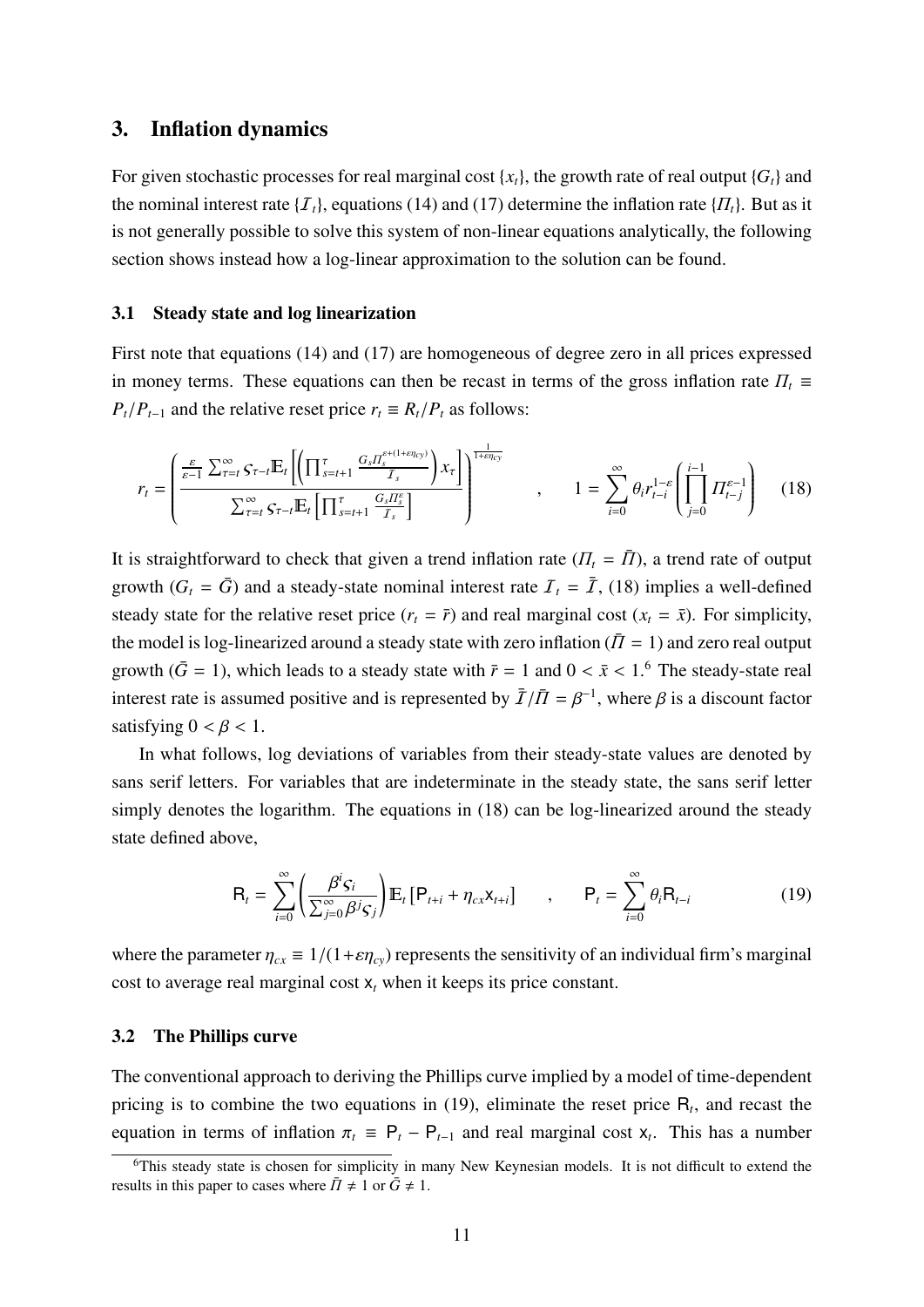of drawbacks. First, the resulting equation has a complicated autoregressive distributed lag structure in inflation, real marginal cost, and conditional expectations of both variables subject as many different information sets as the maximum duration of price stickiness. This makes intrinsic inflation persistence very difficult to characterize, as any inflation persistence implied by this Phillips curve could derive from either the lags of inflation, the lags of real marginal cost, the lagged expectations of both, as well as from persistence in real marginal cost itself. Furthermore, because of the presence of expectations of the same variable conditional on many different information sets, and the need for as many lags and leads of each variable as the maximum duration of price stickiness, the Phillips curve equation is extremely difficult to estimate using the limited-information techniques such as GMM that have proved so popular for the New Keynesian Phillips curve.

This paper considers an simpler alternative expression for the Phillips curve which circumvents these problems of interpretation and estimation. The key to obtaining a simple Phillips curve is to exploit the recursive parameterization of the hazard function  $\{\alpha_i\}_{i=1}^{\infty}$  $\sum_{i=1}^{\infty}$  in (7), which Proposition 2 shows can be used quite generally. With this parameterization, equation (8) characterizes the survival function  $\{\varsigma_i\}_{i=1}^{\infty}$  $\sum_{i=0}^{\infty}$ , which implies that the equation for the profit-maximizing reset price in (19) can be replaced by the following recursive equivalent:

$$
R_t = \beta(1-\alpha)E_t R_{t+1} - \sum_{i=1}^n \beta^{i+1} \varphi_i E_t R_{t+1+i} + \left(1 - \beta(1-\alpha) + \sum_{i=1}^n \beta^{i+1} \varphi_i\right) (P_t + \eta_{cx} x_t) \tag{20}
$$

To apply the same approach to the price level equation, note that the result in equation (16) of Proposition 4 shows that the recursive parameterization of the hazard function implies a recursion for the stationary distribution of the duration of price stickiness  ${\{\theta_i\}}_{i=1}^{\infty}$  $\sum_{i=0}^{\infty}$ 

$$
\theta_i = (1 - \alpha)\theta_{i-1} - \sum_{j=1}^{\min\{i-1, n\}} \varphi_j \theta_{i-j-1} \qquad , \qquad \theta_0 = \alpha + \sum_{j=1}^n \varphi_j \tag{21}
$$

Hence the price level equation in (19) can be replaced by the following recursive equivalent:<sup>7</sup>

$$
P_{t} = (1 - \alpha)P_{t-1} - \sum_{i=1}^{n} \varphi_{i}P_{t-1-i} + \left(\alpha + \sum_{i=1}^{n} \varphi_{i}\right)R_{t}
$$
(22)

Solving equations (20) and (22) instead of those in (19) yields a much simpler expression for the Phillips curve.

**Theorem 1** Suppose that the hazard function  $\{\alpha_i\}_{i=1}^{\infty}$ *i*=1 *satisfies Assumption 1 and is generated by the n-th order recursion* (7) *with parameters*  $\alpha$  *and*  $\{\varphi_i\}_{i=1}^n$ *i*=1 *. If the profit-maximizing reset price*  $R_t$  *is given by equation* (20) *and the price level*  $P_t$  *by* (22)*, and*  $0 < \beta < 1$  *and*  $\eta_{cx} > 0$ *, then the Phillips curve relationship between inflation*  $\pi_t = P_t - P_{t-1}$  *and real marginal cost*  $x_t$ 

<sup>&</sup>lt;sup>7</sup>The translation of the equations in (19) into recursive versions (20) and (22) is essentially equivalent to finding autoregressive representations of invertible moving-average processes.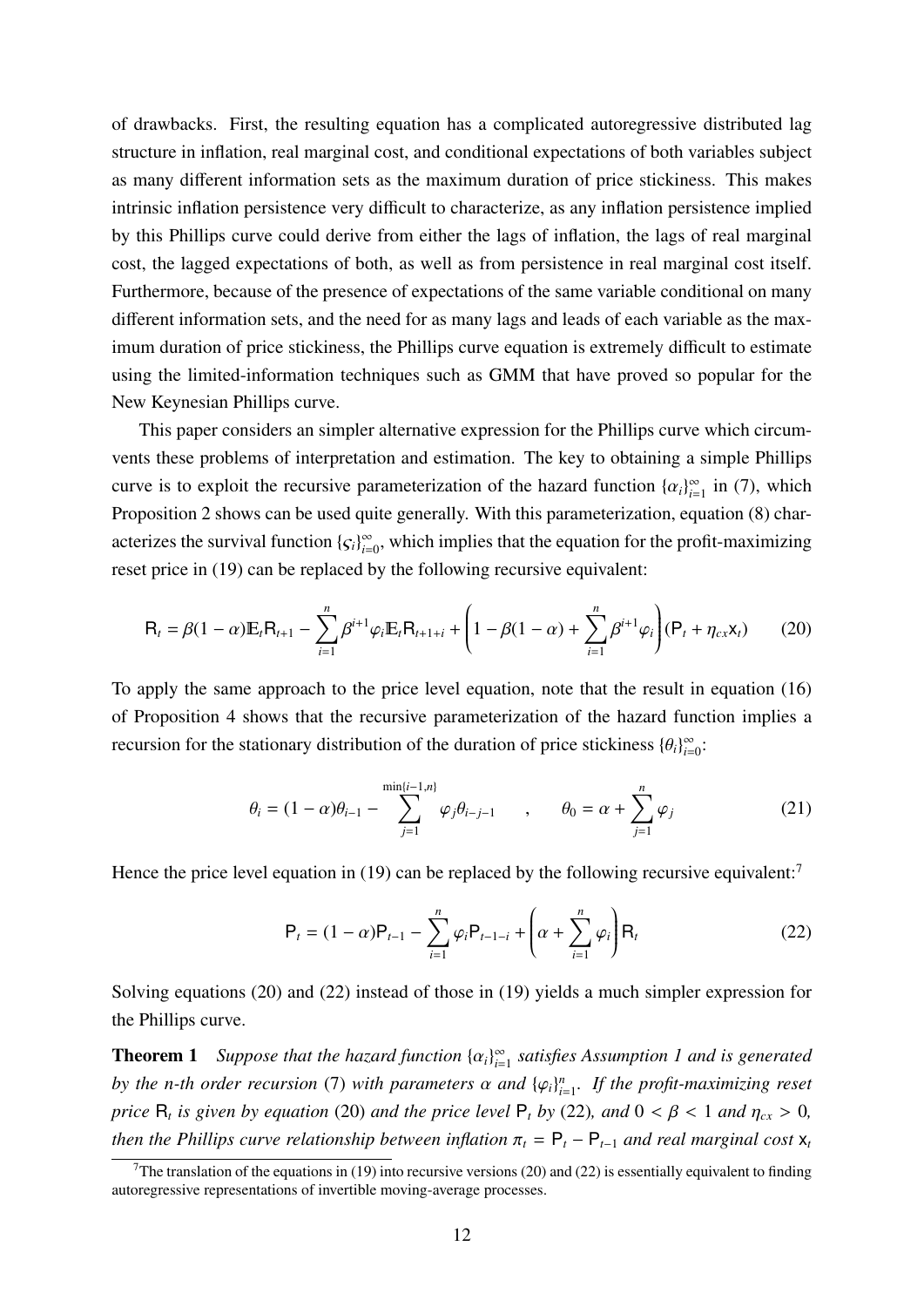*is:*

$$
\pi_t = \sum_{i=1}^n \psi_i \pi_{t-i} + \sum_{i=1}^{n+1} \delta_i \mathbb{E}_t \pi_{t+i} + \kappa_x \mathsf{x}_t \tag{23}
$$

*Inflation* π*<sup>t</sup> depends on current real marginal cost* x*<sup>t</sup> , n lags of inflation and n* + 1 *values of expected future inflation, where n is the order of the recursion that generates the hazard function in* (7). Note that real marginal cost can be replaced by the output gap using  $x_t = \eta_{cy}y_t$ , *a log-linearized version of* (13). The coefficients of lagged inflation  $\{\psi_i\}_{i}^n$ *i*=1 *and future inflation*  ${\{\delta_i\}}_{i=1}^{n+1}$  $_{i=1}^{n+1}$  depend on the parameters  $\alpha$ ,  $\{\varphi_i\}_{i=1}^n$ *i*=1 *and* β*. The coe*ffi*cient* κ*<sup>x</sup> on real marginal cost depends on* η*cx in addition to these.*

*The signs of the coe*ffi*cients on lagged inflation are determined by the hazard function slope*  $parameters$   $\{\varphi_i\}_{i}^{n}$ *i*=1 *:*

(a) **Flat hazard** : 
$$
\varphi_i = 0
$$
 for all  $i = 1, ..., n$   $\iff$   $\psi_i = 0$  for all  $i = 1, ..., n$ 

*(b) Upward-sloping hazards :*

*i.*  $\varphi_i > 0$  *for all i* = 1, ..., *n*  $\implies \psi_i > 0$  *for all i* = 1, ..., *n* 

- *ii.*  $\varphi_i > 0$  *for some i and*  $\varphi_j = 0$  *for all*  $j \neq i \implies \psi_j > 0$  *for all*  $j = 1, ..., i$
- *iii.*  $\varphi_i > 0$  *for some j* = 1, ..., *n*  $\iff$   $\psi_i > 0$  *for some i* = 1, ..., *n*

*(c) Downward-sloping hazards :*

*i.*  $\varphi_i < 0$  *for all i* = 1, ..., *n*  $\implies$   $\psi_i < 0$  *for all i* = 1, ..., *n* 

*ii.* 
$$
\varphi_i < 0
$$
 for some *i* and  $\varphi_j = 0$  for all  $j \neq i \implies \psi_j < 0$  for all  $j = 1, ..., i$ 

*iii.*  $\varphi_i < 0$  for some  $j = 1, ..., n$   $\qquad \Longleftarrow \quad \psi_i < 0$  for some  $i = 1, ..., n$ 

*There are also n* + 1 *restrictions linking the coefficients of past inflation*  $\{\psi_i\}_{i}^n$ *i*=1 *and the discount factor*  $\beta$  *to the coefficients of future inflation*  $\{\delta_i\}_{i=1}^{n+1}$ *i*=1 *. These hold for all hazard functions:*

$$
\delta_1 = \beta + (1 - \beta) \sum_{j=1}^n \beta^j \psi_j \qquad , \qquad \delta_i = -\left( \beta^i \psi_{i-1} - (1 - \beta) \sum_{j=i}^n \beta^j \psi_j \right) \qquad i = 2, \dots, n+1 \quad (24)
$$

*Proof.* See appendix A.6. ■

The key insight here is that the presence of lags of inflation in (23) is perfectly consistent with purely forward-looking firms whenever the hazard function is not flat, that is, whenever a non-trivial recursion (7) is used with  $n \ge 1$ . And more importantly, these lags of inflation have positive coefficients when the hazard function is upward sloping.

The intuition for these findings can be understood by considering the effects of a shock that initially increases inflation. Because price-adjustment times are staggered, only a subset of firm increases their prices to begin with. Since all firms that subsequently change price at the same time choose a common reset price, those firms that did not change price at the first onset of the shock have further to catch up than those that have already responded to the shock. So if a larger proportion of subsequent price changes come from those firms that made no price change initially then the rate of inflation will be higher in the periods after the arrival of the shock. This is precisely what happens when the hazard function is upward sloping: newly set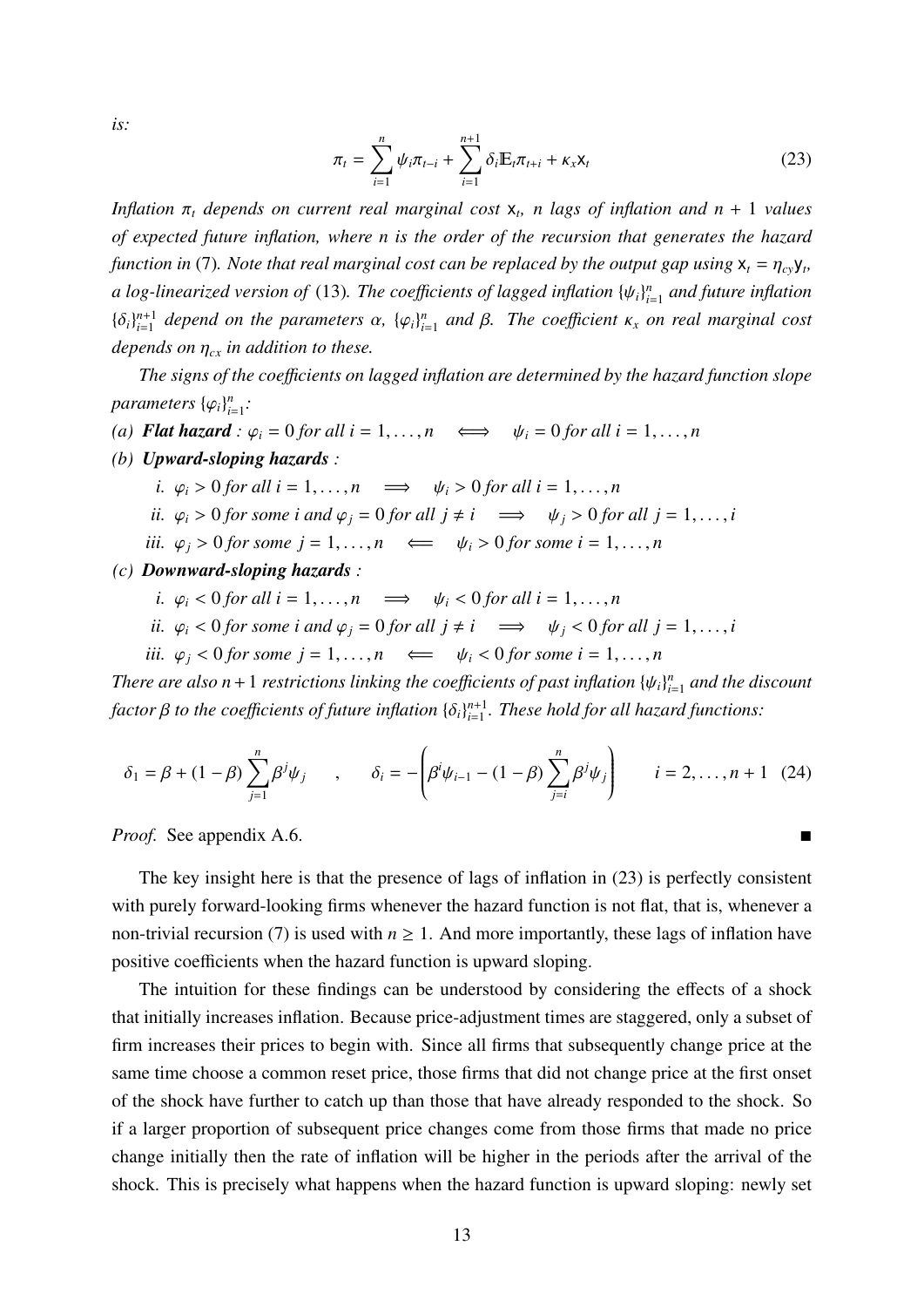prices are less likely to be changed than those that have been left fixed for a long time. The extra inflation persistence created in this case relative to a flat hazard function is captured by the presence of lagged inflation rates with positive coefficients.

One simple illustration of the results of Theorem 1 is given by a comparison of the Phillips curves implied by Examples 1 and 2. In Example 1, the hazard function is completely flat, which is the key assumption of the Calvo (1983) model of sticky prices. Such a hazard function can be generated by the trivial case of a recursion with  $n = 0$  in (7). In this special case, Theorem 1 simply reproduces the well-known result that the Calvo pricing model implies the New Keynesian Phillips curve,

$$
\pi_t = \beta \mathbb{E}_t \pi_{t+1} + \left(\frac{\alpha (1 - \beta (1 - \alpha)) \eta_{cx}}{1 - \alpha}\right) \mathsf{x}_t
$$
\n(25)

where  $\alpha$  is the constant probability of price adjustment.<sup>8</sup> The NKPC states that inflation depends only on the current level of real marginal cost and expected inflation one period in the future, and it has attracted criticism because it lacks any role for past inflation. A popular alternative empirical specification, which nests the NKPC, is the so-called hybrid New Keynesian Phillips curve (HNKPC):

$$
\pi_t = \mathfrak{b}_p \pi_{t-1} + \mathfrak{b}_f \mathbb{E}_t \pi_{t+1} + \mathfrak{b}_x \mathsf{x}_t \tag{26}
$$

This alternative Phillips curve postulates that past inflation is an explicit determinant of current inflation, but it has proved more difficult to find a readily acceptable theoretical foundation for  $b_p > 0$  in (26).

Now consider the upward-sloping hazard function of Example 2 again. It is generated by a first-order hazard function recursion using two parameters  $\alpha$  and  $\varphi$ , with the former controlling the level of the hazard function and the latter its slope. According to Theorem 1, the Phillips curve in this case takes the form:

$$
\pi_t = \psi \pi_{t-1} + \beta (1 + (1 - \beta)\psi) \mathbb{E}_t \pi_{t+1} - \beta^2 \psi \mathbb{E}_t \pi_{t+2} + \kappa_x \mathsf{x}_t \tag{27}
$$

Current inflation now depends directly on past inflation, along with real marginal cost and expected inflation one and two periods in the future. Apart from the second future inflation term, (27) has the same form as the hybrid New Keynesian Phillips curve (26), but unlike the latter, it has a clear theoretical foundation.

The coefficient  $\psi$  determines the weight attached to past inflation relative to expected future inflation in influencing current inflation. When  $\beta$  is close to one, the weights on past and future inflation are approximately  $\psi$  and  $1 - \psi$  respectively. A positive value of  $\psi$  means that current inflation depends positively on lagged inflation and that the weight on future inflation is reduced, though remaining positive if  $\psi$  < 1. While expected inflation two periods in the future

<sup>&</sup>lt;sup>8</sup>See Woodford (2003) for a detailed derivation of the NKPC and further discussion.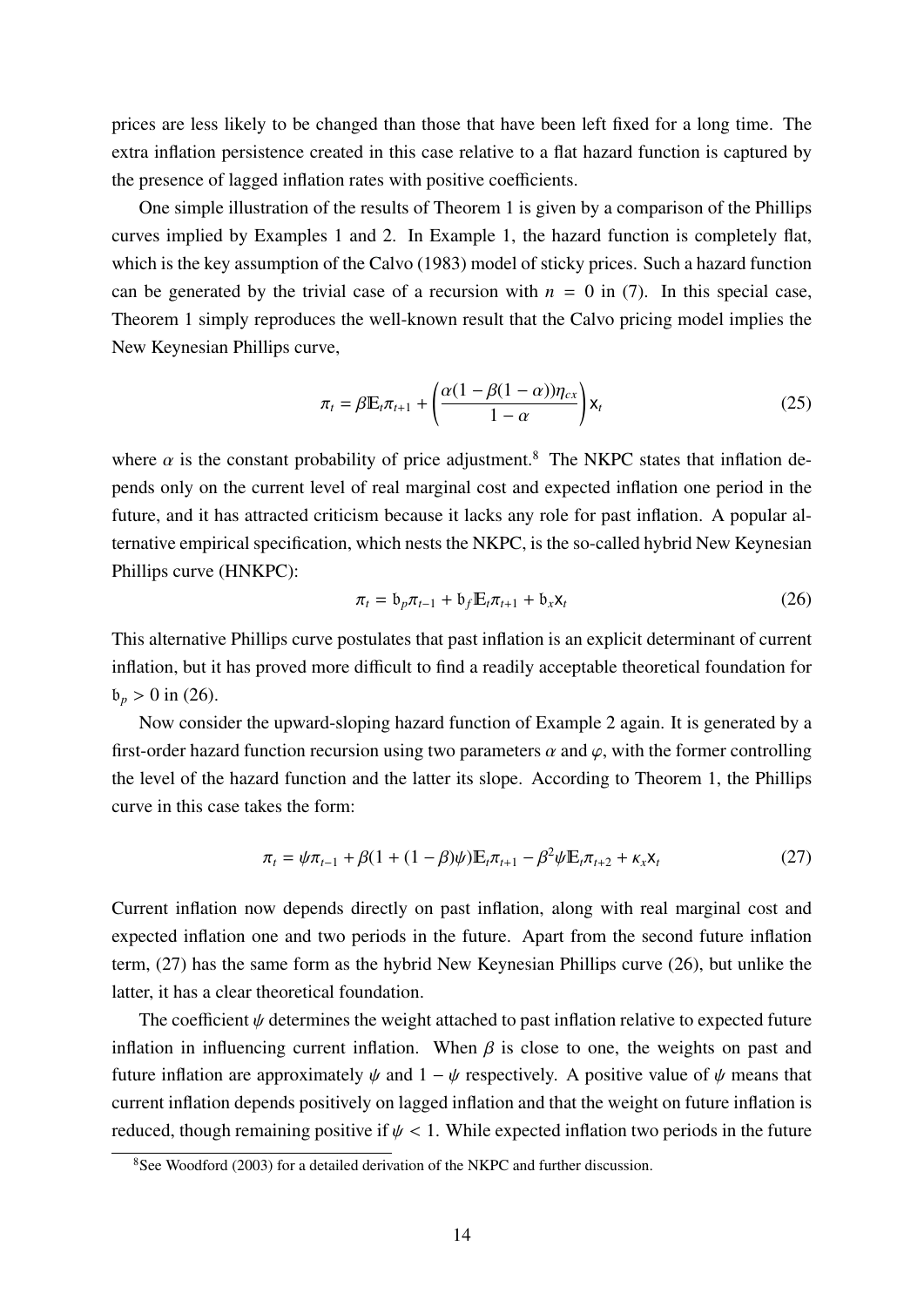then has a negative coefficient, it should not be interpreted as implying that higher expected inflation two periods ahead lowers inflation today. This is because the Phillips curve (27) at time  $t + 1$  implies that a rise in inflation in period  $t + 2$  creates a similar amount of inflationary pressure in period  $t + 1$ . The sum of the coefficients on both future inflation terms is positive if  $\psi$  < 1, so in this case the expected inflation in period  $t + 2$  would still raise inflation today, albeit by less than when  $\psi = 0$ . Therefore the negative coefficient on expected inflation two periods in the future should be interpreted only as a reduction in the overall weight attached to future inflation.

The coefficient  $\psi$  of lagged inflation and the coefficient  $\kappa_x$  of real marginal cost are obtained from the following functions of the parameters  $\alpha$ ,  $\varphi$ ,  $\beta$  and  $\eta_{cx}$ :

$$
\psi = \frac{\varphi}{(1-\alpha) - \varphi(1-\beta(1-\alpha))} , \qquad \kappa_x = \frac{(\alpha + \varphi)(1-\beta(1-\alpha) + \beta^2 \varphi)\eta_{cx}}{(1-\alpha) - \varphi(1-\beta(1-\alpha))}
$$
(28)

For the underlying hazard function to be well defined, the inequalities in (9) involving the parameters  $\alpha$  and  $\varphi$  must be satisfied. These guarantee that  $\kappa_x$  is always positive, and that the sign of  $\psi$  depends only on the sign of  $\varphi$ . As Proposition 1 shows that  $\varphi > 0$  implies a hazard function that is positively sloped everywhere, it is seen that this type of hazard function leads to a Phillips curve in which lagged inflation has a positive coefficient  $\psi > 0$ . The magnitude of this coefficient is increasing in the hazard-function slope parameter  $\varphi$ .

The principle that a positively sloped hazard function is associated with positive coefficients of lagged inflation generalizes to richer models with more parameters. This is because the same set of parameters  $\{\varphi_i\}_{i=1}^n$  $\sum_{i=1}^{n}$  controls both the slope of the hazard function according to Proposition 1, and the signs of the coefficients of lagged inflation in the Phillips curve (23) according to Theorem 1. This is the key theoretical result contained in this paper, which is stated below formally:

Corollary 1 *Suppose firms maximize profits* (10) *when they set prices and that the hazard function for price adjustment* {α*i*} ∞ *i*=1 *satisfies Assumption 1.*

- *(i) There exists a class of hazard functions that are everywhere upward sloping and which imply that all the coe*ffi*cients of past inflation in the Phillips curve* (23) *are positive.*
- *(ii) If one or more of the coe*ffi*cients of lagged inflation in the Phillips curve* (23) *is positive then the hazard function must have one or more upward-sloping sections.*

*Proof.* These claims follow immediately from Propositions 1 and 2 together with Theorem 1.

Thus by constructing a hazard function using (7) with all the  $\varphi_i$  parameters positive, it is possible to explain any number of positive coefficients of lagged inflation. In fact, as Proposition 1 and Theorem 1 show, an appropriate choice of signs for the parameters  ${\varphi_i}_{i}$  $_{i=1}^n$  can generate essentially any pattern of signs for the sequence of coefficients of past inflation. Therefore, on its own, the hypothesis of time-dependent pricing with forward-looking, profit-maximizing firms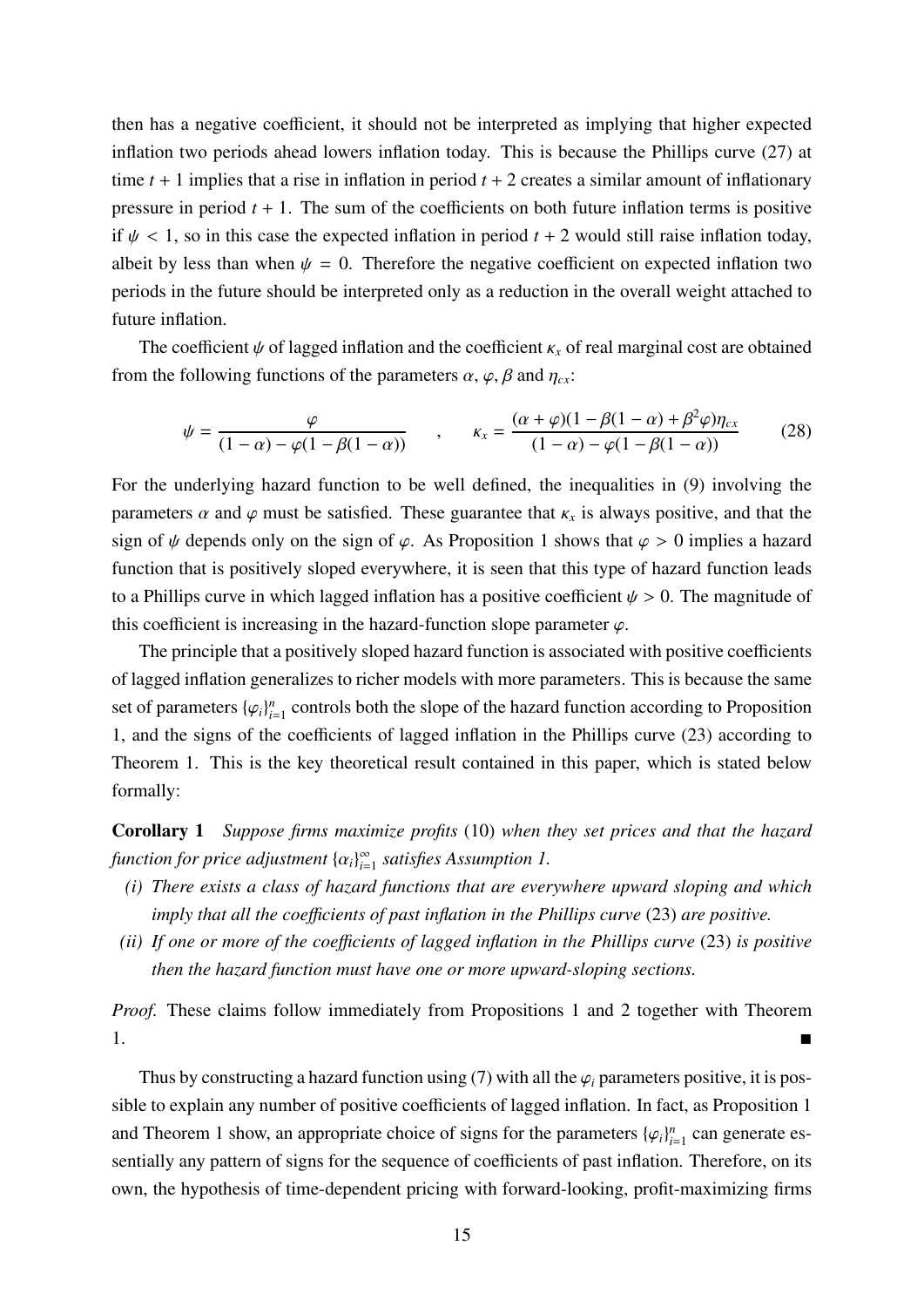has no implications for the signs of the coefficients of past inflation. But when combined with a hypothesis about the shape of the hazard function, there are clear implications for the signs of these coefficients. Corollary 1 shows that there are hazard functions which are upward sloping everywhere that imply Phillips curves in which every coefficient of lagged inflation is positive. This sufficiency result is complemented by a corresponding necessity result. If at least one of the coefficients of lagged inflation is positive and firms are forward-looking profit maximizers then the hazard function must be positively sloped somewhere. It follows immediately that if the hazard function were everywhere downward sloping then all the coefficients on lagged inflation would be unambiguously negative.

## 4. Estimating the hazard function

The analysis in section 3 demonstrates that the shape of the hazard function is systematically related to inflation dynamics. By exploiting this insight it is possible to devise a method for estimating the hazard function that requires only macroeconomic data and simple econometric techniques. No individual price observations are needed. This method is used to answer the question of whether a hazard function model can be found that is quantitatively as well as qualitatively consistent with the behaviour of inflation. The results are also compared with those derived from the more conventional microeconometric approach.

## 4.1 Estimation method and specification issues

#### An observable proxy for real marginal cost

It is first necessary to find some observable proxy for the driving variable  $x_t$  in the Phillips curve (23), that is, for the level of real marginal cost in the average firm. One solution is to replace it with the output gap  $y_t$ , which then in practice could be equated with the deviation of aggregate output from some trend. This approach is eschewed here for a number of reasons. First, the link between average real marginal cost and the output gap derived in section 3.1 may change in the presence of features such as sticky wages or risk-sharing employment contracts from which this paper has abstracted. Second, there are many different detrending procedures for aggregate output and thus a range of "output gap" measures to choose from. It is difficult to know which statistical detrending procedure, if any, delivers a measure consistent with the theoretical concept of the output gap required by the model.

An alternative approach that has become popular in work on the New Keynesian Phillips curve is to use (real) unit labour costs in place of real marginal cost (Galí and Gertler, 1999; Sbordone, 2002). Unit labour costs have the advantage of being readily measurable without the need for detrending. Justifying the substitution of unit labour costs for real marginal cost requires a few more assumptions beyond those introduced in section 2.1. Assume each firm  $\iota \in \Omega$  in the economy faces a Cobb-Douglas production function  $Y_t(\iota) = A_t H_t(\iota)^{\eta_{y^h}}$ . Firm  $\iota$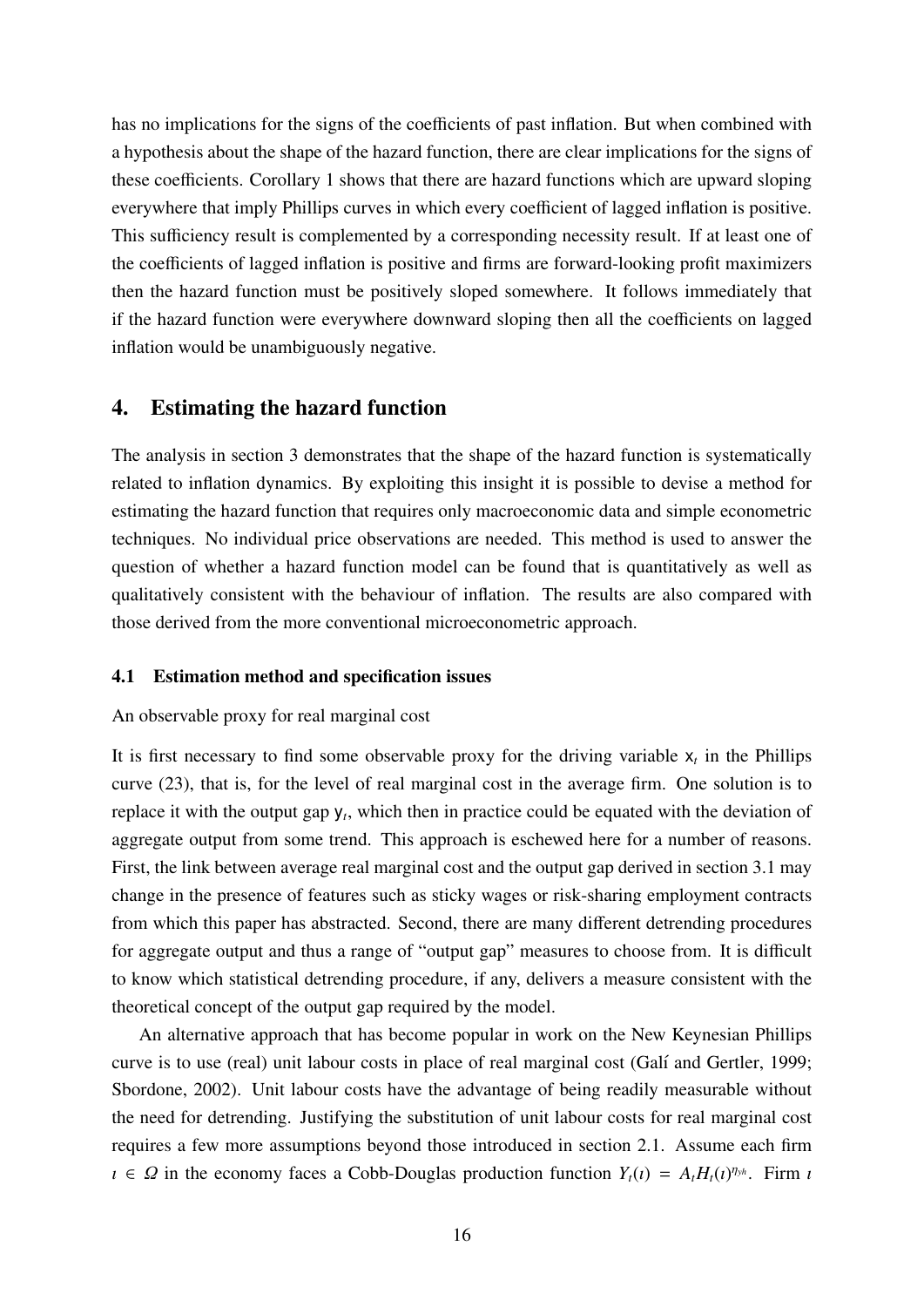produces output  $Y_t(i)$  by using  $H_t(i)$  hours of a homogeneous labour input. The term  $A_t$  captures exogenous technological progress, and the parameter  $\eta_{vh}$  measures the elasticity of output with respect to hours and is assumed to satisfy  $0 < \eta_{ph} \le 1$ . Firms can hire as many hours of labour as they want at real wage  $w_t$ .

It is not difficult to show that the Cobb-Douglas production function and the assumption that firms are wage takers implies that the total real cost function  $C(Y_t(i); Y_t^*)$  takes the form given in equation (1), with parameter  $\eta_{cy} = (1 - \eta_{yh})/\eta_{yh}$  measuring the elasticity of firms' real marginal cost with respect to their own output. If  $H_t$  is the total number of hours supplied by all workers then the combination of the labour market equilibrium condition, the individual Cobb-Douglas production functions for each firm and the demand curves in (3) implies an aggregate production function  $Y_t = A_t (H_t/\Delta_t)^{\eta_{y_t}}$ , where  $\Delta_t$  is an index of relative-price dispersion.

Average real marginal cost is defined by  $x_t \equiv C_Y(Y_t, Y_t^*)$ , and given the aggregate production function and (13) it follows that  $x_t = (w_t H_t)/(\eta_{yh} Y_t \Delta_t)$ . Hence if  $s_t \equiv w_t H_t/Y_t$  is the labour share of income then  $x_t = s_t/(\eta_{vh} \Delta_t)$ . Since the first-order terms of a Taylor expansion of  $\Delta_t$  around the steady state defined in section 3.1 are all zero, the log deviation  $x_t$  of real marginal cost from its steady-state value is equal to the log deviation s*<sup>t</sup>* of the labour share, ignoring second- and higher-order terms. In the data, unit labour costs are defined as labour compensation divided by output, so when expressed in real terms this measure is equivalent to the labour share of income, and hence to real marginal cost, under the assumptions made in this section.

#### **Identification**

The approach to identifying the hazard function  $\{\alpha_i\}_{i=1}^{\infty}$  $\sum_{i=1}^{\infty}$  using macroeconomic data relies on the connection between the coefficients  $\{\psi_i\}_{i=1}^n$  $_{i=1}^n$ ,  $\{\delta_i\}_{i=1}^{n+1}$  $\sum_{i=1}^{n+1}$  and  $\kappa_x$  appearing in the Phillips curve (23) and the hazard function parameters  $\alpha$  and  $\{\varphi_i\}_{i=1}^n$  $\frac{n}{i=1}$ .

Suppose first that the Phillips curve coefficients are identified. There are  $2(n + 1)$  of these coefficients, and  $n + 3$  underlying parameters to be identified, namely  $\alpha$ ,  $\{\varphi_i\}_{i=1}^n$  $n_{i=1}^n$ ,  $\beta$  and  $\eta_{cx}$ . A result of Theorem 1 is that each inflation coefficient  $\psi_i$  or  $\delta_i$  is a function of  $\alpha$ ,  $\{\varphi_i\}_{i=1}^n$  $\binom{n}{i=1}$  and the discount factor  $\beta$ . But the mapping between the coefficients and the parameters is non-linear, and it turns out that if any subset of size *n* of  $\{\psi_i\}_{i=1}^n$  $_{i=1}^{n}$  and  $\{\delta_i\}_{i=1}^{n+1}$  $i=1 \atop i=1$  is known then the remaining  $n+1$  coefficients can be inferred given the value of  $\beta$ . So in total, the Phillips curve coefficients provide only *n* + 2 independent pieces of information about the parameters and thus an extra restriction is needed.

This extra information is provided by a calibration of the elasticities  $\varepsilon$  and  $\eta_{cv}$ , which pins down  $\eta_{cx} = 1/(1 + \varepsilon \eta_{cy})$ . The equations in (18) imply  $\varepsilon/(\varepsilon - 1)\bar{x} = 1$ , where  $\bar{x}$  is steady-state real marginal cost. It follows that the model generates an average markup on marginal cost of  $1/(\varepsilon - 1)$ . By combining this result with the analysis from the previous sub-section, the model is seen to imply an average labour share of income of  $(\varepsilon - 1)/(\varepsilon(1 + \eta_{cy}))$ . The average markup is set to 20%, which implies a price elasticity of demand  $\varepsilon = 6$ . With the average labour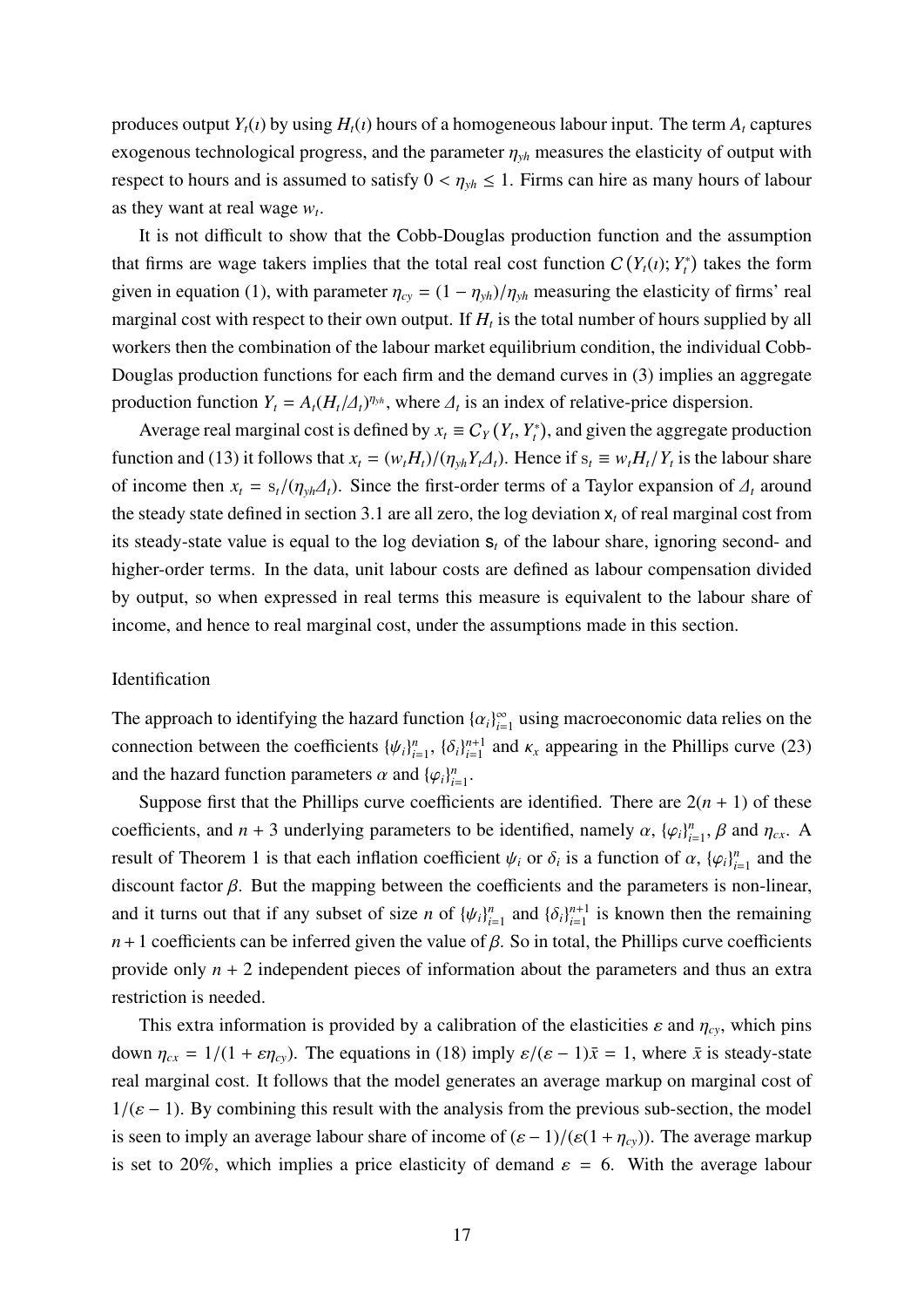share equal to 67%, an elasticity of real marginal cost with respect to output of  $\eta_{cy} = 0.25$  is required. It follows that  $\eta_{cx} = 0.4$ . As a robustness check, the special case of  $\eta_{cx} = 1$  is also considered. This was originally the only case considered in Galí and Gertler's (1999) work on the New Keynesian Phillips curve. The subsequent study by Galí, Gertler and López-Salido (2001) considers both  $\eta_{cx} = 1$  and  $0 < \eta_{cx} < 1$ . From the results derived earlier, it is apparent that  $\eta_{cx} = 1$  requires  $\eta_{cy} = 0$ , which is equivalent to no diminishing returns to labour in the short run. This seems implausible, so  $\eta_{cx} = 0.4$  is the preferred choice here.

Even if the hazard function parameters  $\alpha$  and  $\{\varphi_i\}_{i=1}^n$  $\sum_{i=1}^{n}$  are identified, there is no guarantee that their estimated values will automatically imply a well-defined hazard function. Theorem 1 reveals that a hazard function satisfying Assumption 1 generated by (7) using  $\alpha$  and  $\{\varphi_i\}_{i=1}^n$ *i*=1 necessarily implies a Phillips curve of the form (23) for some coefficients  $\{\psi_i\}_{i=1}^n$  $_{i=1}^n$ ,  $\{\delta_i\}_{i=1}^{n+1}$  $\int_{i=1}^{n+1}$  and  $\kappa_x$ . But the converse is not true for the hazard function parameters recovered from any arbitrary set of Phillips curve coefficients. However, once the parameters are estimated, it is possible to test whether the implied hazard function is well defined or not.

The foregoing discussion assumes that the coefficients in the Phillips curve (23) are themselves identified. Suppose the Phillips curve equation (23) holds with an error term  $v_t \sim$  $IIID(0, \sigma_v^2)$ , and that real marginal cost  $x_t$  is replaced by the observable labour share of income s*<sup>t</sup>* (real unit labour cost) as explained earlier. If the expected future inflation rates are replaced by their realized values then the Phillips curve equation becomes  $\pi_t = \sum_{i=1}^n \psi_i \pi_{t-i}$  $\sum_{i=1}^{n+1} \delta_i \pi_{t+i} + \kappa_x \mathbf{s}_t + \nu_t$ , where  $\nu_t \equiv \nu_t - \sum_{i=1}^{n+1} \delta_i \mathbf{e}_{t+i}^i$  is a composite error term that depends on the *i*-step ahead prediction errors  $e_t^i \equiv \pi_t - \mathbb{E}_{t-i}\pi_t$ .

At time *t*, the variables { $S_t$ ,  $\pi_t$ , ...,  $\pi_{t+n+1}$ } are endogenous and non-predetermined, so instruments are required to achieve identification of all the coefficients. Let **z***t*−<sup>1</sup> be a *q* × 1 vector of observable variables that are known by firms at time *t* − 1. If firms do not make predictable errors when forecasting inflation then  $v_t$  should be uncorrelated with  $\mathbf{z}_{t-1}$ , implying the following moment conditions involving the coefficients  $\{\psi_i\}_{i=1}^n$  $\sum_{i=1}^{n}$ ,  $\{\delta_i\}_{i=1}^{n+1}$  $\prod_{i=1}^{n+1}$  and  $\kappa_x$ :

$$
\mathbb{E}\left[\left(\pi_{t} - \sum_{i=1}^{n} \psi_{i} \pi_{t-i} - \sum_{i=1}^{n+1} \delta_{i} \pi_{t+i} - \kappa_{x} \mathbf{s}_{t}\right) \mathbf{z}_{t-1}\right] = \mathbf{0}
$$
\n(29)

Identification of the hazard function parameters  $\alpha$  and  $\{\varphi_i\}_{i=1}^n$  $\sum_{i=1}^{n}$  and the discount factor  $\beta$  therefore requires there to be at least  $n + 2$  variables in  $\mathbf{z}_{t-1}$  that have predictive power for the current and future endogenous variables appearing in (23). However, since the underlying theory itself implies that inflation is given by (23), *n* lags of inflation can always be included in **z***t*−1. This leaves only two other variables to be found with the necessary predictive power.

#### Econometric technique

A limited-information approach is employed here to estimating the hazard function using a single Phillips curve equation. In particular, a generalized method of moments (GMM) estim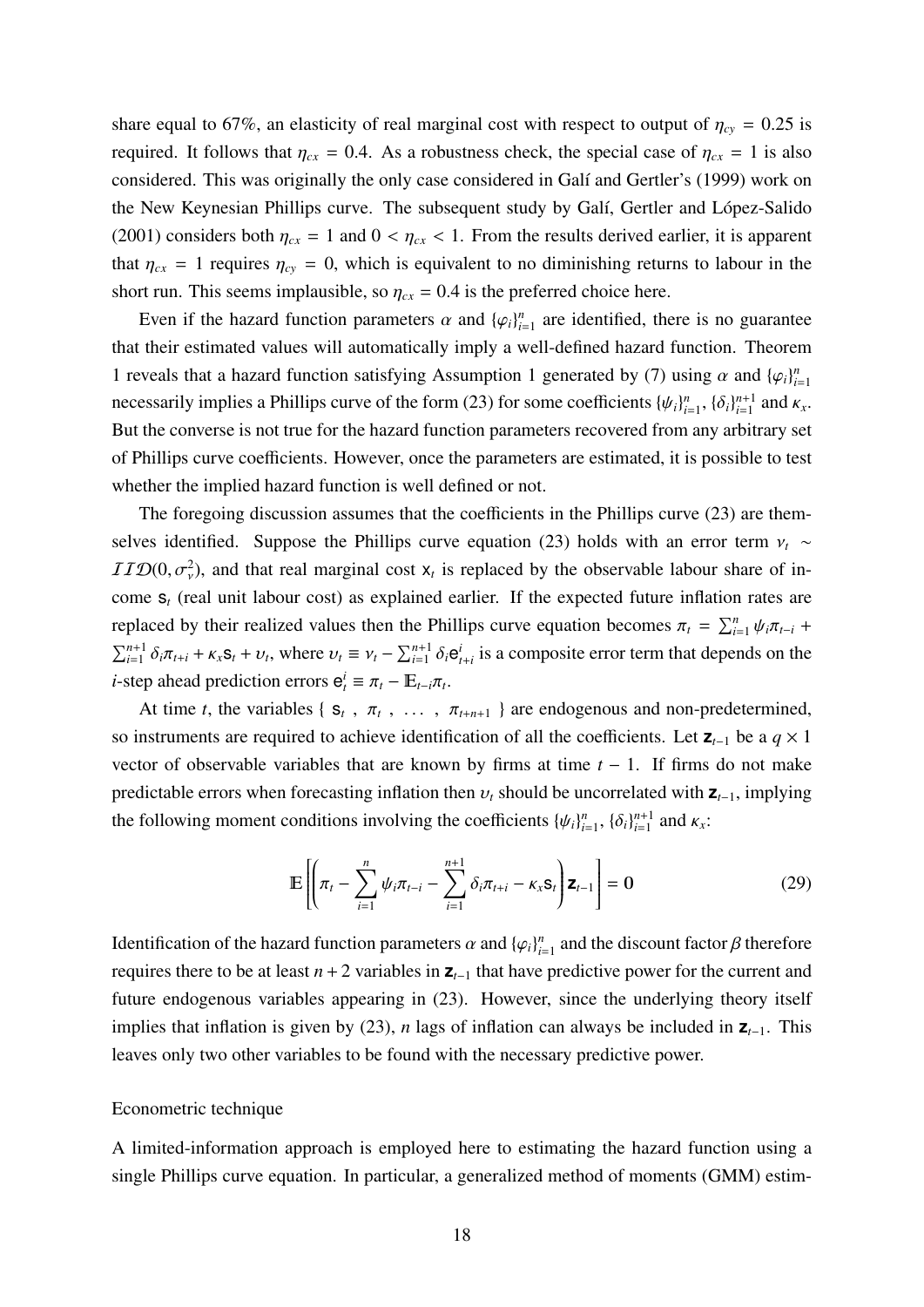ator is applied using the moment conditions in  $(29)$ .<sup>9</sup> The methodology mirrors that used by Galí and Gertler (1999) to estimate the New Keynesian Phillips curve.<sup>10</sup>

The hazard function parameters  $\alpha$  and  $\{\varphi_i\}_{i=1}^n$  $\sum_{i=1}^{n}$  are estimated using the moment conditions in (29) and the link with the Phillips curve coefficients  $\{\psi_i\}_{i=1}^n$  $_{i=1}^n$ ,  $\{\delta_i\}_{i=1}^{n+1}$  $_{i=1}^{n+1}$  and  $\kappa_x$  provided by Theorem 1. This means that the coefficients appearing in the moment conditions (29) are actually non-linear functions of the estimated parameters, and so the issue of the normalization of the moment conditions must be addressed. In small samples, the choice of normalization can affect the results. Rather than taking the moment conditions as they are in (29), these conditions are multiplied by a function of the parameters that ensures the resulting Phillips curve coefficients are bounded whenever the set of parameters  $\alpha$  and  $\{\varphi_i\}_{i=1}^n$  $\sum_{i=1}^{n}$  is bounded.<sup>11</sup> The alternative normalization that leaves (29) unchanged, which imposes a coefficient of one on current inflation, is used as a robustness check. An equivalent pair of normalizations is also considered by Galí and Gertler (1999), who claim that the bounded normalization is shown by simulation studies to have better small-sample properties than the normalization with a coefficient of one on current inflation. So the bounded normalization is the preferred specification here and is denoted by  $N(1)$ . The alternative normalization on current inflation is denoted by  $N(2)$ .

The GMM estimator applied in this paper uses a four-lag Newey-West estimator of the optimal weighting matrix for the moment conditions. For each weighting matrix, the numerical minimization algorithm for the criterion function is iterated until convergence because the coefficients in the moment conditions are non-linear functions of the parameters. The resulting estimates are then used to update the weighting matrix, and the process is repeated until the weighting matrix converges itself. Robust standard errors of the parameter estimates are also obtained using a four-lag Newey-West estimator of the variance-covariance matrix.<sup>12</sup>

## Data

Quarterly U.S. data from 1960:Q1 to 2003:Q4 are used.<sup>13</sup> Inflation is measured by the annualized percentage change in the GDP deflator between consecutive quarters. Real unit labour costs are given by unit labour costs in the business sector divided by the GDP deflator, and expressed as a percentage deviation from their average value. The GMM estimation procedure requires that instruments be found for the current and future endogenous variables appearing in the Phillips curve. The lags of the following variables were selected for this role in addition to lags of inflation and unit labour costs themselves: the spread between ten-year Treasury Bond

 $9$ The estimation is performed using Cliff's (2003) GMM package for MATLAB.

 $10$ The alternative of full-information maximum likelihood estimation is not pursued here since it would require a complete model of the data-generating process, and would be less robust than GMM if this were misspecified. For maximum likelihood estimation of the NKPC, see Lindé (2005) and Kurmann (2004).

<sup>&</sup>lt;sup>11</sup>The requisite factor is the expression in the denominators of the coefficients  $\{\psi_i\}_{i=1}^n$ ,  $\{\delta_i\}_{i=1}^{n+1}$  and  $\kappa_x$ , as given in the block of equations (A.4) from the proof of Theorem 1.

 $12$ For more details on different GMM estimation methods, see Mátyás (1999).

<sup>&</sup>lt;sup>13</sup>The source of the data is the Federal Reserve Economic Data (FRED) database, which is available online at research.stlouisfed.org/fred2.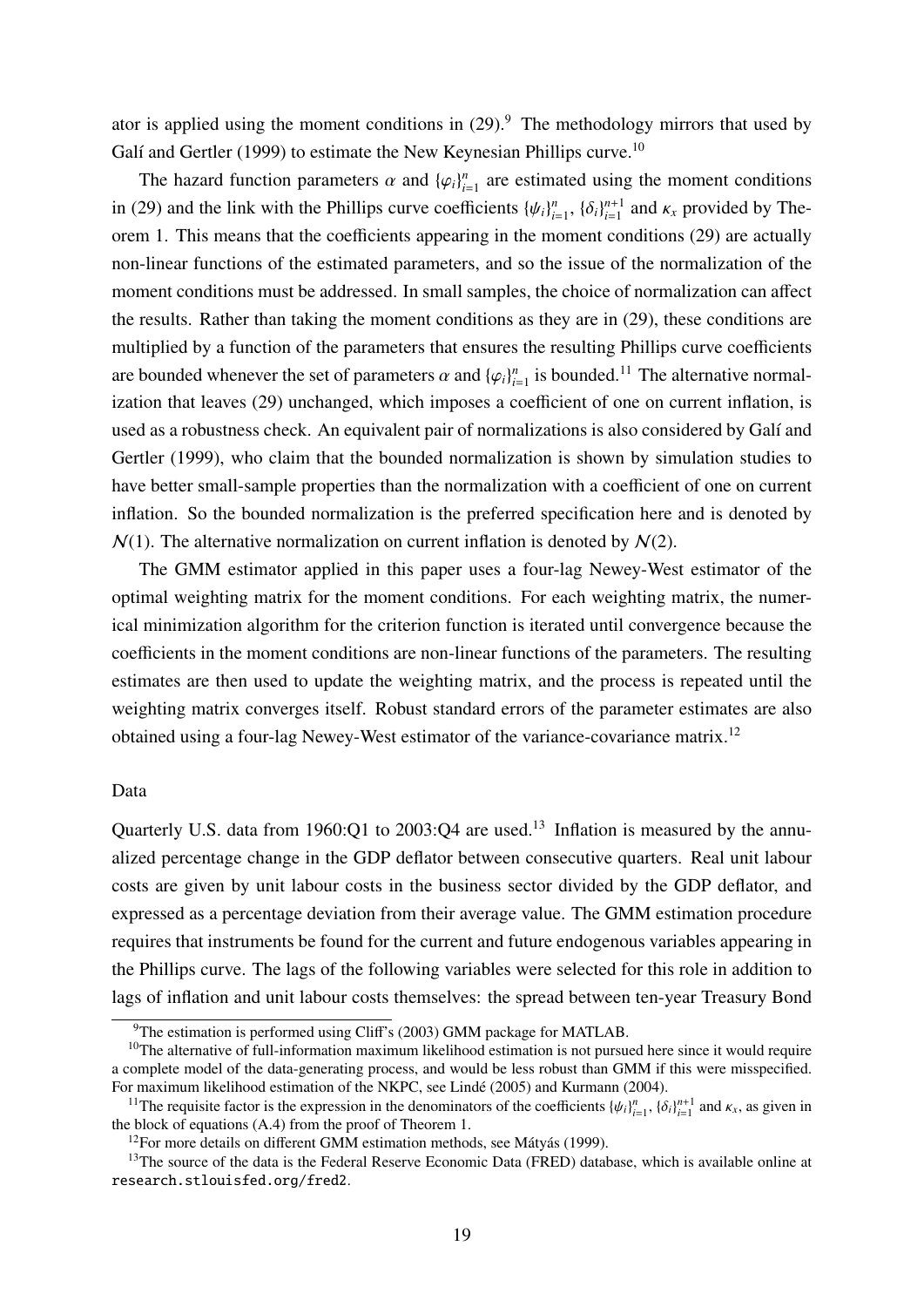and three-month Treasury Bill yields, quadratically detrended log real GDP, the rate of wage inflation (annualized percentage change in compensation per hour in the business sector), and the rate of commodity-price inflation as measured by the percentage change between consecutive quarters of a futures-price index. These are very similar to the instruments used in the original Galí and Gertler (1999) study of the NKPC. Based on their statistical significance in a predictive regression for future inflation, six lags of inflation and commodity-price inflation are selected as instruments, together with two lags of each of the other variables.

#### 4.2 Estimation results

To establish a benchmark with which later results can be compared, the hazard function is first estimated when it is constrained to be flat, as in Example 1. This is the Calvo pricing model underlying the standard New Keynesian Phillips curve. It is obtained by imposing  $n = 0$ in the hazard function recursion (7). There are just two parameters to estimate: the constant probability of price adjustment  $\alpha$  and the discount factor  $\beta$ . The parameter  $\eta_{cx}$  is calibrated as discussed in section 4.1. Estimates are presented in Table 1 for all pairings of the calibrated values of  $\eta_{cx}$  and the normalizations of the moment conditions detailed in section 4.1. The preferred specification is  $\eta_{cx} = 0.4$  and  $\mathcal{N}(1)$ .

The constant probability of price adjustment is found to be 0.405 per quarter under the preferred specification  $\eta_{cx} = 0.4$  and  $\mathcal{N}(1)$ . This is quite high, though by no means inconsistent with the micro-level evidence on price adjustment. As (25) shows, the coefficient of future inflation is determined entirely by the discount factor  $\beta$ . The estimates of  $\beta$  are not significantly different from one in any specification. The coefficient of unit labour costs s*<sup>t</sup>* (the labour share) is positive and significant at the 5% level when the preferred normalization  $N(1)$  is used. Notice that the standard errors tend to be larger when normalization  $N(2)$  is used. As the hazard function is constrained to be flat, the estimates of the expected probability of price adjustment  $\alpha^e$  are identical to the parameter  $\alpha$  itself. The expected duration of price stickiness  $\mathcal{D}^e$  is calculated using (16) and is found to be 2.469 quarters under the preferred specification. Under the alternative specifications, the expected duration is estimated to be noticeably longer. Finally, none of the *J*-statistics reports a rejection of the over-identifying moment conditions.<sup>14</sup>

The estimated hazard and survival functions for the Calvo model are plotted in Figure 2. These are derived from the estimated parameters under the preferred specification in Table 1. The hazard function is of course necessarily flat and the survival function decays at a constant geometric rate, as was first seen for Example 1 in Figure 1. The thick and thin bars in Figure 2 represent one-standard-deviation and two-standard-deviations bands around the point estimates.

The aim is now to use macroeconomic data to estimate the shape of the hazard function, imposing as few a priori restrictions as possible on what shapes are admissible. A first step

<sup>&</sup>lt;sup>14</sup>The *J*-statistic is the Hansen test of over-identifying restrictions derived from surplus moment conditions. See Mátyás (1999) for further details.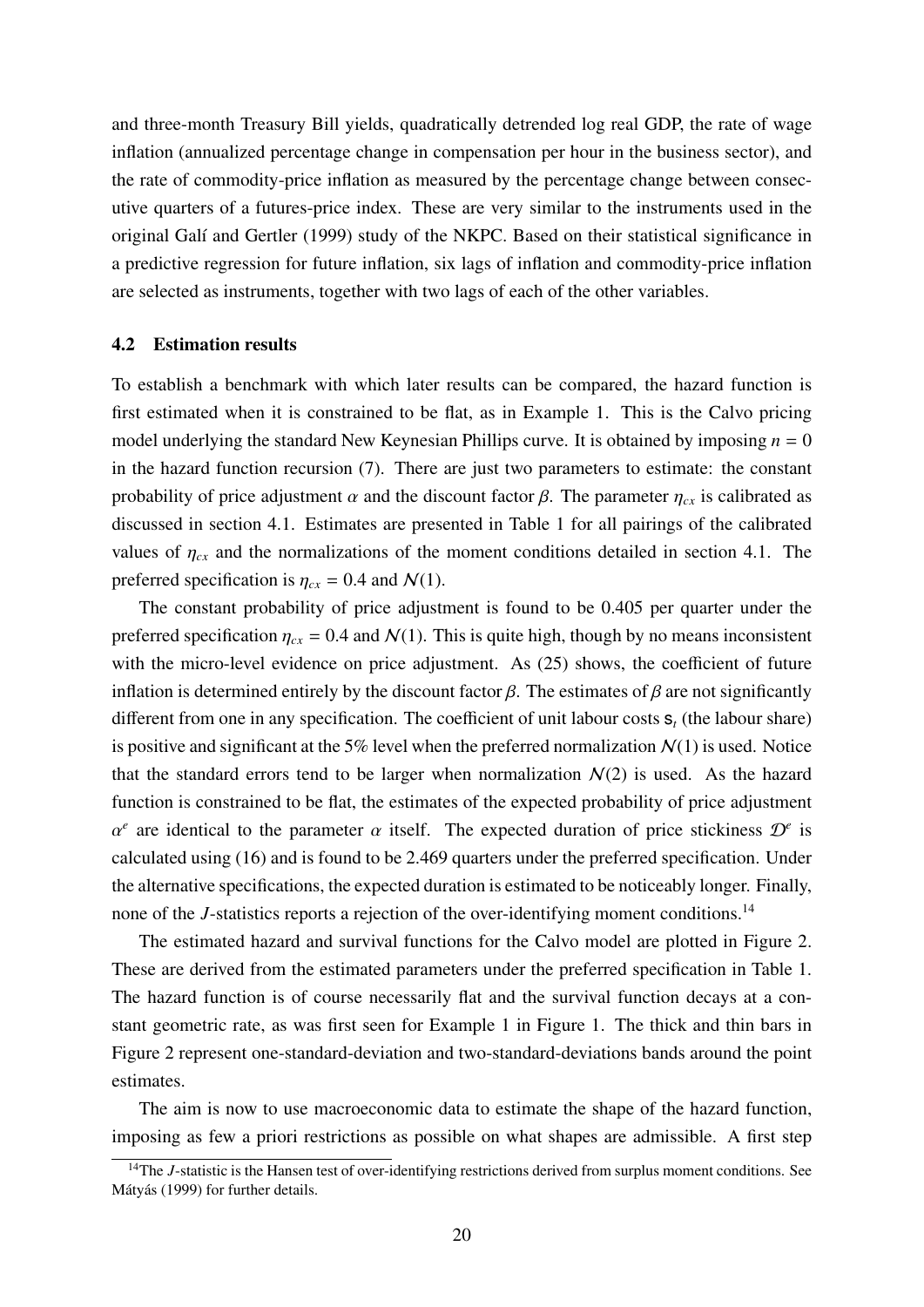towards this goal is taken by estimating a hazard function with both a level parameter  $\alpha$  and one slope parameter  $\varphi_1$ . This is done by considering hazard functions in the class generated by first-order recursions, as illustrated by Example 2. This allows monotonically increasing hazard functions to be accommodated, and these have been seen to generate Phillips curves in which lagged inflation has a positive coefficient.

The estimation results for the parameters  $\alpha$ ,  $\varphi_1$  and  $\beta$  of the first-order recursive model are displayed in Table 2. What is immediately apparent is that the estimates of  $\varphi_1$  are positive and statistically significant at the 5% level for all specifications. This represents a strong rejection of the Calvo model, which is equivalent to the null hypothesis  $\varphi_1 = 0$  within this class of models. By invoking the results of Proposition 1, the point estimates of  $\varphi_1$  imply a hazard function that is increasing everywhere. The parameter  $\alpha$  now needs to be interpreted differently from the Calvo model results in Table 1. Here it is merely the probability of a firm changing a price that was posted at some time during the previous quarter. The estimates of  $\alpha$  in Table 2 are much lower than those in Table 1, and are not significantly different from zero in any case. In the other columns of Table 2, the estimates of  $\beta$  are quite low but insignificantly different from one. The *J*-statistics fail to reject the over-identifying restrictions in any specification.

As discussed in section 4.1, the restrictions on the parameters  $\alpha$  and  $\varphi_1$  needed to ensure that the implied hazard function is well defined are not imposed at the estimation stage. The rationale for doing this is to allow these theoretical restrictions to be tested and thus assess whether inflation dynamics are consistent with a well-defined hazard function model. Proposition 3 shows that for the first-order model, the restrictions are given by the inequalities in (9). The first of these is  $0 < \alpha < 1$ . The estimate from the preferred specification passes this test, and while the point estimates under the alternative specifications fail to do so, none of the violations is statistically significant. The next condition from (9) to check is given as  $(1-\alpha)^2/4-\varphi_1$ in a column of Table 2. According to (9), this should be positive if the hazard function is to be well defined everywhere. There are small and statistically insignificant violations of this condition in three out of the four specifications considered in Table 2. The third condition required by (9) is automatically satisfied because all the point estimates of  $\varphi_1$  are positive.

Plots of the implied hazard and survival functions for the estimated first-order recursive model are shown in Figure 3. As usual, these are plotted for the parameters estimated under the preferred specification, that is, the first row of Table 2. The hazard function is upward sloping because the point estimate of  $\varphi_1$  is positive. The one- and two-standard-deviation bands in Figure 3 imply that the estimated hazard function starts at a point insignificantly different from zero (given by the parameter  $\alpha$ ) for prices that have been changed very recently, and rises to a point insignificantly different from one for prices that have been left fixed for six or seven quarters. Because the estimated parameters fail to satisfy all the inequalities in (9), the point estimate of the hazard function is not well defined beyond seven quarters. The bands also become very wide as the duration of price stickiness increases.<sup>15</sup> In spite of the wide bands,

<sup>&</sup>lt;sup>15</sup>This should not be surprising. Once the proportion of firms using a price of a particular age shrinks to zero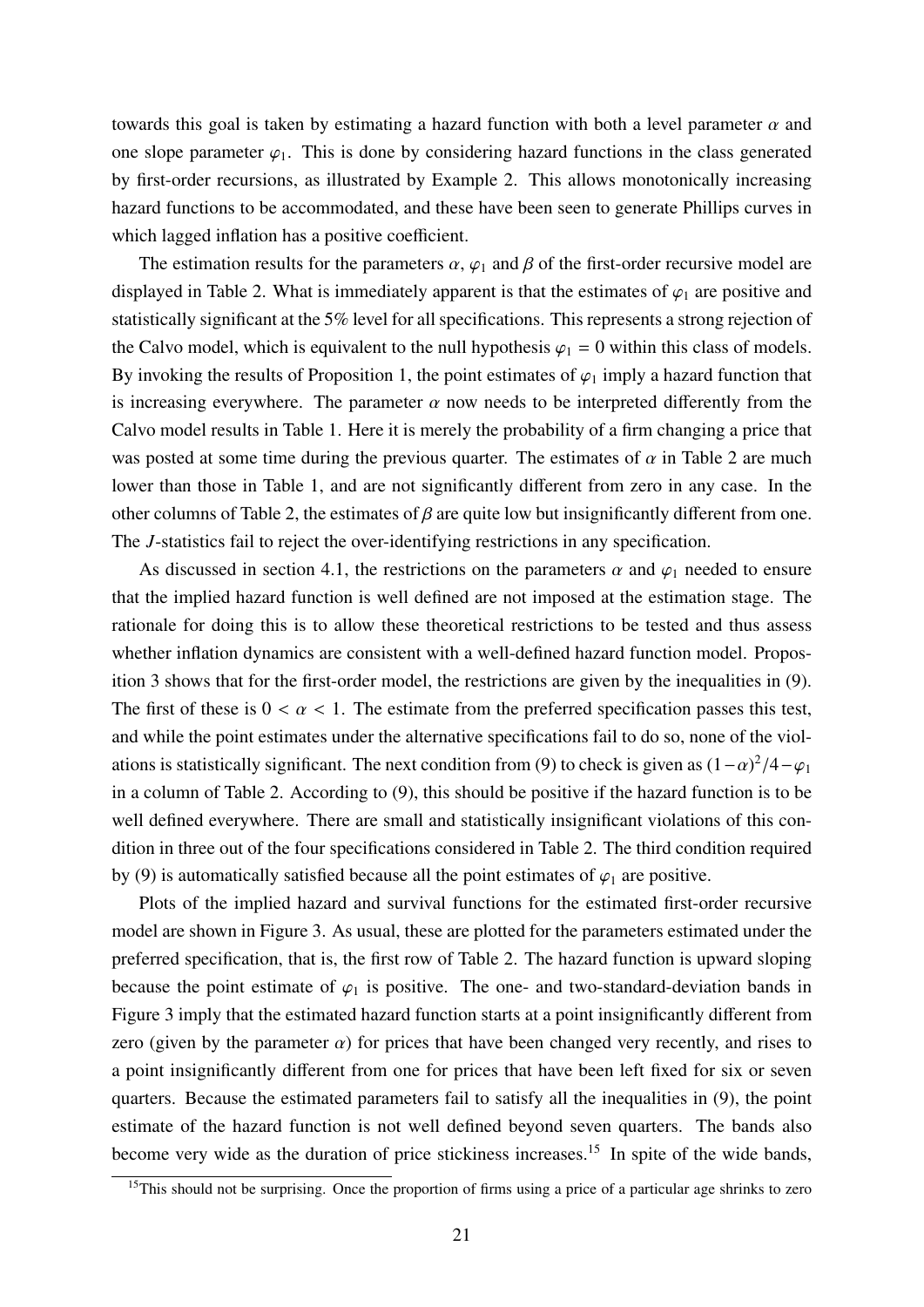hypotheses about the slope of the hazard function can be tested directly using the sign of the parameter  $\varphi_1$  as discussed above.

The coefficients of the implied Phillips curve for the first-order model are given in Table 3. The key point to note is that the significantly positive  $\varphi_1$  parameter from Table 2 translates into a significantly positive coefficient on inflation lagged one quarter. Thus the estimated hazard function shown in Figure 3 implies a non-negligible amount of intrinsic inflation persistence, comparable in magnitude to that found by Galí and Gertler (1999) for a model with backward-looking firms. The parameter estimates also imply a significantly negative coefficient on expected inflation two quarters in the future, but the coefficient on inflation one quarter ahead remains significantly positive. As has been discussed, this negative coefficient should be interpreted merely as a reduction of the weight attached to future inflation in determining current inflation. In the preferred specification, the coefficient on unit labour costs is positive and statistically significant at the 5% level.

It is interesting to note that the estimated first-order model is able to generate intrinsic inflation persistence without requiring noticeably more price stickiness than is found in the estimated Calvo model. While the expected probability of price adjustment  $\alpha^e$  is estimated to be larger in the Calvo model, Tables 1 and 2 show that the average duration  $\mathcal{D}^e$  of price stickiness is 2.198 quarters for the first-order model and 2.469 quarters for the Calvo model. Inspection of the hazard functions in Figures 2 and 3 shows that the hazard function for the first-order model is above that of the Calvo model for all prices except those posted in the previous quarter.

On the basis of the results for the first-order recursive model, a flat hazard function is clearly rejected by the data in favour of an alternative with a monotonically increasing hazard function. This new model offers a more promising account of inflation dynamics. However, restricting attention to hazard functions generated by a first-order recursion in (7) still imposes essentially arbitrary limitations on the range of allowed hazard function shapes. For this reason, it is desirable to consider higher-order models. Proposition 2 shows that if the true hazard function satisfies Assumption 1 and if *n* is made sufficiently large then a recursion of the form (7) is able to approximate the model as accurately as is required. But econometric practicalities put some limits on the maximum order of model that can be estimated because the number of terms in the Phillips curve (23) rises in step with the order of the recursion.

Starting from  $n = 2$ , progressively higher orders of recursion (7) were estimated. The extra parameter  $\varphi_2$  introduced by the second-order model turns out to be statistically insignificant. More success is had with the cases  $n = 3$  and  $n = 4$  where both  $\varphi_3$  and  $\varphi_4$  are highly significant. Beyond that, no additional statistically significant slope parameters are found, with models up to  $n = 8$  being estimated. The full set of results is not reported here owing to limited space, but the fourth-order model is presented as typical of these findings. The estimates of the parameters

the probability of such a price being changed ceases to be identified. The Calvo model avoids this problem by asserting the probability is the same for prices of all ages.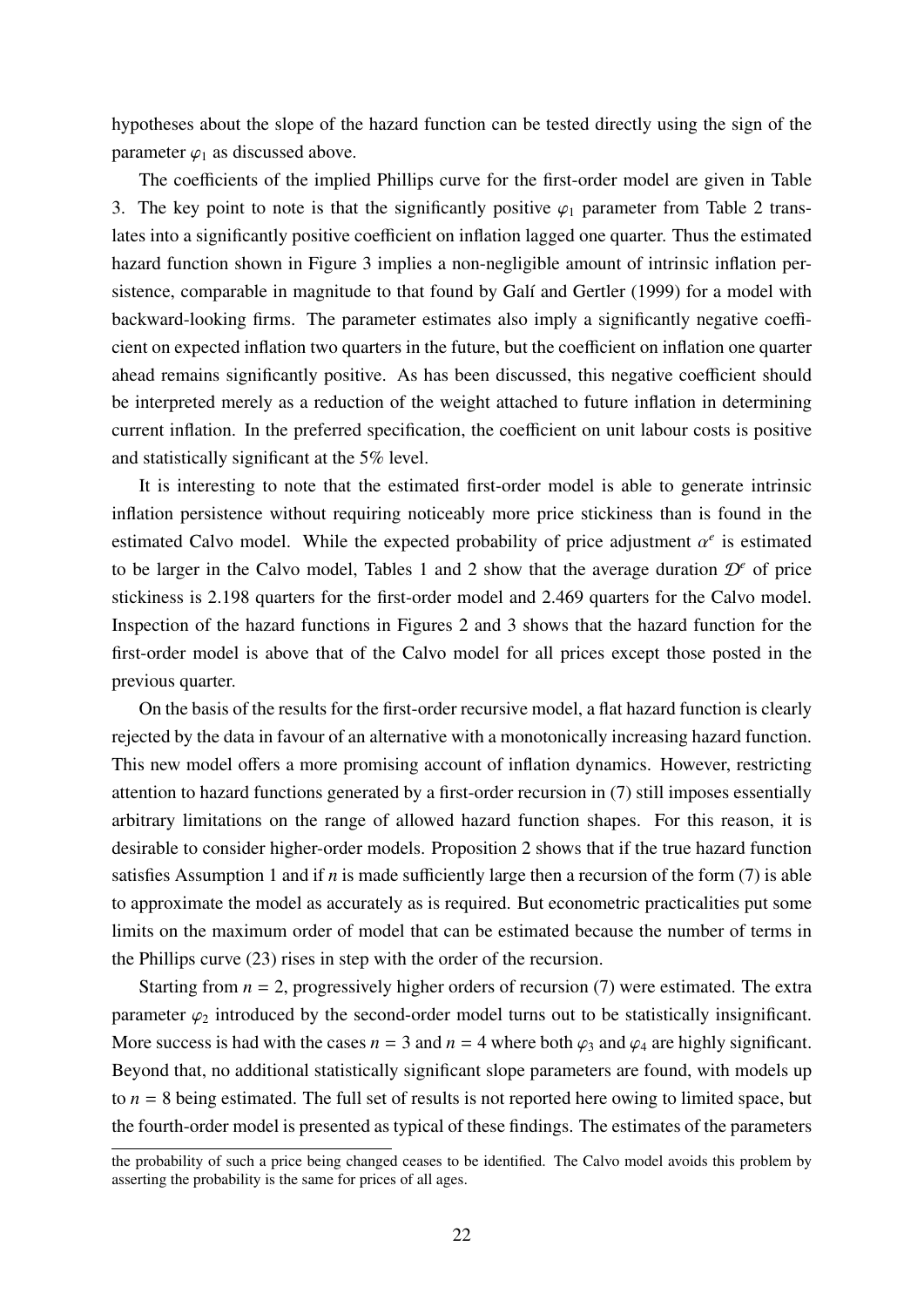$\alpha$ ,  ${\{\varphi_i\}}_{i=1}^4$  and  $\beta$  are displayed in Table 4.

The initial probability of price adjustment  $\alpha$  is estimated to be low and insignificantly different from zero in all specifications. The slope parameters  $\varphi_1$  and  $\varphi_4$  are found to be significantly positive;  $\varphi_2$  is insignificantly different from zero, and  $\varphi_3$  is significant and negative. The mixture of positives and negatives suggests that the implied hazard function is no longer monotonic. This is confirmed by the plots of the hazard and survival functions in Figure 4. The point estimate of the hazard function begins at a point insignificantly different from zero for prices that have just been set, and begins to rise during the first and second quarters of a spell of price stickiness. It falls back in the third quarter and then rises again in the fourth quarter. At the beginning of the second year of price stickiness the hazard function rises sharply, but again falls back somewhat after the middle of the second year. Finally, it rises very sharply again after around two years of price stickiness, reaching a level not significantly different from one. These results suggest that firms are more likely to make a price adjustment around the first and second anniversaries of their previous price change: a feature that also finds some support in the micro evidence. After a duration of two years, the hazard function is estimated too imprecisely to draw any firm conclusions.

As is the case with the estimated first-order model, the point estimate of the fourth-order hazard function in Figure 4 is well defined for most, but not all, durations of price stickiness. The most prominent failure is in the fourth quarter where the point estimate dips below zero, but this deviation is not statistically significant. The estimates of the hazard function after the eighth quarter are much too loose to be able to detect any statistically significant deviation here either. Therefore, the estimated fourth-order model is very close to implying a well-defined hazard function, and no statistically significant failure to meet this requirement can be found.

The implied Phillips curve for the estimated fourth-order model is exhibited in Table 5. The first and the fourth lags of inflation now have significantly positive coefficients, the second lag's coefficient is a small and insignificant positive number, and the third lag has a negative coefficient that is statistically significant. Overall, the positive coefficients on the lags of inflation clearly dominate. Thus the hazard function in Figure 4 provides a rationale for why inflation rates one quarter ago and one year ago contribute positively to intrinsic inflation persistence. Among the coefficients on future inflation there is a mixture of positives and negatives. In the preferred specification, the coefficient of unit labour costs remains positive and significant at the 10% level.

The conclusions drawn from these results are: that a flat hazard function is resoundingly rejected; that hazard functions with upward sloping sections are found; that these can justify the quantitative importance of the positive coefficients of lagged inflation found for estimated Phillips curves; that although the estimated hazard functions are not well defined for all durations of price stickiness, no statistically significant rejection of a well-defined hazard function is found.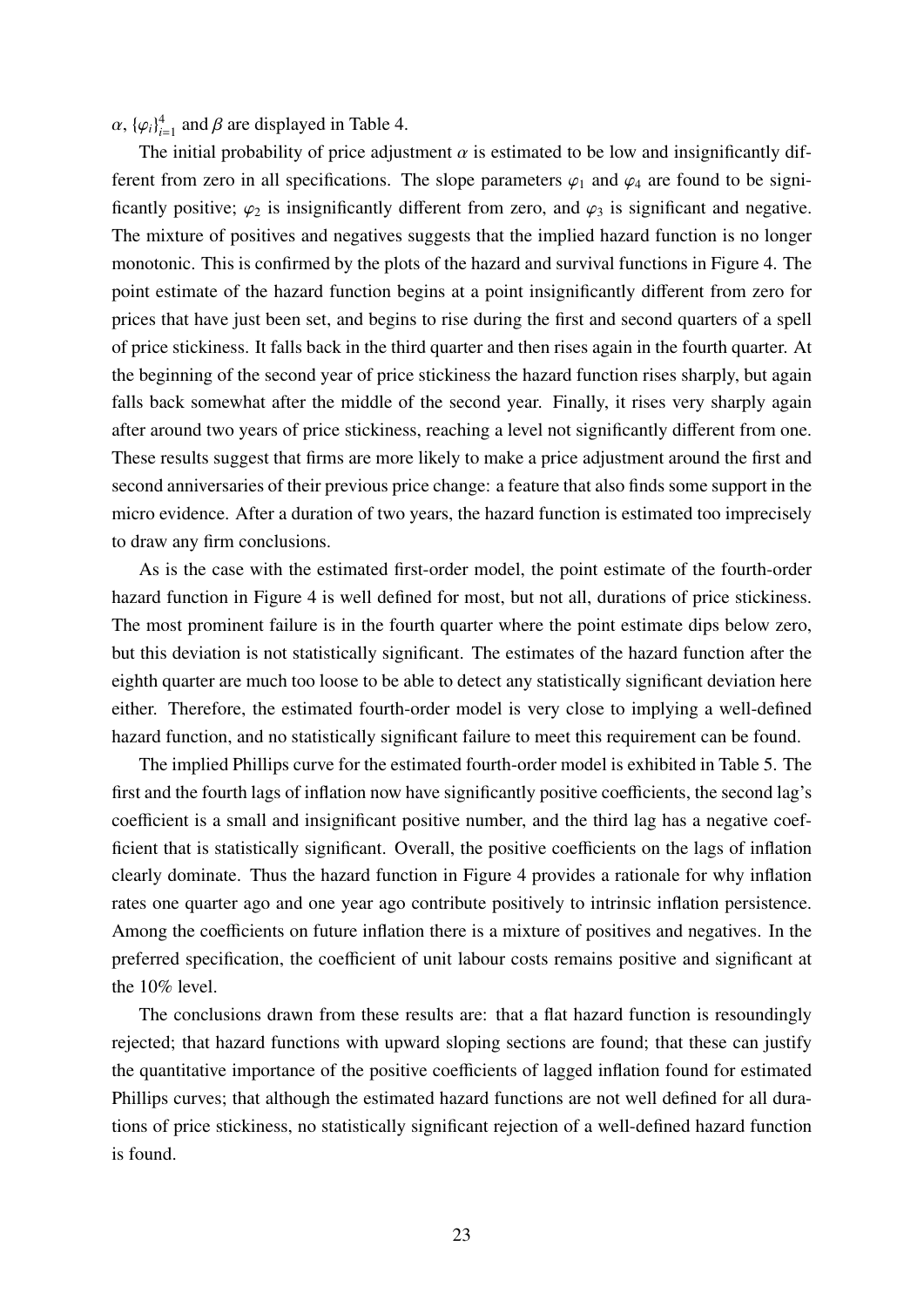#### 4.3 Comparison with the microeconometric evidence

There are now many studies that estimate the hazard function for price adjustment using microeconomic data on individual prices (Baumgartner et al., 2005; Campbell and Eden, 2005; Cecchetti, 1986; Dias et al., 2005; Fougère et al., 2005; Götte et al., 2005; Nakamura and Steinsson, 2007). There are a range of findings in this literature. Papers such as Götte et al. (2005) and Cecchetti (1986) find strong evidence in favour of an upward-sloping hazard function. Both papers use a small number of goods, but have data spanning several decades. Others such as Campbell and Eden (2005) and Dias et al. (2005) find strong evidence that the hazard function is downward sloping. Some studies such as Baumgartner et al. (2005) agree that the hazard function is generally downward sloping, but find that the negative slope is interrupted by sharp spikes at regular intervals. This group of studies uses data on a very large number of goods, but these data are drawn from a relatively small number of years in the last decade.

It is argued that some of the findings of downward-sloping hazards can be explained as the result of a heterogeneity bias (Alvarez et al., 2005). Many studies include a wide range ´ of products that have different degrees of price stickiness. Heterogeneity biases estimates of the hazard function slope downward because goods with more flexible prices are less likely to be found to have long spells of price stickiness.<sup>16</sup> As a result of this criticism, studies such as Nakamura and Steinsson (2007) and Fougère et al. (2005) take careful steps to control for heterogeneity. Nakamura and Steinsson (2007) allow the level of each product's hazard function to be different. They find that the estimated hazard function is then largely flat, with a large spike after one year. Fougère et al. (2005) allow both the level and the slope of the hazard function to differ across products. The results are now mixed, with a range of increasing and decreasing hazards found for different goods and different types of retail outlet. But increasing hazard functions are in the majority.

If the results based on macro data from section 4 are compared only with those microeconometric studies that span several decades including times of high as well as low inflation, then there is no contradiction between the micro and macro evidence. However, the micro studies in this group draw on a rather narrow range of goods, though on the other hand this narrow range may also be a virtue if the heterogeneity bias is thought to be a serious problem. Evidence from the more comprehensive micro studies working with data from the 1990s and 2000s does present a prima facie contradiction to the macro-data estimates of hazard functions for the period 1960–2003 derived in this paper. There are two points to bear in mind here. First, it remains to be seen how robust the finding of a downward-sloping hazard function is once heterogeneity is properly controlled for. Second, the theoretical case for an upward-sloping hazard function is strongest in periods of higher inflation, hence the hazard function slope may not be a structural feature of the economy. Thus the failure to find a positive slope using data only

<sup>&</sup>lt;sup>16</sup>See Heckman and Singer (1984) and Kiefer (1988) for more discussion of the problem of heterogeneity in duration analysis.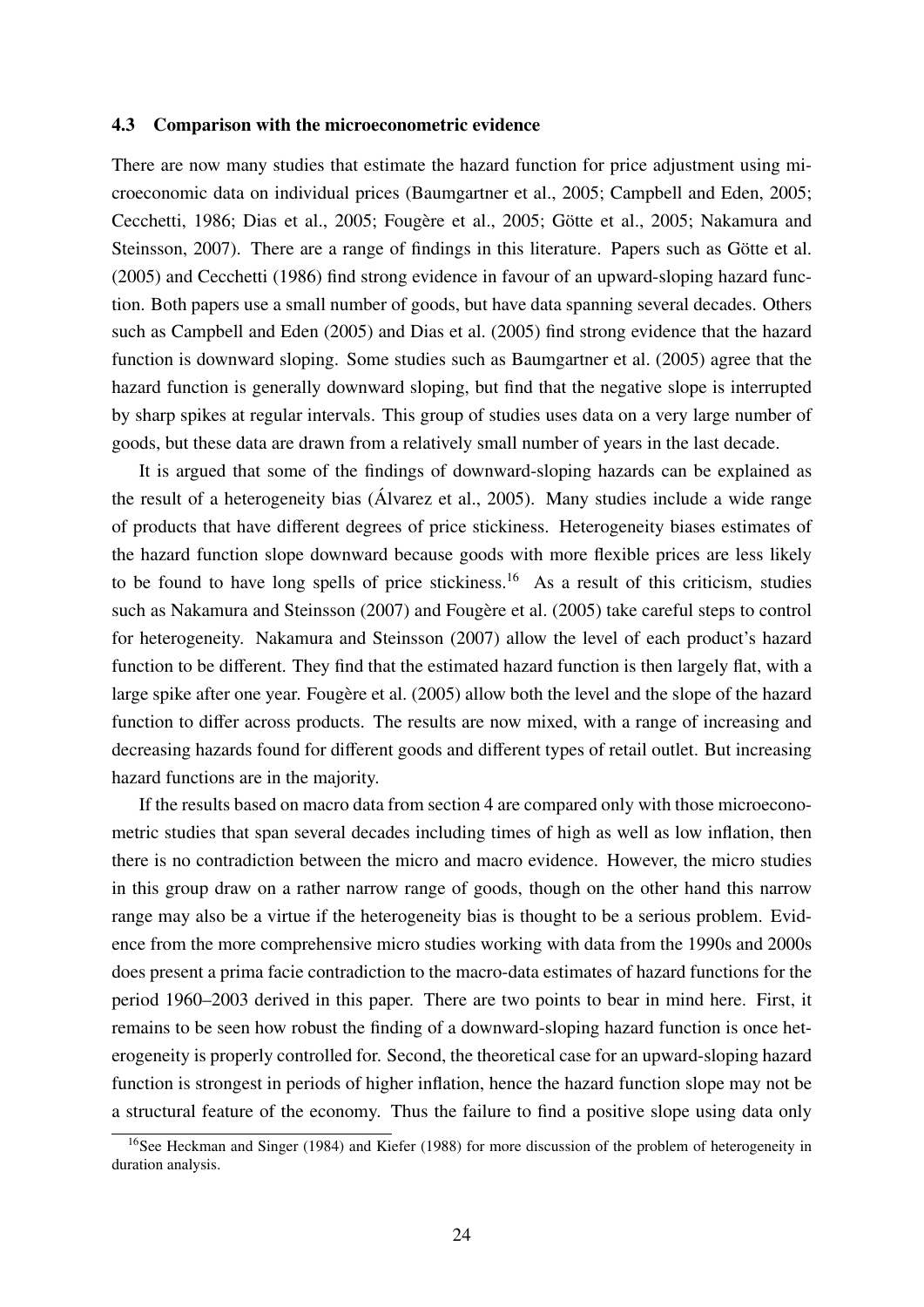from a period of low and stable inflation may not be surprising.<sup>17</sup> Finally, it should be noted that hazard function "spikes" found in the microeconometric literature are of course evidence for a sharply upward-sloping section of the hazard function, and thus contribute to explaining intrinsic inflation persistence. The fact that the spikes also imply a sharply downward-sloping section does not offset this effect because the existence of a spike at some duration implies that much fewer price spells survive beyond that duration to where the hazard function is actually downward sloping.

## 5. Conclusions

This paper has studied the link between intrinsic inflation persistence and the price-setting behaviour of firms. Intrinsic inflation persistence refers to inflation that occurs purely as a result of past pricing decisions and cannot be explained by current and expected future fundamentals such as unit labour costs, output gaps, monetary policy, or cost-push shocks. When intrinsic inflation persistence is present in an economy, it is not possible for the central bank to bring inflation immediately back to target without some loss of output, even if the shocks that gave rise to the inflation have dissipated. Most empirical studies conclude that inflation determination is not a purely forward-looking process and that inflation contains a significant backward-looking component, though the reasons for the existence of this intrinsic inflation persistence are considered to be a puzzle. But the results of this paper show that there is no contradiction between such persistence and profit-maximizing, forward-looking price setting by firms.

What turns out to be important for intrinsic inflation persistence is not how much price stickiness there is on average, but whether there are systematic differences between the stickiness of prices of different ages. In particular, newer prices need to be stickier than older prices in order to explain this persistence. If older prices are more likely to be adjusted then the "catch-up" effect of firms whose prices have remained fixed for a long time has a larger impact on current inflation than the "roll-back" effect of firms who have recently adjusted their prices after a shock, leading to sustained rises in the price level even following temporary shocks.

In terms of the hazard function for price changes, the most important feature influencing intrinsic inflation persistence is the slope, not the level. The level could be very high or very low, representing the extremes of price flexibility or stickiness, but as long as the hazard function remains flat there can be no intrinsic persistence. To provide a rationale for the type of intrinsic inflation persistence described above, where high inflation in the past makes it harder to achieve low inflation today without sacrificing output, it is necessary that the hazard function is predominantly upward sloping. If the hazard function were predominantly downward sloping then a perverse result is obtained whereby the higher inflation has been in the past, the

<sup>&</sup>lt;sup>17</sup>A preliminary subsample analysis (not reported here) suggests that macro-based estimates of the hazard function using only data from the mid 1980s to 2000s find a hazard function that is initially downward sloping and followed by less steeply upward-sloping sections.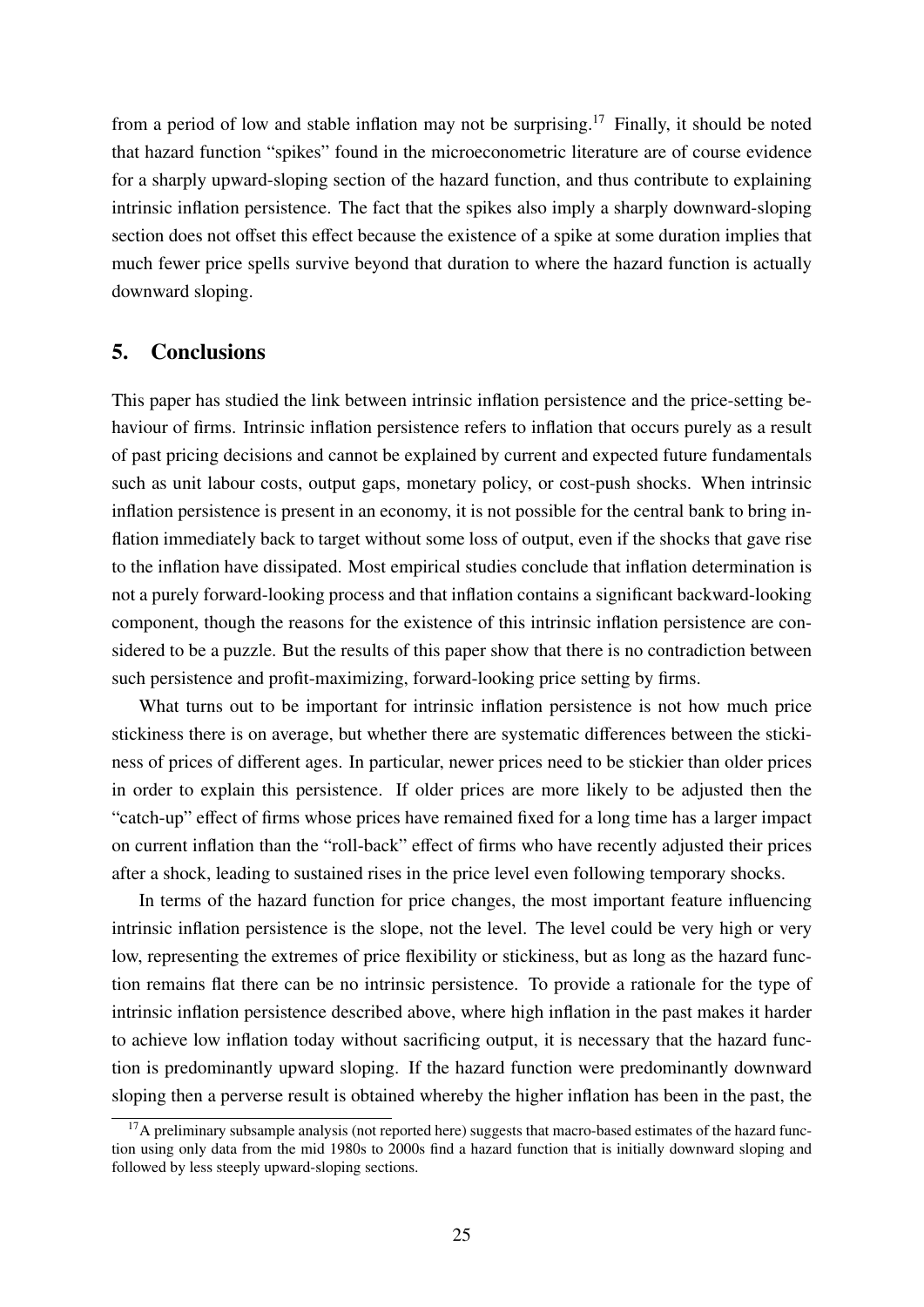easier it is to achieve low inflation today without cost.

In order to study the link between the hazard function for price changes and intrinsic inflation persistence, a methodological innovation is introduced that shows how essentially all hazard functions have a recursive representation. This allows much simpler expressions to be obtained for the Phillips curves implied by non-constant hazard models of price setting. The resulting class of simple Phillips curves closely resembles the "hybrid" New Keynesian Phillips curves widely used in empirical work and policy analysis, but which are thought to have weak theoretical foundations because they introduce lags of inflation arbitrarily that are not present in the standard New Keynesian model. But there is nothing arbitrary about these lags: they are simply the implication of profit-maximizing behaviour by firms when the likelihood of adjusting prices depends on the amount of time elapsed since the previous price change. By using this new class of Phillips curves, intrinsic inflation persistence can be precisely defined in terms of the coefficients of lagged inflation. It is shown analytically how positively sloped hazard functions imply positive values of these coefficients and negatively sloped hazards imply that these coefficients have negative values.

By building on these insights, this paper then sets out a method for estimating the hazard function for price changes without needing microeconomic data on individual prices. The hazard function can be identified and estimated using only macroeconomic time-series on inflation and unit labour costs and simple econometric techniques. The results of this exercise strongly reject the flat hazard function underlying the standard New Keynesian Phillips curve. The point estimates suggest that the hazard function is predominantly upward sloping, starting from a probability of price adjustment not significantly different from zero for prices that have been changed very recently, rising to a probability not significantly different from one for prices that have remained sticky for eight or more quarters. In between, the hazard function initially rises and then falls back during the first year of price stickiness. There is then a sudden increase in the probability of price adjustment towards the end of the first year and the beginning of the second year. A similar sudden rise is also found towards the end of the second year. No statistically significant rejection of a well-defined hazard function is found. Therefore, in summary, an upward-sloping hazard function model offers a significantly better account of empirical inflation dynamics without introducing any arbitrary backward-looking behaviour.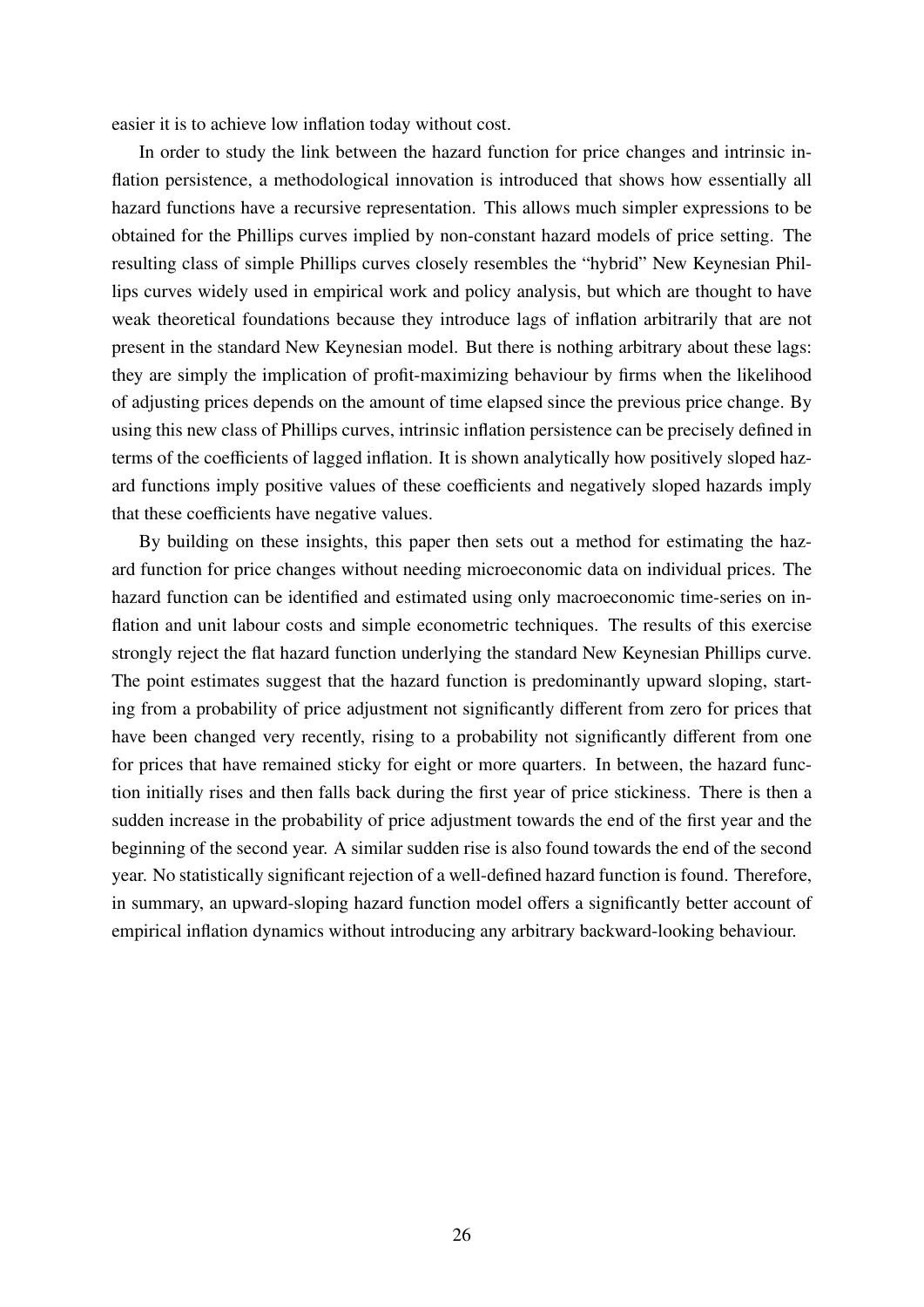| Specification <sup>§</sup>            | $\alpha$   | $\beta$                                                                   | $\alpha^{e\sharp}$ D <sup>e#</sup>                           | $J$ -stat $^{\ddagger}$ | $\mathbb{E}_{t} \pi_{t+1}$ <sup>4</sup> | $X_t^{\natural}$ |
|---------------------------------------|------------|---------------------------------------------------------------------------|--------------------------------------------------------------|-------------------------|-----------------------------------------|------------------|
| $\eta_{cx} = 0.4$                     | $0.405***$ |                                                                           | $0.966^{**}$ $0.405^{**}$ $2.469^{**}$ $17.223$ $0.966^{**}$ |                         |                                         | $0.116***$       |
| $\mathcal{N}(1)$                      |            | $(0.053)$ $(0.028)$                                                       | $(0.053)$ $(0.322)$ $[0.575]$                                |                         | (0.028)                                 | (0.040)          |
| $\eta_{cx} = 0.4$                     |            | $0.217***$ $0.985***$ $0.217***$ $4.601**$ $14.804$ $0.985**$             |                                                              |                         |                                         | 0.025            |
| $\mathcal{N}(2)$                      |            | $(0.106)$ $(0.024)$ $(0.106)$ $(2.246)$ $[0.735]$ $(0.024)$ $(0.028)$     |                                                              |                         |                                         |                  |
| $\eta_{cx} = 1.0$                     |            | $0.226^{**}$ $0.975^{**}$ $0.226^{**}$ $4.432^{**}$ $15.873$ $0.975^{**}$ |                                                              |                         |                                         | $0.071***$       |
| $\mathcal{N}(1)$                      |            | $(0.046)$ $(0.026)$ $(0.046)$ $(0.895)$ $[0.666]$ $(0.026)$ $(0.033)$     |                                                              |                         |                                         |                  |
|                                       | $0.142^*$  |                                                                           | $0.985^{**}$ $0.142^{*}$ $7.064^{*}$ $14.804$ $0.985^{**}$   |                         |                                         | 0.025            |
| $\eta_{cx} = 1.0$<br>$\mathcal{N}(2)$ |            | $(0.073)$ $(0.024)$ $(0.073)$ $(3.637)$ $[0.735]$ $(0.024)$ $(0.028)$     |                                                              |                         |                                         |                  |
|                                       |            |                                                                           |                                                              |                         |                                         |                  |

Table 1 Estimates of the Calvo pricing model  $(n = 0)$ 

*Notes*: Estimation of the parameters  $\alpha$  and  $\beta$  is by GMM using U.S. quarterly data 1960:Q1– 2003:Q4. The moment conditions are given in (29) and the data are described in section 4.1. The estimators of the parameters and the GMM weighting matrix are sequentially iterated until convergence. A four-lag Newey-West estimator of the optimal weighting matrix and the standard errors is used. Standard errors are given in parentheses, and are calculated using the delta method for non-linear functions of the estimated parameters.

\* Statistically significant at the 10% level.

\*\* Statistically significant at the 5% level.

§ Each specification is a calibrated value of the parameter  $\eta_{cx}$  and a choice of either normalization  $N(1)$  or  $N(2)$ . See section 4.1 for further details.

] The expected probability of price adjustment α *e* and the expected duration of price stickiness D*<sup>e</sup>* are inferred from the estimated parameters using equation (16).

‡ This is the Hansen test of over-identifying moment conditions. The p-value is in brackets.

 $\frac{1}{2}$  These are the implied coefficients of the New Keynesian Phillips curve in (25).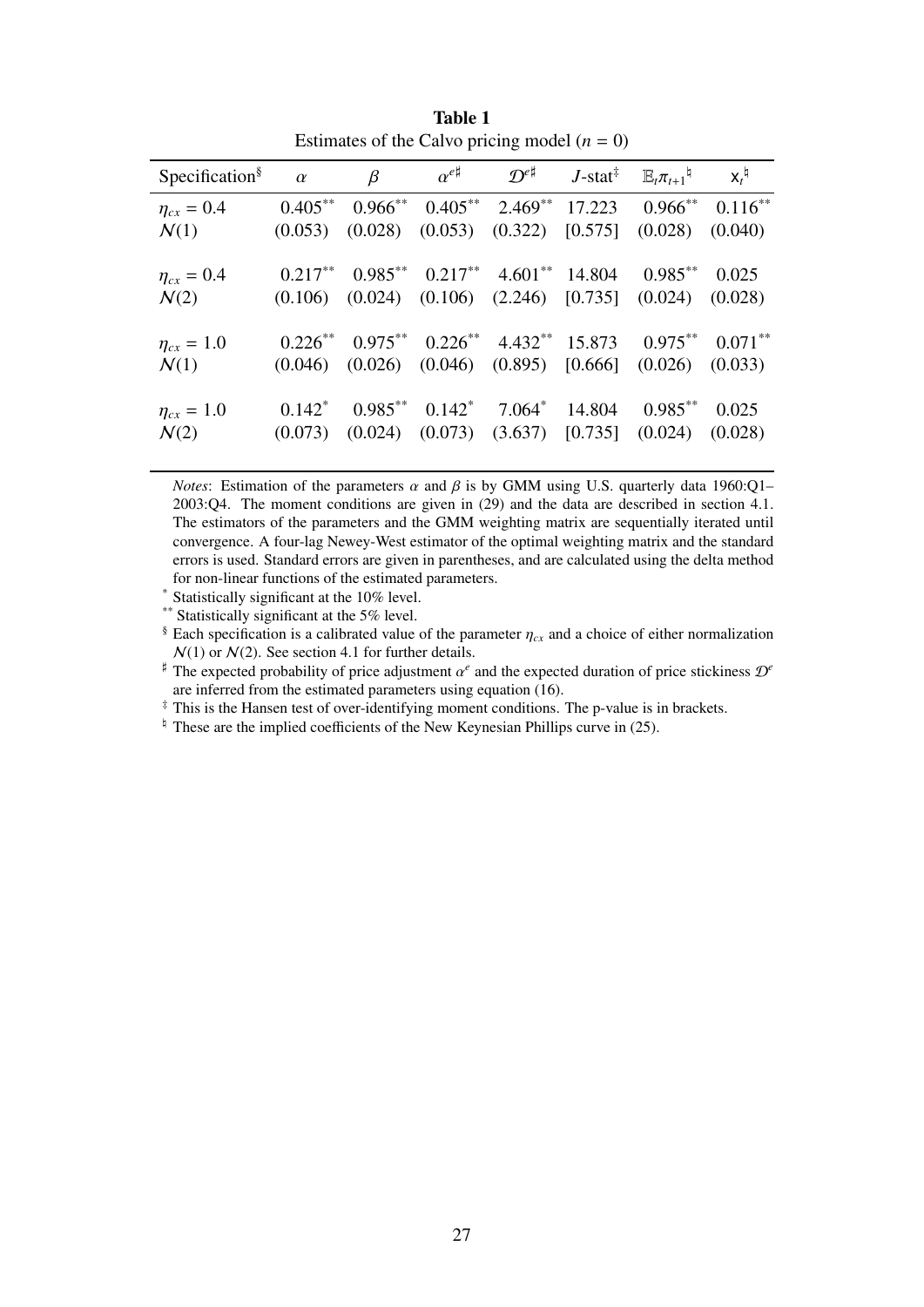| Specification <sup>§</sup> | $\alpha$ | $\varphi_1$ | $\beta$    | $\alpha^{e\sharp}$ | $\mathcal{D}^{e\sharp}$ | $\frac{1}{4}(1-\alpha)^2 - \varphi_1$ <sup>¶</sup> | $J$ -stat <sup><math>\ddagger</math></sup> |
|----------------------------|----------|-------------|------------|--------------------|-------------------------|----------------------------------------------------|--------------------------------------------|
| $\eta_{cx} = 0.4$          | 0.132    | $0.222***$  | $0.899**$  | $0.354***$         | $2.198***$              | $-0.034$                                           | 11.589                                     |
| $\mathcal{N}(1)$           | (0.104)  | (0.063)     | (0.075)    | (0.057)            | (0.303)                 | (0.031)                                            | [0.868]                                    |
|                            |          |             |            |                    |                         |                                                    |                                            |
| $\eta_{cx}=0.4$            | $-0.205$ | $0.406***$  | $0.913***$ | 0.201              | $2.955***$              | $-0.043$                                           | 9.578                                      |
| $\mathcal{N}(2)$           | (0.267)  | (0.155)     | (0.130)    | (0.128)            | (1.361)                 | (0.048)                                            | [0.945]                                    |
|                            |          |             |            |                    |                         |                                                    |                                            |
| $\eta_{cx} = 1.0$          | $-0.048$ | $0.265***$  | $0.926***$ | $0.217***$         | $3.389**$               | 0.010                                              | 10.862                                     |
| $\mathcal{N}(1)$           | (0.107)  | (0.081)     | (0.067)    | (0.047)            | (0.693)                 | (0.038)                                            | [0.900]                                    |
|                            |          |             |            |                    |                         |                                                    |                                            |
| $\eta_{cx} = 1.0$          | $-0.340$ | $0.471***$  | $0.913***$ | 0.131              | $4.032*$                | $-0.022$                                           | 9.578                                      |
| $\mathcal{N}(2)$           | (0.231)  | (0.163)     | (0.130)    | (0.088)            | (2.129)                 | (0.048)                                            | [0.945]                                    |
|                            |          |             |            |                    |                         |                                                    |                                            |

Table 2 Estimates of the first-order recursive model  $(n = 1)$ 

*Notes*: Estimation of the parameters  $\alpha$ ,  $\varphi_1$  and  $\beta$  is by GMM using U.S. quarterly data 1960:Q1-2003:Q4. See the notes to Table 1 for further details.

¶ This value should be positive to ensure that the upward-sloping hazard functions generated by a first-order recursion are well defined. See Proposition 3 and equation (9) for more details.

| $\pi_{t-1}$ |  | $X_t$                                                                                                                                                                                                                                                                                                                                                                                                                                                                                 |
|-------------|--|---------------------------------------------------------------------------------------------------------------------------------------------------------------------------------------------------------------------------------------------------------------------------------------------------------------------------------------------------------------------------------------------------------------------------------------------------------------------------------------|
|             |  |                                                                                                                                                                                                                                                                                                                                                                                                                                                                                       |
|             |  |                                                                                                                                                                                                                                                                                                                                                                                                                                                                                       |
|             |  |                                                                                                                                                                                                                                                                                                                                                                                                                                                                                       |
|             |  |                                                                                                                                                                                                                                                                                                                                                                                                                                                                                       |
|             |  |                                                                                                                                                                                                                                                                                                                                                                                                                                                                                       |
|             |  |                                                                                                                                                                                                                                                                                                                                                                                                                                                                                       |
|             |  |                                                                                                                                                                                                                                                                                                                                                                                                                                                                                       |
|             |  |                                                                                                                                                                                                                                                                                                                                                                                                                                                                                       |
|             |  |                                                                                                                                                                                                                                                                                                                                                                                                                                                                                       |
|             |  |                                                                                                                                                                                                                                                                                                                                                                                                                                                                                       |
|             |  |                                                                                                                                                                                                                                                                                                                                                                                                                                                                                       |
|             |  | recursive model $(n = 1)$<br>$\mathbb{E}_{t}$ $\pi_{t+1}$ $\mathbb{E}_{t}$ $\pi_{t+2}$<br>$0.271^{**}$ $0.923^{**}$ $-0.219^{**}$ $0.069^{**}$<br>$(0.051)$ $(0.056)$ $(0.036)$ $(0.031)$<br>$0.326^{**}$ $0.939^{**}$ $-0.272^{**}$ $0.015$<br>$(0.049)$ $(0.093)$ $(0.061)$ $(0.024)$<br>$0.255^{**}$ $0.944^{**}$ $-0.219^{**}$ $0.053^*$<br>$(0.053)$ $(0.051)$ $(0.041)$ $(0.028)$<br>$0.326^{**}$ $0.939^{**}$ $-0.272^{**}$ $0.015$<br>$(0.049)$ $(0.093)$ $(0.061)$ $(0.024)$ |

Table 3 Implied Phillips curve for the estimated first-order recursive model (*n* = 1)

*Notes*: This table reports the coefficients of the Phillips curve (27) implied by the parameter estimates in Table 2 for each specification. Standard errors are given in parentheses and are calculated using the delta method. See the notes to Tables 1 and 2 for more details about the estimation method.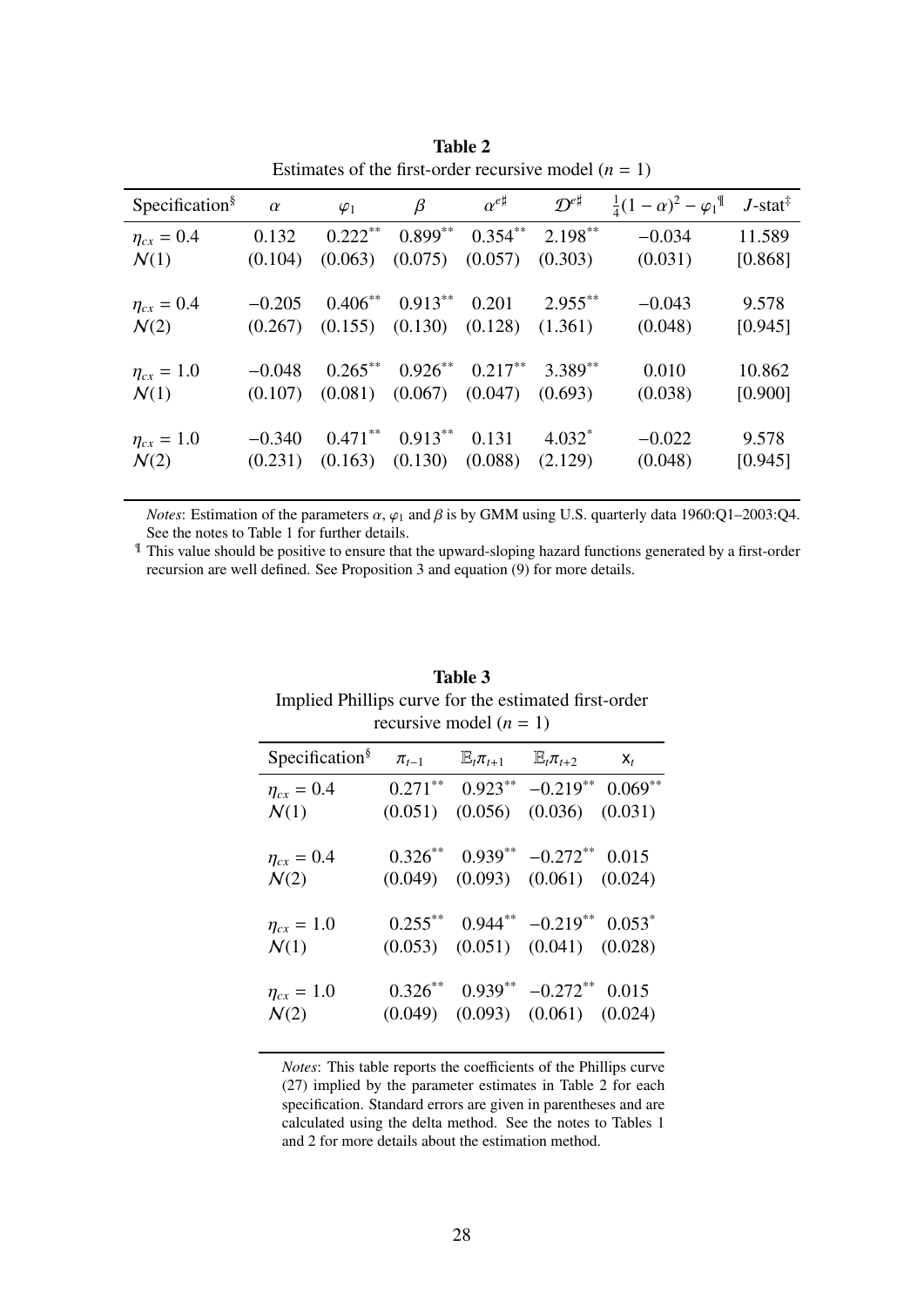| Specification <sup>§</sup> | $\alpha$ | $\varphi_1$ | $\varphi_2$ | $\varphi_3$                                                                             | $\varphi_4$                       | $\beta$      | $\alpha^{e\sharp}$ | $\mathcal{D}^{e\sharp}$ | $J$ -stat <sup>‡</sup> |
|----------------------------|----------|-------------|-------------|-----------------------------------------------------------------------------------------|-----------------------------------|--------------|--------------------|-------------------------|------------------------|
| $\eta_{cx}=0.4$            | 0.148    | $0.165***$  | $-0.013$    |                                                                                         | $-0.202^{**}$ 0.187 <sup>**</sup> | $0.866^{**}$ | $0.285***$         | $2.528**$               | 6.110                  |
| $\mathcal{N}(1)$           | (0.110)  | (0.073)     | (0.066)     |                                                                                         | $(0.079)$ $(0.048)$ $(0.072)$     |              | (0.069)            | (0.432)                 | [0.978]                |
|                            |          |             |             |                                                                                         |                                   |              |                    |                         |                        |
| $\eta_{cx}=0.4$            | 0.072    |             |             | $0.205^{**}$ $-0.029$ $-0.171^{**}$ $0.177^{**}$ $1.045^{**}$ $0.254^{**}$ $2.577^{**}$ |                                   |              |                    |                         | 4.671                  |
| $\mathcal{N}(2)$           | (0.163)  |             |             | $(0.086)$ $(0.067)$ $(0.077)$ $(0.058)$ $(0.067)$ $(0.093)$ $(0.599)$                   |                                   |              |                    |                         | [0.995]                |
|                            |          |             |             |                                                                                         |                                   |              |                    |                         |                        |
| $\eta_{cx} = 1.0$          | 0.001    |             |             | $0.187^{**}$ $-0.029$ $-0.208^{**}$ $0.221^{**}$ $0.876^{**}$ $0.173^{**}$ $3.536^{**}$ |                                   |              |                    |                         | 5.896                  |
| $\mathcal{N}(1)$           | (0.107)  | (0.084)     |             | $(0.071)$ $(0.089)$ $(0.055)$ $(0.074)$ $(0.051)$                                       |                                   |              |                    | (0.725)                 | [0.981]                |
|                            |          |             |             |                                                                                         |                                   |              |                    |                         |                        |
| $\eta_{cx} = 1.0$          | $-0.058$ |             |             | $0.233^{**}$ -0.036 -0.171** $0.207^{**}$ 1.045**                                       |                                   |              | $0.175***$         | $3.000***$              | 4.671                  |
| $\mathcal{N}(2)$           | (0.159)  | (0.097)     |             | $(0.072)$ $(0.084)$ $(0.068)$ $(0.067)$                                                 |                                   |              | (0.068)            | (0.932)                 | [0.995]                |
|                            |          |             |             |                                                                                         |                                   |              |                    |                         |                        |

Table 4Parameter estimates of the fourth-order recursive model (*<sup>n</sup>* <sup>=</sup> 4)

*Notes*: Estimation of the parameters  $\alpha$ ,  ${\{\varphi_i\}}_{i=1}^4$  and  $\beta$  is by GMM using U.S. quarterly data 1960:Q1–2003:Q4. See the notes to Table 1 for further details.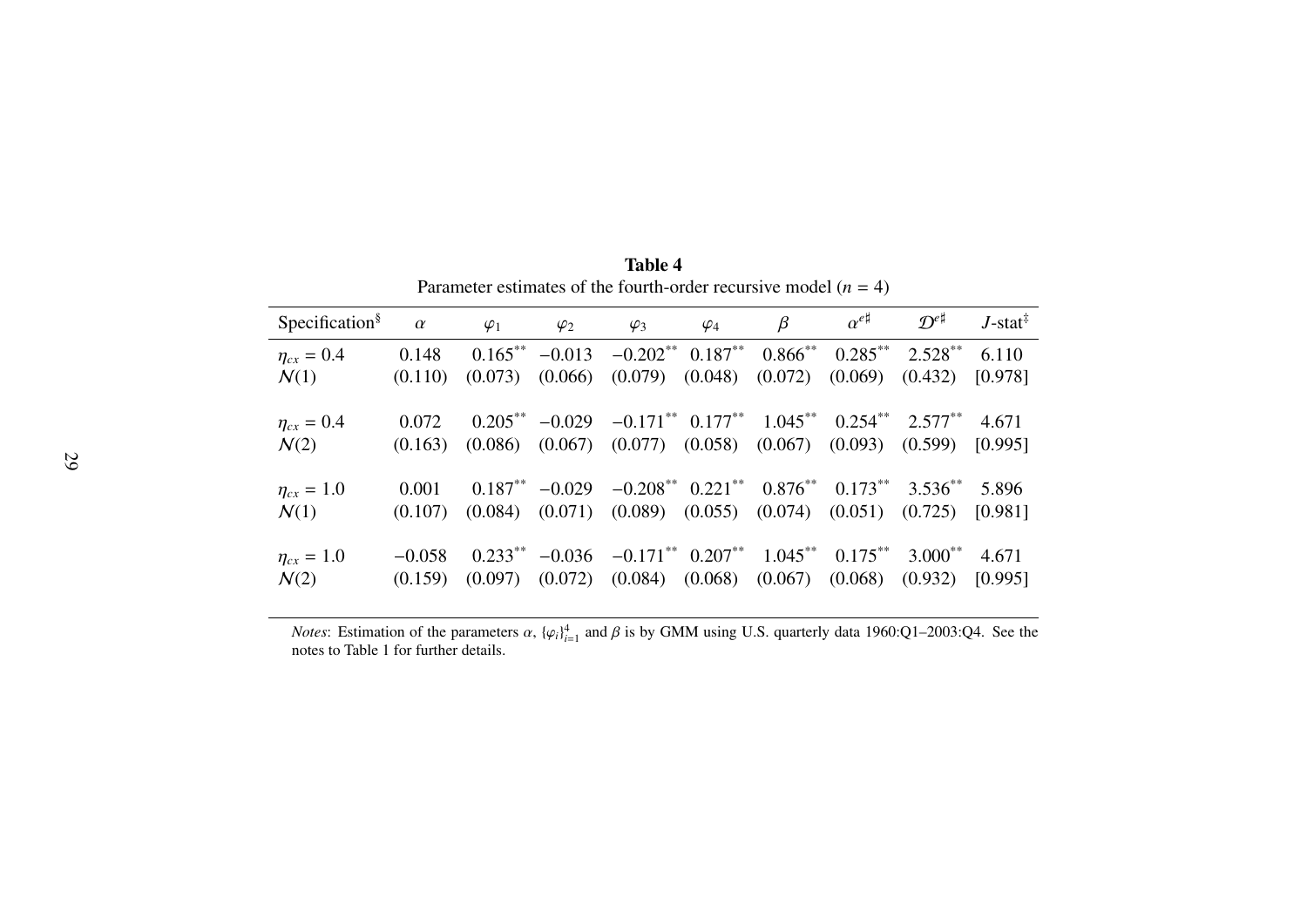| Specification <sup>§</sup> | $\pi_{t-1}$ | $\pi_{t-2}$ | $\pi_{t-3}$                    | $\pi_{t-4}$ | $\mathbb{E}_{t} \pi_{t+1}$ | $\mathbb{E}_{t} \pi_{t+2}$                                     | $\mathbb{E}_{t}$ $\pi_{t+3}$ | $\mathbb{E}_{t} \pi_{t+4}$              | $\mathbb{E}_{t}$ $\pi_{t+5}$ | $\mathsf{X}_t$ |
|----------------------------|-------------|-------------|--------------------------------|-------------|----------------------------|----------------------------------------------------------------|------------------------------|-----------------------------------------|------------------------------|----------------|
| $\eta_{cx} = 0.4$          | $0.183***$  | 0.008       | $-0.182**$                     | $0.222***$  | $0.889***$                 | $-0.136^{**}$ $-0.004$                                         |                              | $0.119***$                              | $-0.108***$                  | $0.048*$       |
| $\mathcal{N}(1)$           | (0.067)     | (0.065)     | (0.080)                        | (0.058)     | (0.061)                    | (0.058)                                                        | (0.046)                      | (0.058)                                 | (0.047)                      | (0.028)        |
| $\eta_{cx} = 0.4$          | $0.207**$   | 0.012       | $-0.172**$ 0.184**             |             |                            | $1.034^{**}$ $-0.228^{**}$ $-0.014$                            |                              |                                         | $0.195***$ $-0.229***$       | 0.025          |
| $\mathcal{N}(2)$           | (0.064)     | (0.070)     | $(0.074)$ $(0.057)$            |             |                            | $(0.050)$ $(0.071)$ $(0.077)$                                  |                              | (0.091)                                 | (0.086)                      | (0.023)        |
| $\eta_{cx} = 1.0$          | $0.181***$  | 0.005       |                                |             |                            | $-0.179^{**}$ $0.220^{**}$ $0.898^{**}$ $-0.138^{**}$ $-0.002$ |                              | $0.122^{**}$ -0.114 <sup>**</sup> 0.041 |                              |                |
| $\mathcal{N}(1)$           | (0.067)     | (0.065)     |                                |             |                            | $(0.080)$ $(0.058)$ $(0.063)$ $(0.059)$ $(0.048)$              |                              |                                         | $(0.060)$ $(0.050)$          | (0.027)        |
| $\eta_{cx} = 1.0$          | $0.207**$   | 0.012       | $-0.172**$ 0.184 <sup>**</sup> |             |                            | $1.034^{**}$ $-0.228^{**}$ $-0.014$                            |                              |                                         | $0.195***$ $-0.229***$       | 0.025          |
| $\mathcal{N}(2)$           | (0.064)     | (0.070)     | (0.074)                        | (0.057)     |                            | $(0.050)$ $(0.071)$ $(0.077)$                                  |                              | (0.091)                                 | (0.086)                      | (0.023)        |

Table 5Implied Phillips curve for the estimated fourth-order recursive model (*<sup>n</sup>* <sup>=</sup> 4)

*Notes*: This table reports the coefficients of the Phillips curve (23) implied by the parameter estimates in Table 4 for each specification. Standard errors are given in parentheses and are calculated using the delta method. See the notes to Tables 1 and 4 for more detailsabout the estimation.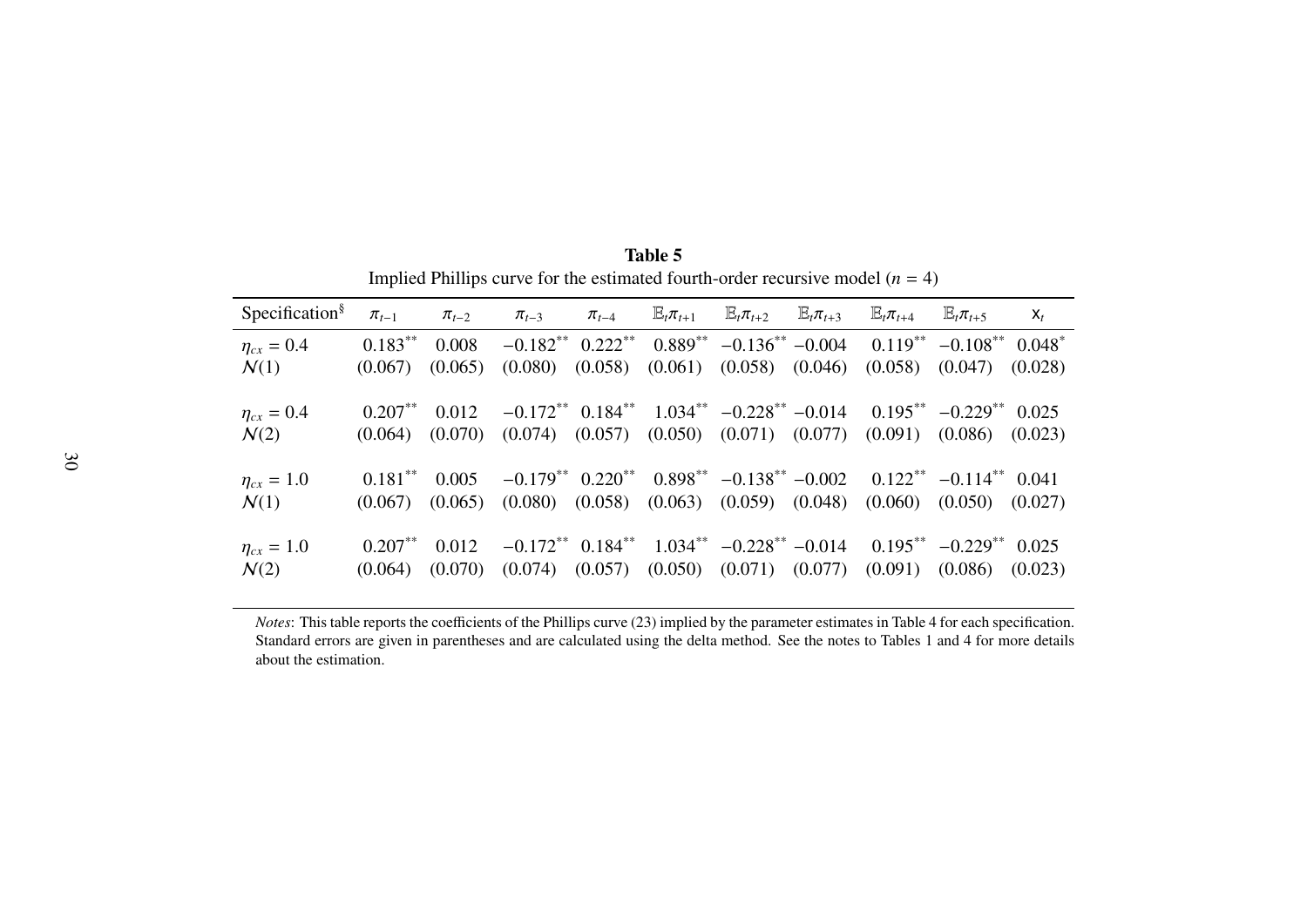Figure 1 Comparison of the hazard and survival functions implied by Examples 1 and 2



*Notes*: The hazard function sequences  $\{\alpha_i\}_{i=0}^{\infty}$  are generated by equation (7). Example 1 sets  $n = 0$  and  $\alpha = 0.25$ ; Example 2 uses  $n = 1$ ,  $\alpha = 0$  and  $\varphi = 0.25$ . The corresponding survival function sequences  ${c_i}_{i=0}^{\infty}$  are obtained from (8).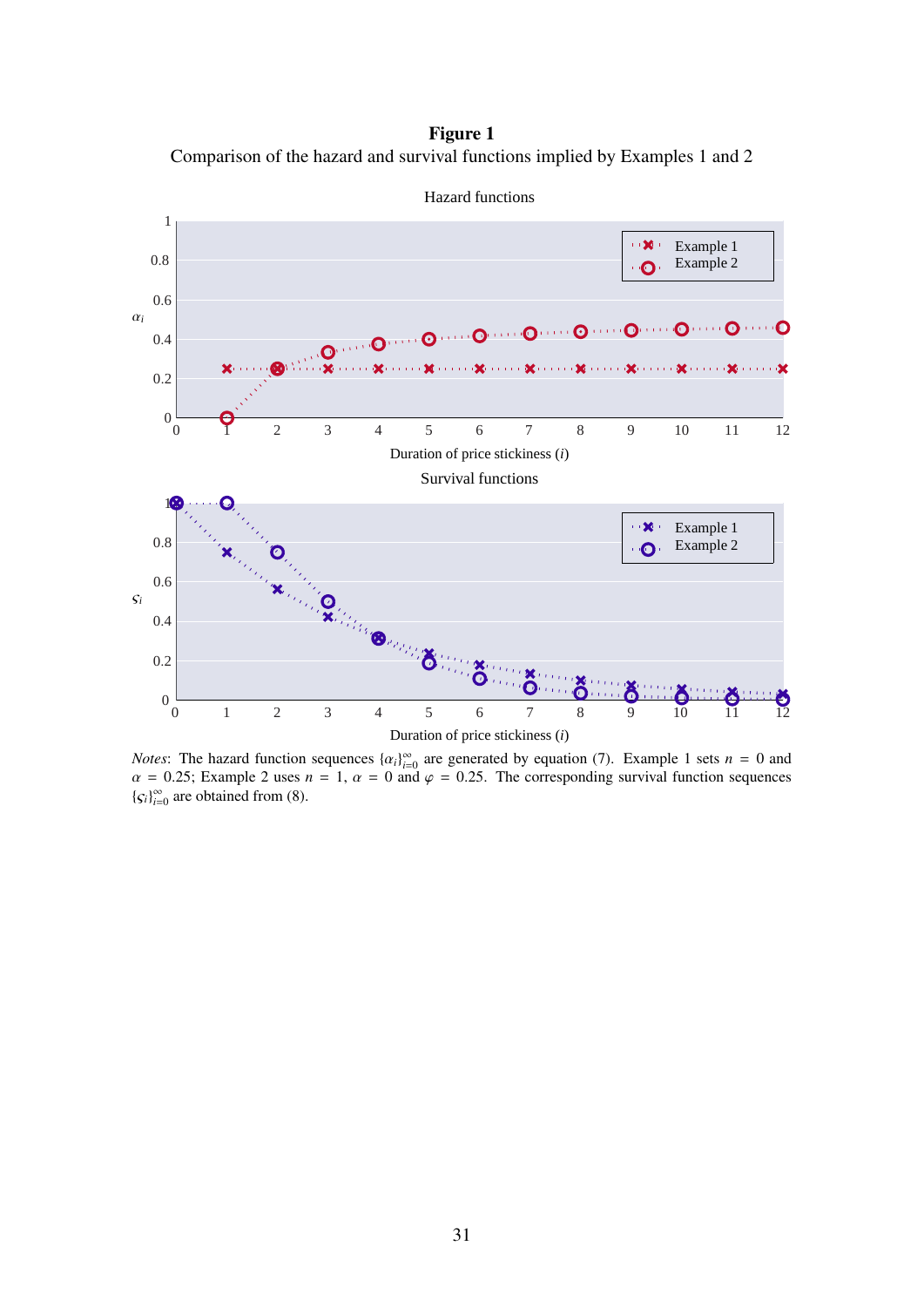Figure 2 Estimated hazard function and survival function for the Calvo pricing model  $(n = 0)$ 



Hazard function

*Notes*: The hazard and survival functions are calculated from (7) and (8) using the estimated parameters from Table 1 under the preferred specification  $\eta_{cx} = 0.4$  and  $\mathcal{N}(1)$ . In the graphs, the point estimate is shown as a cross in the middle of a darkly shaded thick bar that represents a one-standard-deviation band around the point estimate, which is itself surrounded by a lightly shaded thin bar giving the two-standard-devations band. The standard deviation is calculated using the delta method.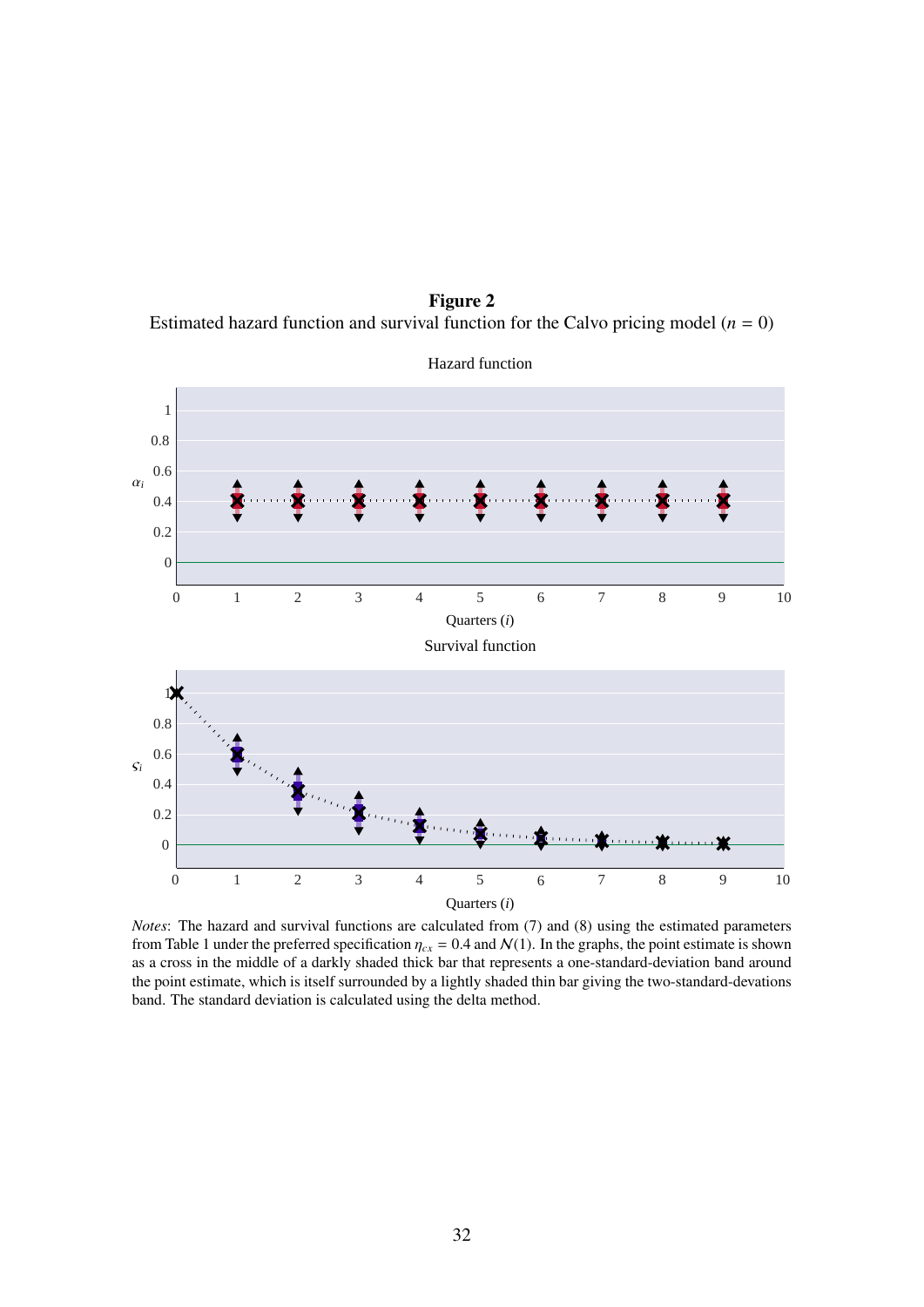1 0.8 0.6 α*i* 0.4 0.2 0 0 1 2 3 4 5 6 7 8 9 10 Quarters (*i*) Survival function 1 0.8 0.6 ς*i* 0.4 0.2 0 Ж 0 1 2 3 4 5 6 7 8 9 10 Quarters (*i*)

Figure 3

Hazard function

Estimated hazard function and survival function for the first-order recursive model  $(n = 1)$ 

*Notes*: The hazard and survival functions are calculated from (7) and (8) using the estimated parameters from Table 1 under the preferred specification  $\eta_{cx} = 0.4$  and  $\mathcal{N}(1)$ . In the graphs, the point estimate is shown as a cross in the middle of a darkly shaded thick bar that represents a one-standard-deviation band around the point estimate, which is itself surrounded by a lightly shaded thin bar giving the two-standard-devations band. The standard deviation is calculated using the delta method.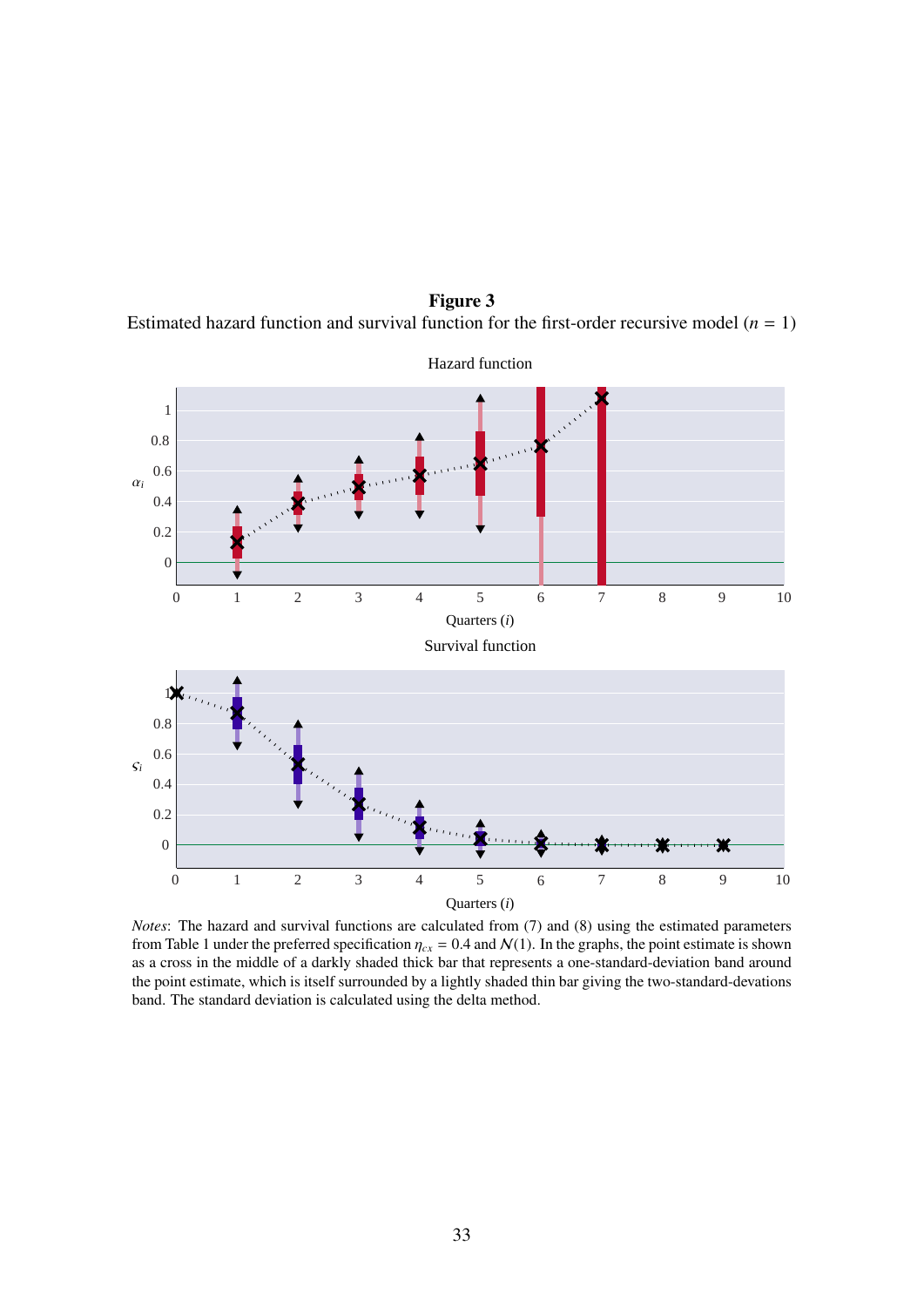Figure 4 Estimated hazard function and survival function for the fourth-order recursive model  $(n = 4)$ 



*Notes*: The hazard and survival functions are calculated from (7) and (8) using the estimated parameters from Table 1 under the preferred specification  $\eta_{cx} = 0.4$  and  $\mathcal{N}(1)$ . In the graphs, the point estimate is shown as a cross in the middle of a darkly shaded thick bar that represents a one-standard-deviation band around the point estimate, which is itself surrounded by a lightly shaded thin bar giving the two-standard-devations band. The standard deviation is calculated using the delta method.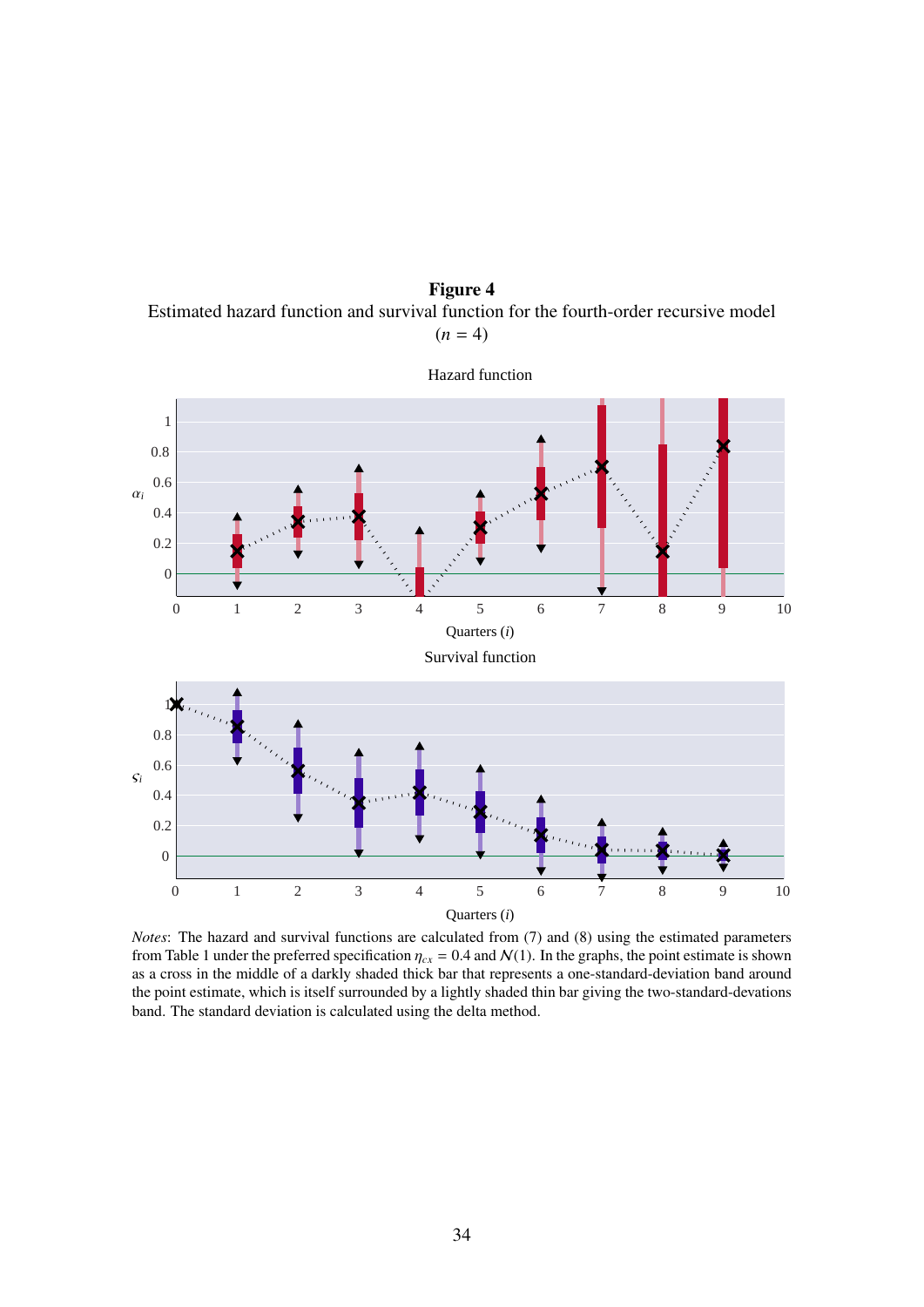## A. Technical appendix

### A.1 Proof of Lemma 1

Let g be a number lying strictly between  $(1 - b)$  and 1, which must satisfy  $0 < g < 1$ . The definition of g then implies that  $\varsigma_{i+1} \leq g\varsigma_i$  and hence  $\varsigma_i \leq g^i\varsigma_0$  for all  $i \geq 0$ . Now let x be any number strictly between 1 and  $g^{-1}$ .

(i) The constant x is defined so that  $1 < x < g^{-1}$  which implies  $0 < gx < 1$  and hence that  $\sum_{i=0}^{\infty} g^i |z|^i$  converges for all *z* in the disc  $\mathfrak{D}_x$ . By applying the triangle inequality to the function  $\zeta(z)$  it follows that  $|\zeta(z)| \leq \zeta_0/(1 - \mathfrak{g}z)$  if  $z \in \mathfrak{D}_z$ , and therefore that  $\zeta(z)$  is analytic on  $\mathfrak{D}_x$ .

(ii) Construct a new function  $G(z) \equiv (1 - \alpha z) c(z)$ , which inherits the property that it is analytic on  $\mathfrak{D}_x$  from  $\zeta(z)$ . Using the definition of  $\zeta(z)$ ,  $\mathcal{G}(z)$  can be written as the sum of  $\zeta(0) \equiv$  $\mathcal{G}_0$  and  $\mathcal{G}_1(z) \equiv -\sum_{i=1}^{\infty} (g\mathcal{G}_{i-1} - \mathcal{G}_i)z^i$ . Now take any  $z \in \mathfrak{D}_x$ . Since  $|z|^i \leq x^i$  and  $\mathcal{G}_i \leq g\mathcal{G}_{i-1}$  the triangle inequality and some algebraic manipulations show that  $|G_1(z)| \leq g x_{G_0} - \sum_{i=1}^{\infty} (1 - gx)x^i G_i$ . Because  $0 < \text{g}x < 1$  and  $|\mathcal{G}_0(z)| = \zeta_0$ , it is established that  $|\mathcal{G}_1(z)| < |\mathcal{G}_0(z)|$  for all  $z \in \mathcal{D}_x$ .

As a constant function,  $G_0(z)$  must be analytic, and  $G_1(z)$  inherits the property from  $G(z)$ . Since  $G(z) = G_0(z) + G_1(z)$ , Rouché's Theorem implies that  $G(z)$  and  $G_0(z)$  have the same number of zeros on  $\mathfrak{D}_x$ .<sup>18</sup> Since  $\mathcal{G}_0(z)$  clearly has no zeros on this set, neither has  $\mathcal{G}(z)$ . Because its definition ensures that  $G(z)$  inherits any roots of  $\zeta(z) = 0$ , this precludes  $\zeta(z)$  having a zero in  $\mathcal{D}_x$  as well.

## A.2 Proof of Proposition 1

When deriving the following results, it is convenient to assume  $n = \infty$  in (7) and set any superfluous  $\varphi_i$  parameters to zero.

(a) This follows immediately from equation (7) by induction.

(b) i. Suppose that the first *h* recursive parameters are non-negative. Equation (7) then clearly implies  $\alpha_2 \ge \alpha_1$ . Now suppose that  $\alpha_1 \le \alpha_2 \le \cdots \le \alpha_{i-1} \le \alpha_i$  has already been established for some  $i \leq h$ . The slope of the hazard function can be obtained from (7):

$$
\alpha_{i+1} - \alpha_i = \sum_{j=1}^{i-1} \varphi_j (\alpha_i - \alpha_{i-j}) \left( \prod_{k=i-j}^i (1 - \alpha_k) \right)^{-1} + \varphi_i \left( \prod_{k=1}^i (1 - \alpha_k) \right)^{-1} \tag{A.1}
$$

Given the initial supposition, the second term is unambiguously positive, and assuming the truth of the induction step, the first term must be non-negative. Hence  $\alpha_{i+1} \geq \alpha_i$ , and so the claim is proved by induction.

ii. Now suppose that  $\alpha_{i+1} > \alpha_i$ , but  $\varphi_i \leq 0$  for all  $i = 1, ..., h$ . By making use of (A.1) this leads to a contradiction, thus proving the claim.

iii. This follows from the result in part (c)i. below.

 $18$ I am indebted to Graham Brightwell for suggesting this use of Rouché's Theorem. See any text on complex analysis, such as Gamelin (2001), for further details about the theorem.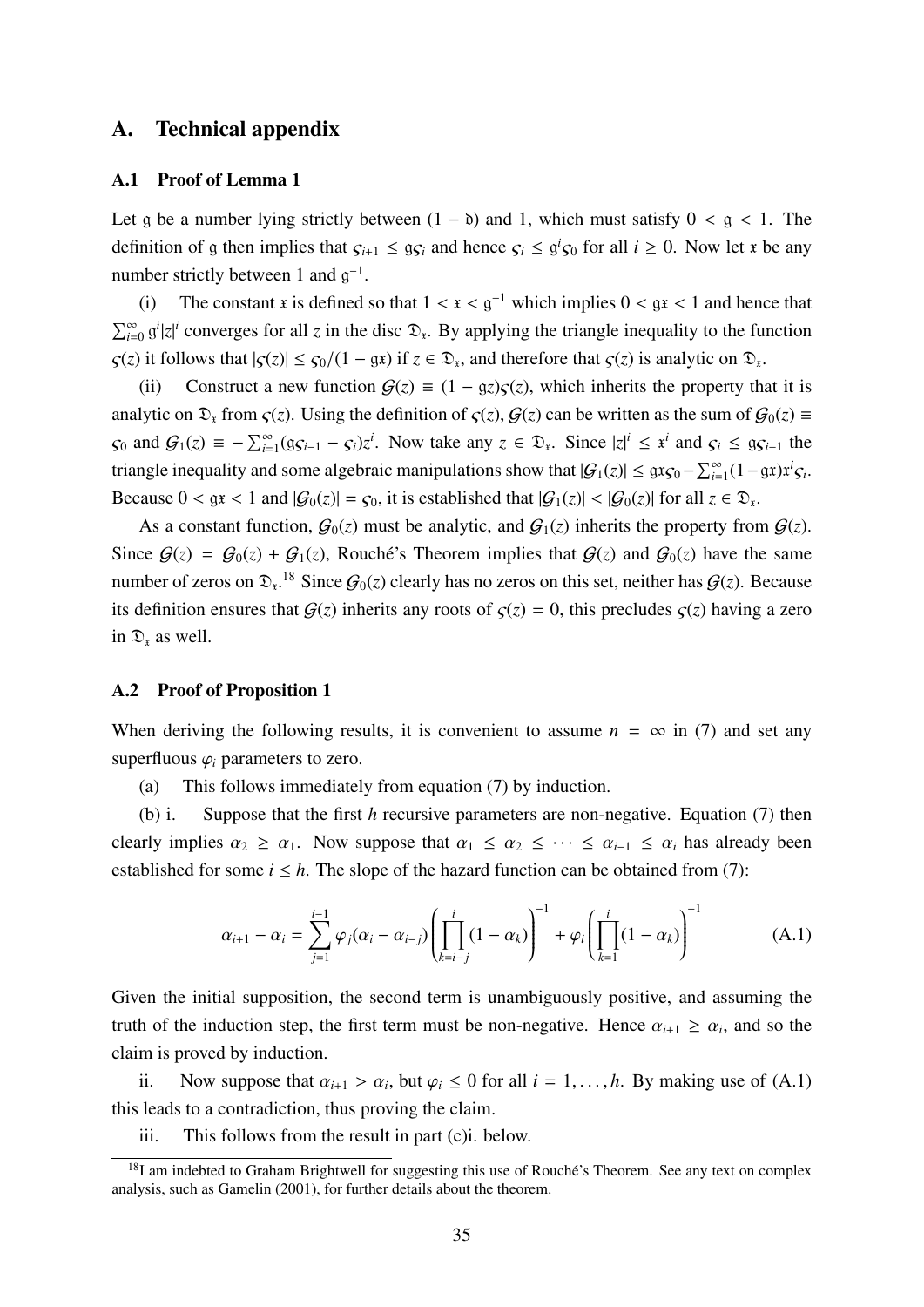(c) i. Define the terms of the sequence  $\{\phi_i\}_{i=1}^{\infty}$  $\sum_{i=1}^{\infty}$  to be  $\phi_1 \equiv 1 - \alpha$  and  $\phi_i \equiv -\varphi_{i-1}$  for  $i \ge 2$ . With these definitions, the survival function recursion (8) reduces to  $\zeta_i = \sum_{j=1}^i \phi_j \zeta_{i-j}$ , which can be flipped around to yield  $\phi_i = \zeta_i - \sum_{j=1}^{i-1} \phi_j \zeta_{i-j}$  since  $\zeta_0 = 1$ . Now define another sequence  $\{\alpha_i\}_{i=1}^{\infty}$ *i*=1 using  $a_1 \equiv 1 - \alpha$  and  $a_i \equiv \alpha_{i-1} - \alpha_i$  for  $i \ge 2$ . With these definitions and equation (6) it follows that  $\varsigma_i = \prod_{j=1}^i \left( \sum_{k=1}^j \mathfrak{a}_k \right)$ . Next, define some sets  $\mathcal{J}_i \equiv \left\{ (\ell_1, \ldots, \ell_i) \middle| \right\}$  $\ell_j \in \mathbb{N}$ ,  $1 \leq \ell_j \leq j$ , and use these to reverse the order of summation and multiplication in the expression for  $\phi_i$ , resulting in  $\varsigma_i = \sum_{(\ell_1,\ldots,\ell_i)\in\mathcal{J}_i} \prod_{h=1}^i \mathfrak{a}_{\ell_h}$ 

Now construct new sets  $\mathcal{J}_i^* = \mathcal{J}_i \setminus \left( \bigcup_{j=1}^{i-1} \left( \mathcal{J}_j^* \times \mathcal{J}_{i-j} \right) \right)$  recursively from the sets  $\mathcal{J}_i$ . The recursion is initialized with  $\mathcal{J}_1^* = \mathcal{J}_1 = \{ (1) \}$ . It is straightforward to check that these definitions lead to well-defined sets since  $\mathcal{J}^*_j$  is always a subset of  $\mathcal{J}_j$ .

It is claimed that  $\phi_i = \sum_{(\ell_1,\dots,\ell_i)\in\mathcal{J}^*_i} \prod_{h=1}^i a_{\ell_h}$ . By looking at the definitions of  $\mathcal{J}^*_1$ ,  $a_1$  and  $\phi_1$ , this claim is certainly true for  $i = 1$ . Suppose it has already been proved for  $i = 1, ..., j - 1$ . Given the induction step and the earlier expression for  $\zeta_j$ :

$$
\phi_j = \left(\sum_{(\ell_1,\ldots,\ell_j)\in\mathcal{J}_j} \prod_{h=1}^j \mathfrak{a}_{\ell_h}\right) - \sum_{k=1}^{j-1} \left(\sum_{(\ell_1,\ldots,\ell_j)\in(\mathcal{J}_k^* \times \mathcal{J}_{j-k})} \prod_{h=1}^j \mathfrak{a}_{\ell_h}\right) \tag{A.2}
$$

It follows that  $\phi_j = \sum_{(\ell_1,\dots,\ell_j)\in\mathcal{J}_j\setminus\left(\bigcup_{k=1}^{j-1}(\mathcal{J}_k^*\times\mathcal{J}_{j-k})\right)}\left(\prod_{h=1}^j\mathfrak{a}_{\ell_h}\right)$  if the sets  $\mathcal{J}_k^*\times\mathcal{J}_{j-k}$  and  $\mathcal{J}_l^*\times\mathcal{J}_{j-l}$  are disjoint for all  $k \neq l$ , which would prove the earlier claim.

Now suppose for contradiction that  $(\mathcal{J}_k^* \times \mathcal{J}_{j-k}) \cap (\mathcal{J}_l^* \times \mathcal{J}_{j-l}) \neq \emptyset$ , and without loss of generality take  $k > l$ . Hence there is a vector  $(\ell_1, \ldots, \ell_j) \in \mathbb{N}^j$  such that  $(\ell_1, \ldots, \ell_k) \in \mathcal{J}_k^*$ ,  $(\ell_1, \ldots, \ell_l) \in \mathcal{J}_l^*$ , and  $(\ell_{l+1}, \ldots, \ell_j) \in \mathcal{J}_{j-l}$ . This implies that  $(\ell_{l+1}, \ldots, \ell_k) \in \mathcal{J}_{k-l}$  and hence  $(\ell_1, \ldots, \ell_k) \in \mathcal{J}_l^* \times \mathcal{J}_{k-l}$ . But this contradicts the recursive definition of  $\mathcal{J}_k^*$ , establishing that the original sets must be disjoint and hence confirming that the earlier expression for  $\phi_i$  is correct for all *i* by induction.

Now consider the case where the hazard function  $\{\alpha_i\}_{i=1}^{\infty}$  $\sum_{i=1}^{\infty}$  is non-increasing for the first *h* periods. Using the earlier definition this implies  $a_i \geq 0$  for  $i = 1, \ldots, h+1$ . Then the expression for  $\phi_i$  confirms that  $\phi_i \geq 0$  for these *i* values. Since  $\varphi_i = -\phi_{i+1}$ , the claim is proved.

- ii. This proved by contradiction similarly to (b)ii.
- iii. This follows from part (b)i. above.

### A.3 Proof of Proposition 2

Let  $\zeta(z) \equiv \sum_{i=0}^{\infty} \zeta_i z^i$  denote the *z*-transform of the sequence of survival probabilities  $\{\zeta_i\}_{i=0}^{\infty}$ *i*=0 defined in (6). That equation implies  $\varsigma_i = (1 - \alpha_i)\varsigma_{i-1}$ , which together with Assumption 1, means that there exists a  $0 < \alpha < 1$  such that  $\varsigma_i \le (1 - \alpha)\varsigma_{i-1}$ . Consequently, the function  $\varsigma(z)$ has certain useful properties, as stated in the following result:

**Lemma 1** Suppose  $\varsigma(z) \equiv \sum_{i=0}^{\infty} \varsigma_i z^i$  is a power series with coefficients satisfying  $\varsigma_0 > 0$  and  $\zeta_{i+1} \leq (1 - \delta)\zeta_i$  *for all i*  $\geq 0$  *for some*  $0 < \delta \leq 1$ *. Then there exists a*  $\mathbf{x} > 1$  *such that:*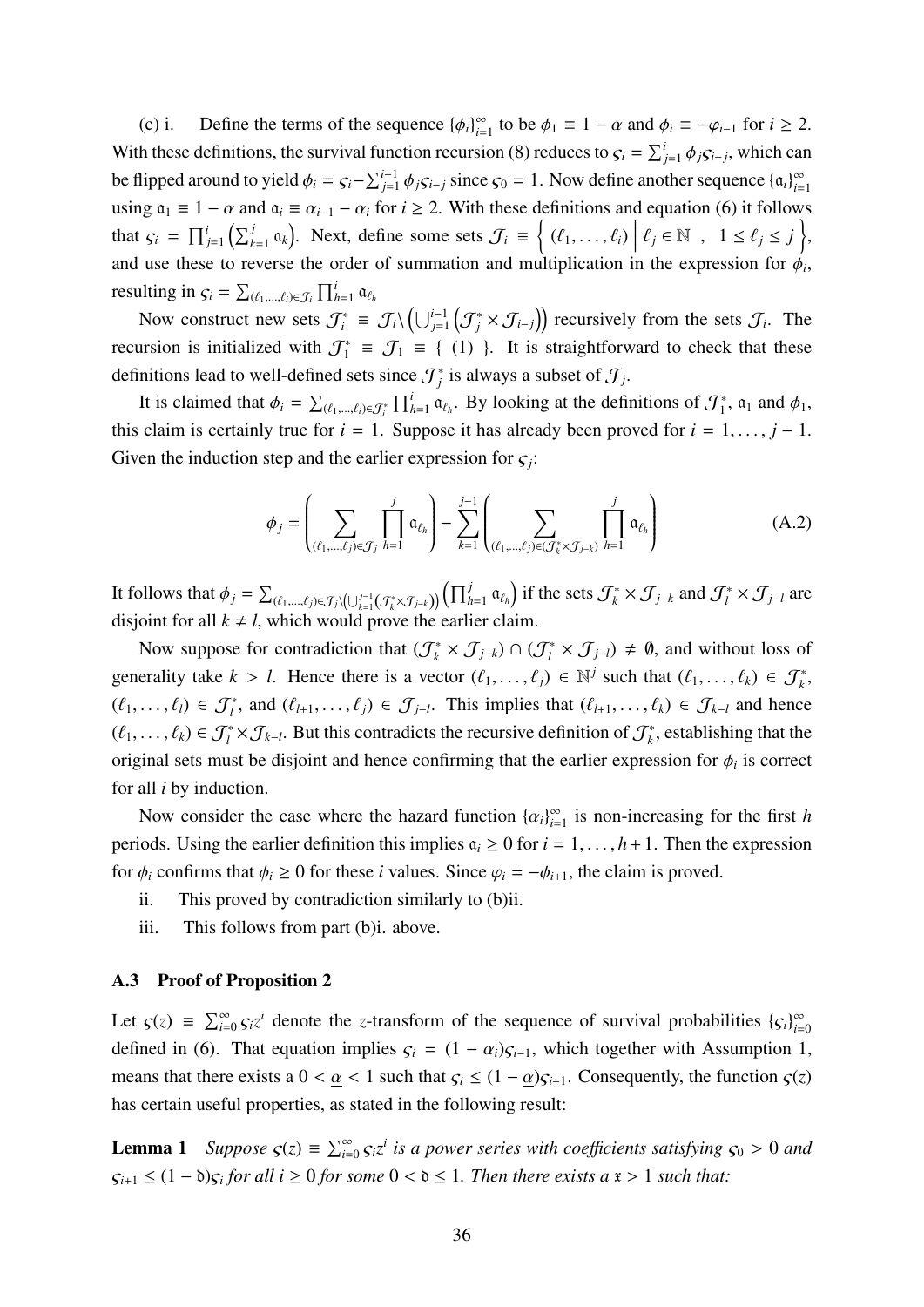- *(i)* The power series  $\varsigma(z)$  is convergent and analytic on the closed disc  $\mathfrak{D}_x \equiv \{z \in \mathbb{C} \mid |z| \leq x\}$ *centred at the origin with radius* x*.*
- (*ii*) *The equation*  $\varsigma(z) = 0$  *has no roots in the set*  $\mathfrak{D}_z$ *.*

*Proof.* See appendix A.1

Hence by setting  $\delta \equiv \alpha$ , there must exist a  $x > 1$  such that  $\zeta(z)$  is convergent, analytic and has no zeros on  $\mathfrak{D}_x$ .

(i) Define the function  $\phi(z) = 1/\zeta(z)$ , which is well-defined and analytic because of the previous result, and thus  $\phi(z)$  can be written as a convergent power series for all  $z \in \mathcal{D}_x$ . It is always the case that  $\varsigma_0 = 1$ , so  $\phi(0) = 1$ , and hence the power series can be expressed as  $\phi(z) = 1 - \sum_{i=1}^{\infty} \phi_i z^i$  in terms of a sequence of coefficients  $\{\phi_i\}_{i=1}^{\infty}$  $\sum_{i=1}^{\infty}$ . Since  $\phi(z)g(z) = 1$ , by equating coefficients of powers of *z* it follows that  $\phi_i = \zeta_i - \sum_{j=1}^{i-1} \zeta_j \phi_{i-j}$ , and by making the definitions  $\alpha \equiv 1 - \phi_1$  and  $\varphi_i \equiv -\phi_{i+1}$ , the survival function recursion recursion (8) is obtained with  $n = \infty$ . This is equivalent to the hazard function recursion (7) when  $n = \infty$ .

(ii) Since  $\phi(z)$  is analytic on  $\mathfrak{D}_x$  and  $x > 1$  it must be the case that  $\alpha + \sum_{i=1}^{\infty} \varphi_i < \infty$ , and hence  $\varphi_i \to 0$  as  $i \to \infty$ .

(iii) This is straightforward to prove by induction using (7).

## A.4 Proof of Proposition 3

Assume  $\varphi \neq 0$ , since the case  $\varphi = 0$  trivially requires just  $0 < \alpha < 1$  for Assumption 1 to hold. Let  $\phi(z) \equiv 1 - (1 - \alpha)z + \varphi z^2 = (1 - \zeta_1 z)(1 - \zeta_2 z)$  be the characteristic polynomial for the survival function recursion, where  $\zeta_1$  and  $\zeta_2$  denote the reciprocals of the roots of  $\phi(z) = 0$ . These satisfy  $1 - \alpha = \zeta_1 + \zeta_2$  and  $\varphi = \zeta_1 \zeta_2$ .

Consider first the case where  $\varphi > 0$ . If  $\alpha_i$  satisfies  $0 < \alpha_i \leq \bar{\alpha}$  for some  $0 < \bar{\alpha} < 1$  then (7) implies  $0 < \alpha_{i+1} \leq \alpha + \varphi/(1 - \bar{\alpha})$ . It follows that a sufficient condition for Assumption 1 to be satisfied is  $\bar{\alpha} \ge \alpha + \varphi/(1 - \bar{\alpha})$  for some  $0 < \bar{\alpha} < 1$ . This is equivalent to  $\phi((1 - \bar{\alpha})^{-1}) \le 0$ , which requires that the quadratic equation  $\phi(z) = 0$  has real roots. The condition for this is  $\varphi \leq \frac{1}{4}$  $\frac{1}{4}(1-\alpha)^2$ , which is one of the restrictions in (9).

If  $\zeta_1$  and  $\zeta_2$  are real then when  $0 < \alpha < 1$  and  $\varphi > 0$  it follows that  $\zeta_1 > 0$  and  $\zeta_2 > 0$ . Without loss of generality, let  $\zeta_1$  be the largest reciprocal root. Then it must be the case that  $0 < \zeta_1 < 1$ , and hence there is a  $\bar{\alpha}$  such that  $0 < \bar{\alpha} < 1$  and  $\phi((1 - \bar{\alpha})^{-1}) \leq 0$ , guaranteeing that Assumption 1 holds.

Now consider the case  $\varphi$  < 0, where both roots are automatically real numbers. Here the two roots must have opposite signs, and without loss of generality, suppose  $\zeta_1 > 0$  and  $\zeta_2 < 0$ . Since  $0 < \alpha < 1$ , it must be the case that  $\zeta_1 > -\zeta_2$ . Suppose that (9) holds. Then it follows that  $\phi(z) > 0$  for all  $0 \le z \le 1$ , and because  $\phi\left(\zeta_1^{-1}\right)$  $\binom{-1}{1}$  = 0, it must be the case that  $\zeta_1$  < 1.

Since  $\zeta_1$  and  $\zeta_2$  are distinct numbers, the survival function sequence  $\{\zeta_i\}_{i=1}^{\infty}$  $\sum_{i=0}^{\infty}$  can be expressed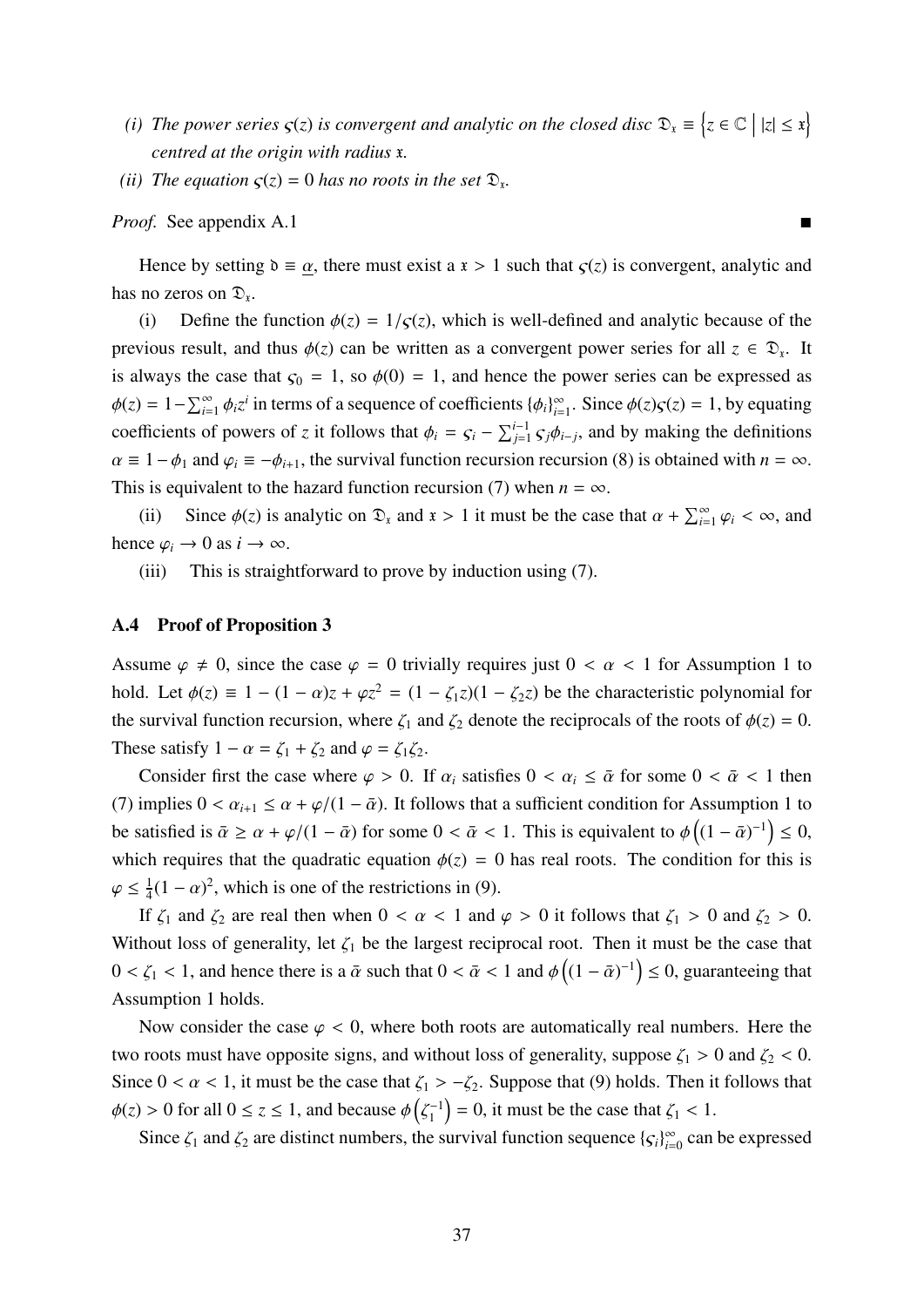as  $\zeta_i = c_1 \zeta_1^i + c_2 \zeta_2^i$  $\zeta_2^i$ , where  $\zeta_1$  and  $\zeta_2$  are real numbers, and in the following alternative forms:

$$
\varsigma_{i} = c_{1}\zeta_{1}^{i}\left\{1+\frac{c_{2}}{c_{1}}\left(\frac{\zeta_{2}}{\zeta_{1}}\right)^{i}\right\} \quad , \quad \varsigma_{i} - \varsigma_{i+1} = c_{1}(1-\zeta_{1})\zeta_{1}^{i}\left\{1+\frac{c_{2}(1-\zeta_{2})}{c_{1}(1-\zeta_{1})}\left(\frac{\zeta_{2}}{\zeta_{1}}\right)^{i}\right\} \quad (A.3)
$$

From (7) it is seen that the first two terms of the hazard function are always  $\alpha_1 = \alpha$  and  $\alpha_2 = \alpha + \varphi/(1 - \alpha)$ . Since  $0 < \alpha < 1$  and  $\varphi < 0$ , the second term is well defined if and only if  $\varphi > -\alpha(1-\alpha)$  holds. Hence given (9), the survival function satisfies  $0 \leq \varsigma_2 < \varsigma_1 < \varsigma_0 = 1$ . By using (A.3),  $\varsigma_0 - \varsigma_1 = \varsigma_1(1 - \zeta_1) + \varsigma_2(1 - \zeta_2) > 0$  and  $\varsigma_1 - \varsigma_2 = \varsigma_1(1 - \zeta_1)\zeta_1 + \varsigma_2(1 - \zeta_2)\zeta_2 > 0$ . It follows from these two inequalities that  $c_1 > 0$  and  $c_1(1 - \zeta_1) > 0$ .

Because  $\zeta_1 > -\zeta_2$ , the terms  $(c_2/c_1)(\zeta_2/\zeta_1)^i$  and  $(c_2(1-\zeta_2)/c_1(1-\zeta_1))(\zeta_2/\zeta_1)^i$  must alternate in sign and decline in absolute value as *i* increases. Because  $c_1$ ,  $\zeta_1$  and  $(1 - \zeta_1)$  are positive, the inequalities  $0 \leq \varsigma_2 < \varsigma_1 < \varsigma_0$  imply  $0 \leq \varsigma_i < \varsigma_{i-1}$  for all  $i \geq 1$ , guaranteeing that Assumption 1 holds.

To see the converse, suppose Assumption 1 is true. As the first two terms of the hazard function are well defined, the part of (9) for  $\varphi$  < 0 must hold. And since the survival function sequence cannot feature oscillations, this requires that the roots of  $\phi(z) = 0$  are real numbers, implying the second part of (9) for  $\varphi > 0$ .

#### A.5 Proof of Proposition 4

Let  $\mathcal{T}(\cdot)$  be the mapping from a distribution at time *t* to the distribution at time *t* + 1 implied by (15), that is,  $\{\theta_{i,t+1}\}_{i=0}^{\infty} = \mathcal{T}\left(\{\theta_{it}\}_{i=1}^{\infty}\right)$  $\sum_{i=0}^{\infty}$ ). Define *m* = min  $\left\{i \mid \alpha_{i+1} = 1\right\}$  to be the maximum duration of price stickiness implied by the hazard function, noting that the case of  $m = \infty$  is possible. Attention can be restricted to the set  $S_m \equiv \left\{ {\theta_i} \right\}_{i=1}^m$ *i*=0  $\begin{array}{c} \begin{array}{c} \begin{array}{c} \end{array} \\ \begin{array}{c} \end{array} \end{array} \end{array}$  $0 \le \theta_i \le 1$ ,  $\sum_{i=0}^m \theta_i = 1$  of probability distributions for the duration of price stickiness up to a maximum of *m* periods. Let  $\mathcal{T}_m(\cdot)$  be the corresponding mapping from  $S_m$  to  $S_m$  defined by equation (15).

(i) Under Assumption 1, Lemma 1 can be applied to the *z*-transform  $\zeta(z) \equiv \sum_{i=0}^{\infty} \zeta_i z^i$  of the survival probabilities  $\{ \varsigma_i \}_{i=1}^{\infty}$  $\sum_{i=0}^{\infty}$ . It follows that  $\sum_{i=0}^{\infty} S_i$  is finite. Define a distribution  $\{\theta_i\}_{i=0}^{\infty}$ *i*=0 using  $\theta_i \equiv \frac{\zeta_i}{\sum_{j=0}^{\infty} \zeta_j}$ . This is a well-defined probability distribution, and equations (6) and (15) imply that it is a fixed point of  $\mathcal{T}_m(\cdot)$ .

Define  $V_m \equiv \left\{ \{v_i\}_{i=1}^m \right\}$ *i*=0  $\left\{ \{v_i\}_{i=0}^m = \{\vartheta_i\}_{i=0}^m - \{\theta_i\}_{i=0}^m \right\}$  $\sum_{i=0}^m$ ,  $\{\vartheta_i\}_{i=0}^m$  $\binom{m}{i=0} \in S_m$  to be the set of possible deviations from the first  $m + 1$  terms of the stationary distribution  ${\{\theta_i\}}_{i=1}^{\infty}$  $\sum_{i=0}^{\infty}$ . It is straightforward to see that  $V_m$  is a subset of the linear space  $W_m \equiv \{(v_i)\}_{i=1}^m$ *i*=0  $\begin{array}{c} \n \downarrow \\ \n \downarrow \n \end{array}$  $\sum_{i=0}^{m}$   $v_i = 0$ . The definition of  $\mathcal{T}_m(\cdot)$  in (15) shows that it can also be seen as a linear transformation from  $\mathcal{W}_m$  to  $\mathcal{W}_m$ .

An eigenvalue of  $\mathcal{T}_m$ :  $\mathcal{W}_m \to \mathcal{W}_m$  is a scalar  $\zeta \in \mathbb{C}$  such there is a non-zero sequence  ${v_i}_{i=1}^m$  $_{i=0}^{m} \in W_m$  and  $\mathcal{T}_m \left( \{ \mathsf{v}_i \}_{i=1}^m \right)$  $\binom{m}{i=0}$  =  $\zeta \{V_i\}_{i=1}^m$  $_{i=0}^{m}$ . This sequence is referred to as an eigenvector. Equation (15) shows that any eigenvalue and eigenvector pair must satisfy  $\sum_{i=1}^{m+1} \alpha_i v_{i-1} = \zeta v_0$  and  $(1 - \alpha_i)v_{i-1} = \zeta v_i$  for all  $i = 1, \ldots, m$ . As the definition of the maximum duration of price stickiness *m* guarantees that  $\alpha_i$  < 1 for all  $i \leq m$ , it must be the case that  $\zeta \neq 0$ , other-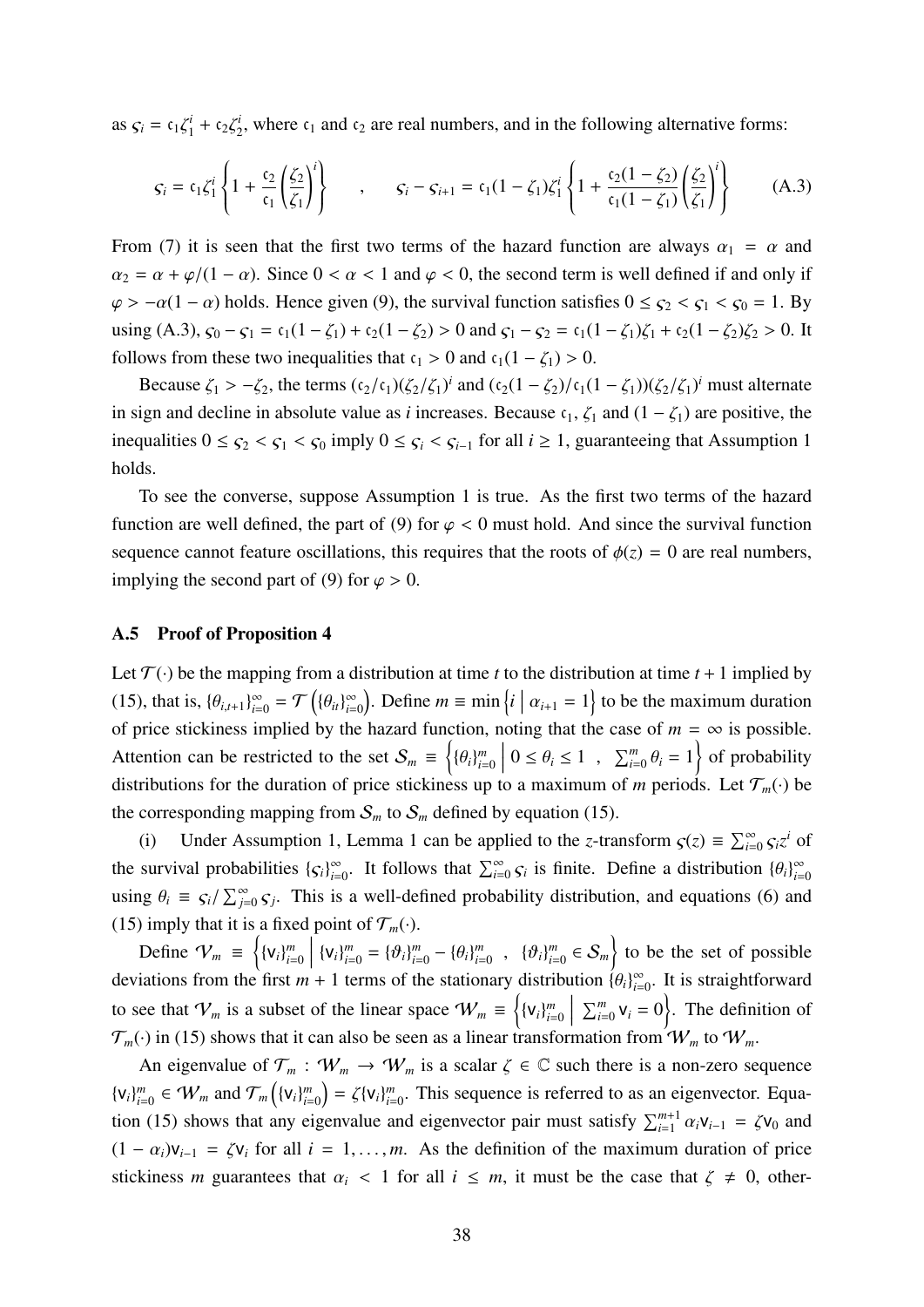wise the sequence  ${v_i}_{i=1}^m$  $\int_{i=0}^{m}$  could not be an eigenvector. It follows that  $v_i = \frac{\zeta_i v_0}{\zeta^i}$  and hence  $\sum_{i=0}^{m} \frac{\zeta_i}{\zeta_i^i} = 0$ , or equivalently  $\zeta(\zeta^{-1}) = 0$ . Because  $\zeta(z)$  has no zeros in  $\mathfrak{D}_x$  and  $x > 1$ , all the eigenvalues of  $\mathcal{T}_m$  lie strictly inside the unit circle. Therefore, the stationary distribution is unique and the economy must converge to it starting from any initial conditions.

(ii) Define  $\phi(z) \equiv 1 - (1 - \alpha)z + \sum_{i=1}^{n} \varphi_i z^{i+1}$  to be the characteristic polynomial for the survival function recursion in (8). The functions  $\phi(z)$  is then related to  $\zeta(z)$  by  $\phi(z)\zeta(z) = 1$ . The definition of the stationary distribution implies  $\theta_i = \frac{\zeta_i}{\zeta(1)}$ , but then  $\zeta(1) = \frac{1}{\phi(1)}$  and  $\phi(1) = \alpha + \sum_{j=1}^{n} \varphi_j$ , thus confirming the first part of (16).

The unconditional expectation of the probability of price adjustment is  $\alpha^e \equiv \sum_{i=1}^{\infty} \alpha_i \theta_{i-1}$ . The previous result combined with (6) implies  $\alpha_i = 1 - (\theta_i/\theta_{i-1})$ , and so  $\alpha^e = \sum_{i=0}^{\infty} (\theta_i - \theta_{i+1}) = \theta_0$ , and since  $\theta_0 = (\alpha + \sum_{i=1}^n \varphi_i) s_0$ , the second part of (16) is shown to be correct.

The unconditional expectation of the duration of price stickiness is  $\mathcal{D}^e \equiv \sum_{i=1}^{\infty} i \theta_{i-1}$ . Let  $\theta(z) \equiv \sum_{i=0}^{\infty} \theta_i z^i$  be the *z*-transform of the sequence  $\{\theta_i\}_{i=0}^{\infty}$  $\sum_{i=0}^{\infty}$ , which is analytic on  $\mathfrak{D}_x$  because of the properties of  $\zeta(z)$ . Therefore the power series can be differentiated term-by-term to yield  $\theta'(z) = \sum_{i=0}^{\infty} i \theta_i z^{i-1}$ . It is then seen that  $\mathcal{D}^e = \theta'(1) + \theta(1)$ . Since  $\theta(z) = \phi(1)/\phi(z)$ , it follows that  $\theta'(z) = -\phi(1)\phi'(z)/(\phi(z))^2$  and hence  $\mathcal{D}^e = (\phi(1) - \phi'(1))/\phi(1)$ . The definition of  $\phi(z)$  yields  $\phi'(z) = -(1 - \alpha) + \sum_{i=1}^{n} (i + 1)\varphi_i z^i$ , proving the third part of (16).

### A.6 Proof of Theorem 1

Define the sequence  $\{\phi_i\}_{i=1}^{n+1}$  with  $\phi_1 \equiv 1 - \alpha$  and  $\phi_i = -\varphi_{i-1}$  for  $i \ge 2$ , and set  $\phi(z) \equiv 1 - \sum_{i=1}^{n+1} \phi_i z^i$ . Then let  $\zeta(z) \equiv \sum_{i=0}^{\infty} \zeta_i z^i$  and  $\theta(z) \equiv \sum_{i=0}^{\infty} \theta_i z^i$  be the *z*-transforms of the survival function and the duration distribution respectively. As Assumption 1 holds, Lemma 1 and equation (8) imply that  $\phi(z)$ <sub>S</sub> $(z)$  = 1 for all *z* in the unit disc  $\mathcal{D}$ . It then follows from equation (16) of Proposition 4 that  $\phi(z)\theta(z) = \phi(1)$  for all  $z \in \mathcal{D}$ . In terms of the lag operator **L** and the forward operator **F**, the equations in (19) can be expressed as  $R_t = \mathbb{E}_t[(\varsigma(\beta \mathbb{F})/\varsigma(\beta))(\mathsf{P}_t + \eta_{cx}x_t)]$  and  $\mathsf{P}_t = \theta(\mathbb{L})R_t$ . The equivalent recursive versions in (20) and (22) are  $E_t[\phi(\beta F)R_t] = \phi(\beta)(P_t + \eta_{cx}x_t)$  and  $\phi(\mathbb{L})\mathsf{P}_t = \phi(1)\mathsf{R}_t.$ 

By substituting the recursive equation for the reset price into the recursive equation for the price level, the stochastic difference equation  $\mathbb{E}_t[\Upsilon(\mathbb{L})\mathsf{P}_t] = \phi \eta_{cx} x_t$  is obtained with definitions  $\Upsilon(z) \equiv \phi(z)\phi(\beta z^{-1}) - \phi(1)\phi(\beta)$  and  $\phi \equiv \phi(1)\phi(\beta)$ . The function  $\Upsilon(z)$  has the symmetry property  $\Upsilon(z) = \Upsilon(\beta z^{-1})$  for all  $z \neq 0$ . Together with the definition of  $\phi(z)$  this implies that  $\Upsilon(z)$  can be written as  $\Upsilon(z) \equiv \Upsilon_0 + \sum_{i=1}^{n+1} \Upsilon_i (z^i + \beta^i z^{-i})$  with  $\Upsilon_i = -(\phi_i - \sum_{j=1}^{n+1-i} \beta^j \phi_j \phi_{i+j})$  for  $i \ge 1$ .

The definition of  $\Upsilon(z)$  ensures that  $\Upsilon(1) = 0$ . It follows that there exists a function  $\psi(z) \equiv$ 1 −  $\sum_{i=1}^n ψ_i z^i$  −  $\sum_{i=1}^{n+1} δ_i z^{-i}$  and a constant κ such that  $\Upsilon(z) = (φ/κ)(1 - z)ψ(z)$ . This allows the stochastic difference equation involving prices and real marginal cost to be replaced by an equation  $\mathbb{E}_t[\psi(\mathbb{L})\pi_t] = \kappa \eta_{cx} x_t$  in terms of inflation and real marginal cost. If this equation is written out in full and  $\kappa_x \equiv \kappa \eta_{cx}$  is defined then the Phillips curve given in (23) is obtained.

Expressions for the coefficients of the Phillips curve in terms of the hazard function para-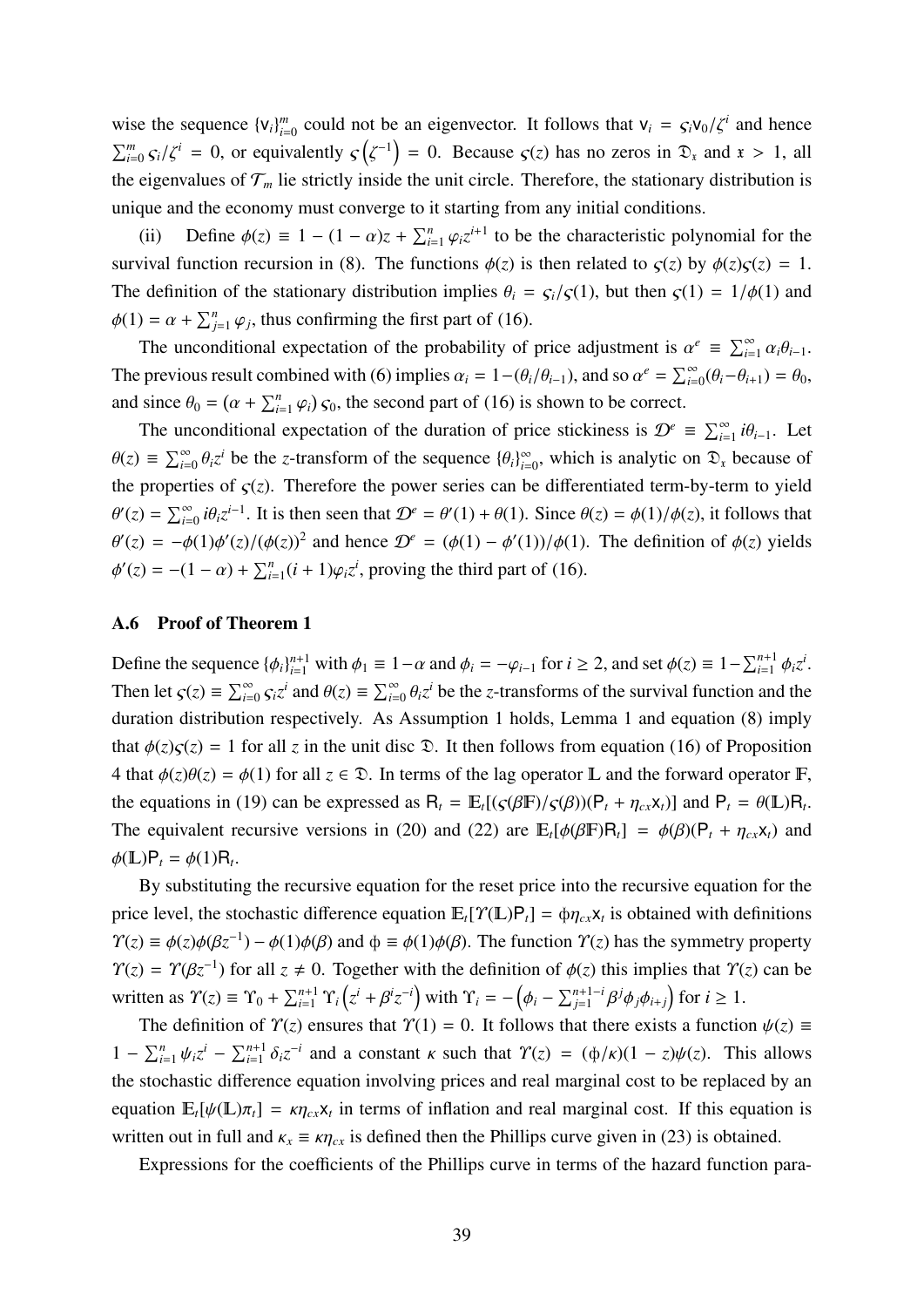meters are obtained by using the relationship between the  $\gamma(z)$  and  $\psi(z)$  functions and the expression derived for  $\Upsilon_i$ . The coefficients on lagged inflation are given by the expression  $\psi_i$  =  $-(\kappa/\phi)\sum_{j=i+1}^{n+1}\phi_j\left(1-\sum_{k=1}^{j-(i+1)}\beta^k\phi_k\right)$ . Similarly, the coefficients on inflation expectations and real marginal cost are  $\delta_{i+1} = (\kappa/\phi) \sum_{j=i+1}^{n+1} \beta^j \phi_j \left(1 - \sum_{k=1}^{j-(i+1)} \phi_k \right)$  and  $\kappa = \phi / \left( \sum_{j=1}^{n+1} \phi_j \left(1 - \sum_{k=1}^{j-1} \beta^k \phi_k \right) \right)$ respectively. By using the definitions made at the beginning of this proof, all the coefficients can be stated in terms of  $\alpha$ ,  $\{\varphi_i\}_{i=1}^n$  $n_{i=1}^n$ ,  $\beta$  and  $\eta_{cx}$ :

$$
\psi_{i} = \frac{\varphi_{i} + \sum_{j=i+1}^{n} \varphi_{j} \left( 1 - \beta (1 - \alpha) + \sum_{k=1}^{j-1} \beta^{k+1} \varphi_{k} \right)}{(1 - \alpha) - \sum_{j=1}^{n} \varphi_{j} \left( 1 - \beta (1 - \alpha) + \sum_{k=1}^{j-1} \beta^{k+1} \varphi_{k} \right)} \qquad i = 1, ..., n
$$
\n(A.4a)

$$
\delta_{i+1} = -\beta^{i+1} \frac{\varphi_i + \sum_{j=i+1}^n \beta^{j-i} \varphi_j \left( \alpha + \sum_{k=1}^{j-1} \varphi_k \right)}{(1-\alpha) - \sum_{j=1}^n \varphi_j \left( 1 - \beta(1-\alpha) + \sum_{k=1}^{j-1} \beta^{k+1} \varphi_k \right)} \qquad i = 1, ..., n \qquad (A.4b)
$$

$$
\delta_1 = \beta \frac{(1 - \alpha) - \sum_{j=1}^n \beta^j \varphi_j \left( \alpha + \sum_{k=1}^{j-1} \varphi_k \right)}{(1 - \alpha) - \sum_{j=1}^n \varphi_j \left( 1 - \beta (1 - \alpha) + \sum_{k=1}^{j-1} \beta^{k+1} \varphi_k \right)}
$$
(A.4c)

$$
\kappa_{x} = \frac{\eta_{cx} \left( \alpha + \sum_{j=1}^{n} \varphi_{j} \right) \left( 1 - \beta (1 - \alpha) + \sum_{j=1}^{n} \beta^{j+1} \varphi_{j} \right)}{(1 - \alpha) - \sum_{j=1}^{n} \varphi_{j} \left( 1 - \beta (1 - \alpha) + \sum_{k=1}^{j-1} \beta^{k+1} \varphi_{k} \right)}
$$
(A.4d)

To establish the link between the signs of the sequences  $\{\varphi_i\}_{i=1}^n$  $\sum_{i=1}^n$  and  $\{\psi_i\}_{i}^n$  $_{i=1}^n$ , note  $\phi(z)\varsigma(z) = 1$ ,  $0 < \beta < 1$  and Assumption 1 imply  $0 < \alpha + \sum_{i=1}^{n} \varphi_i < 1$  and  $0 < 1 - \beta(1 - \alpha) + \sum_{i=1}^{n} \beta^{i+1} \varphi_i < 1$ .

(a) This follows immediately from (A.4a) by induction.

(b) i. Consider the case where  $\varphi_i \geq 0$  for all  $i = 1, \ldots, n$ . Since Assumption 1 requires that  $0 < \alpha < 1$ , the inequalities stated above can be extended to yield  $0 < \alpha + \sum_{k=1}^{j-1} \varphi_k < 1$  and  $0 < 1 - \beta(1 - \alpha) + \sum_{k=1}^{j-1} \beta^{k+1} \varphi_k < 1$  for all  $j = 1, \dots, n+1$ . Therefore, by using the expression for  $\psi_i$  in (A.4a),  $\varphi_i \ge 0$  for all  $i = 1, ..., n$  implies  $\psi_i \ge 0$  for  $i = 1, ..., n$ . Similarly,  $\varphi_i > 0$  for all *i* yields  $\psi_i > 0$  for all *i*.

ii. The inequalities derived in part (b)i. also hold. The result follows immediately from (A.4a).

iii. This is the contrapositive of the claim proved in (c)i. below.

(c) i. Now suppose  $\varphi_i \leq 0$  for all  $i = 1, ..., n$ . Using similar reasoning to part (b)i. above, the inequalities derived there must hold for all  $j = 1, ..., n + 1$ . Hence from (A.4a),  $\varphi_i \leq 0$  for all  $i = 1, \ldots, n$  implies  $\psi_i \leq 0$  for  $i = 1, \ldots, n$ . In addition,  $\varphi_i < 0$  for all *i* leads to  $\psi_i < 0$  for all *i*.

ii. The inequalities derived in part (b)i. also hold, and the result follows from (A.4a).

iii. This is the contrapositive of part (b)i. above, which has already been proved.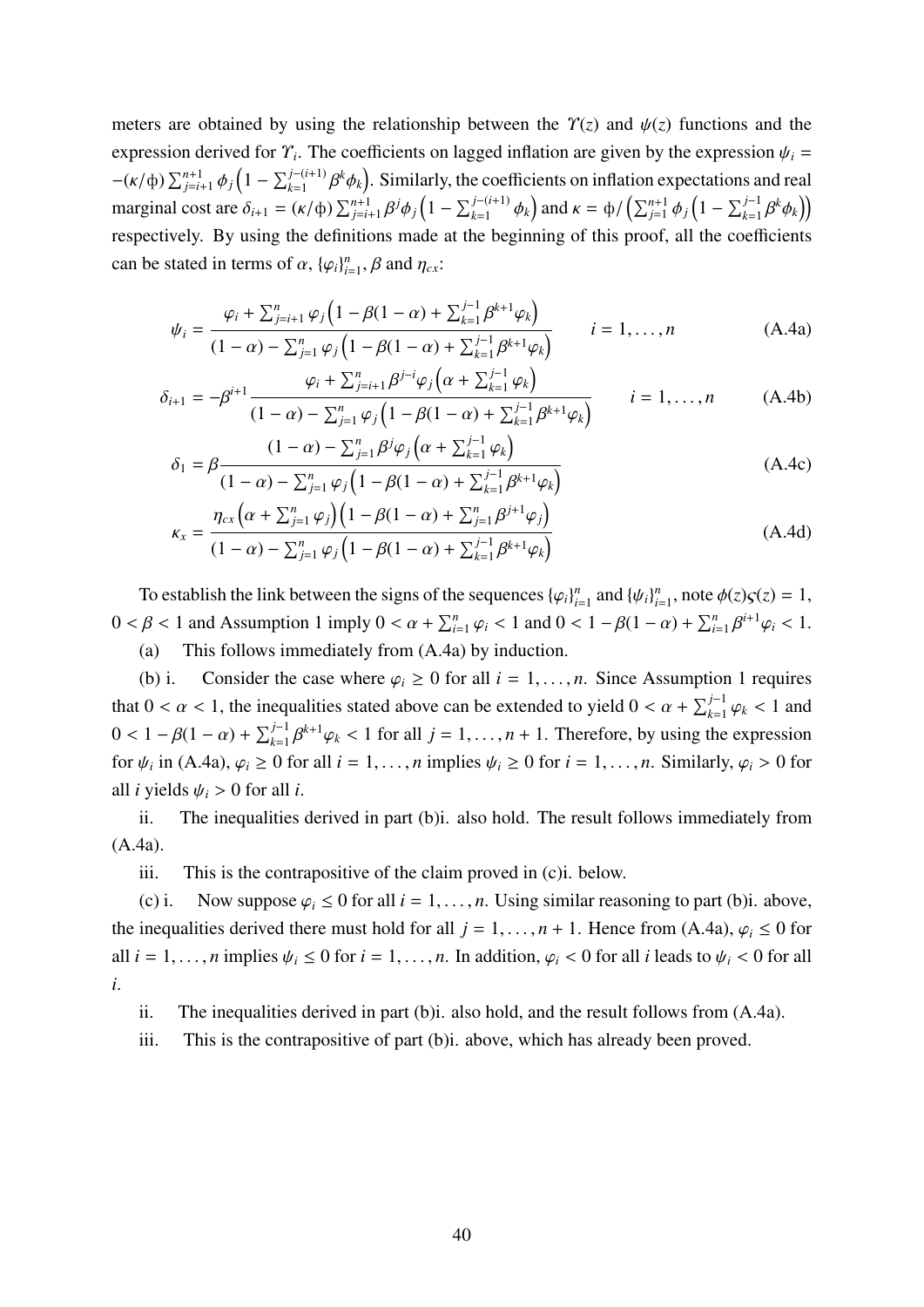## References

- Altissimo, F., Bilke, L., Levin, A., Mathä, T. and Mojon, B. (2006), 'Sectoral and aggregate inflation dynamics in the euro area', Journal of the European Economic Association, 4(2–3), pp. 585–593.
- Alvarez, L. J., Burriel, P. and Hernando, I. (2005), 'Do decreasing hazard functions for price ´ changes make any sense?', Working paper 461, European Central Bank.
- Baumgartner, J., Glatzer, E., Rumler, F. and Stiglbauer, A. (2005), 'How frequently do consumer prices change in Austria? Evidence from micro CPI data', Working paper 523, European Central Bank.
- Calvo, G. A. (1983), 'Staggered prices in a utility-maximizing framework', Journal of Monetary Economics, 12, pp. 383–398.
- Campbell, J. R. and Eden, B. (2005), 'Rigid prices: Evidence from U.S. scanner data', Working paper, Vanderbilt University.
- Cecchetti, S. G. (1986), 'The frequency of price adjustment: A study of the newsstand prices of magazines', Journal of Econometrics, 31, pp. 255–274.
- Christiano, L. J., Eichenbaum, M. J. and Evans, C. L. (2005), 'Nominal rigidities and the dynamic effects of a shock to monetary policy', Journal of Political Economy, 113, pp. 1– 45.
- Cliff, M. T. (2003), 'GMM and MINZ program libraries for MATLAB', Working paper, Virginia Tech, available for download from mcliff.cob.vt.edu/progs.html.
- Cogley, T. and Sbordone, A. M. (2005), 'A search for a structural Phillips curve', Staff report 203, Federal Reserve Bank of New York.
- Dias, D. A., Marques, C. R. and Santos Silva, J. M. C. (2005), 'Time or state dependent price setting rules? Evidence from Portuguese micro data', Working paper 511, European Central Bank.
- Dittmar, R. D., Gavin, W. T. and Kydland, F. E. (2005), 'Inflation persistence and flexible prices', International Economic Review, 46(1), pp. 245–261.
- Dotsey, M. (2002), 'Pitfalls in interpreting tests of backward-looking pricing in New Keynesian models', Federal Reserve Bank of Richmond Economic Quarterly, 88, pp. 37–50.
- Dotsey, M., King, R. G. and Wolman, A. L. (1999), 'State dependent pricing and the general equilibrium dynamics of money and output', Quarterly Journal of Economics, 114(2), pp. 655–690.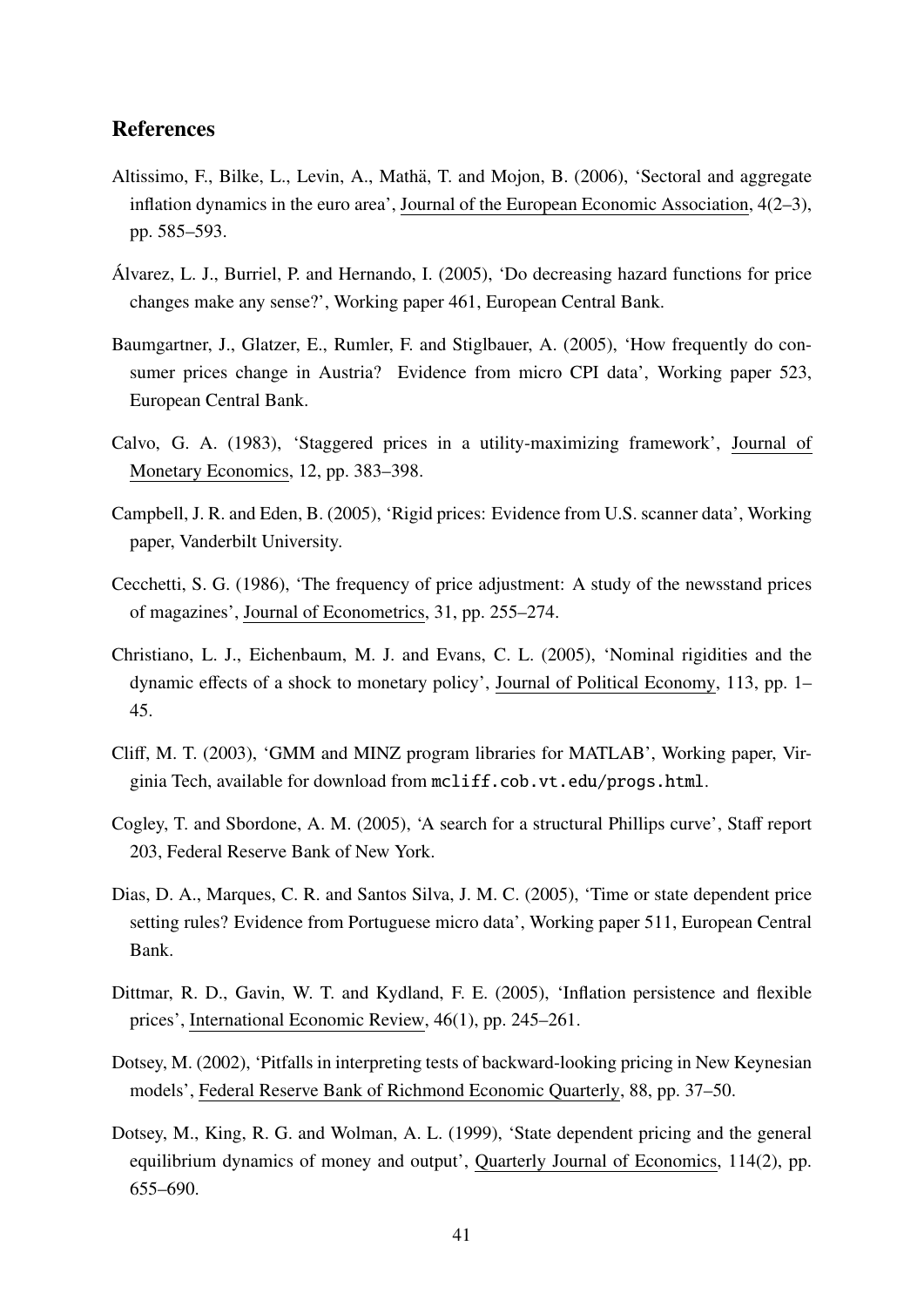- Fougère, D., Le Bihan, H. and Sevestre, P. (2005), 'Heterogeneity in consumer price stickiness: A microeconometric investigation', Working paper 536, European Central Bank.
- Fuhrer, J. C. (1997), 'The (un)importance of forward-looking behavior in price specifications', Journal of Money, Credit and Banking, 29, pp. 338–350.
- Fuhrer, J. C. and Moore, G. R. (1995), 'Inflation persistence', Quarterly Journal of Economics, 109, pp. 197–230.
- Gadzinski, G. and Orlandi, F. (2004), 'Inflation persistence in the European Union, the Euro Area, and the United States', Working paper 414, European Central Bank.
- Galí, J. and Gertler, M. (1999), 'Inflation dynamics: A structural econometric analysis', Journal of Monetary Economics, 44, pp. 195–222.
- Galí, J., Gertler, M. and López-Salido, J. D. (2001), 'European inflation dynamics', European Economic Review, 45, pp. 1237–1270.
- Gamelin, T. W. (2001), *Complex Analysis*, Springer-Verlag, New York.
- Goodfriend, M. and King, R. G. (1997), 'The New Neoclassical synthesis and the role of monetary policy', NBER Macroeconomics Annual, 12, pp. 231–283.
- Götte, L., Minsch, R. and Tyran, J.-R. (2005), 'Micro evidence on the adjustment of stickyprice goods: It's how often, not how much', Discussion paper 5364, Centre for Economic Policy Research.
- Guerrieri, L. (2001), 'Inflation dynamics', International finance discussion paper 715, Federal Reserve Board.
- Guerrieri, L. (2002), 'The inflation persistence of staggered contracts', International finance discussion paper 734, Federal Reserve Board.
- Heckman, J. and Singer, B. (1984), 'Econometric duration analysis', Journal of Econometrics, 24, pp. 63–132.
- Jadresic, E. (1999), 'Sticky prices: An empirical assessment of alternative models', Working paper 99/72, International Monetary Fund.
- Kiefer, N. (1988), 'Economic duration data and hazard functions', Journal of Economic Literature, 26, pp. 646–679.
- Kurmann, A. (2004), 'Maximum likelihood estimation of dynamic stochastic theories with an application to New Keynesian pricing', Working paper 04–21, Université du Québec à Montréal.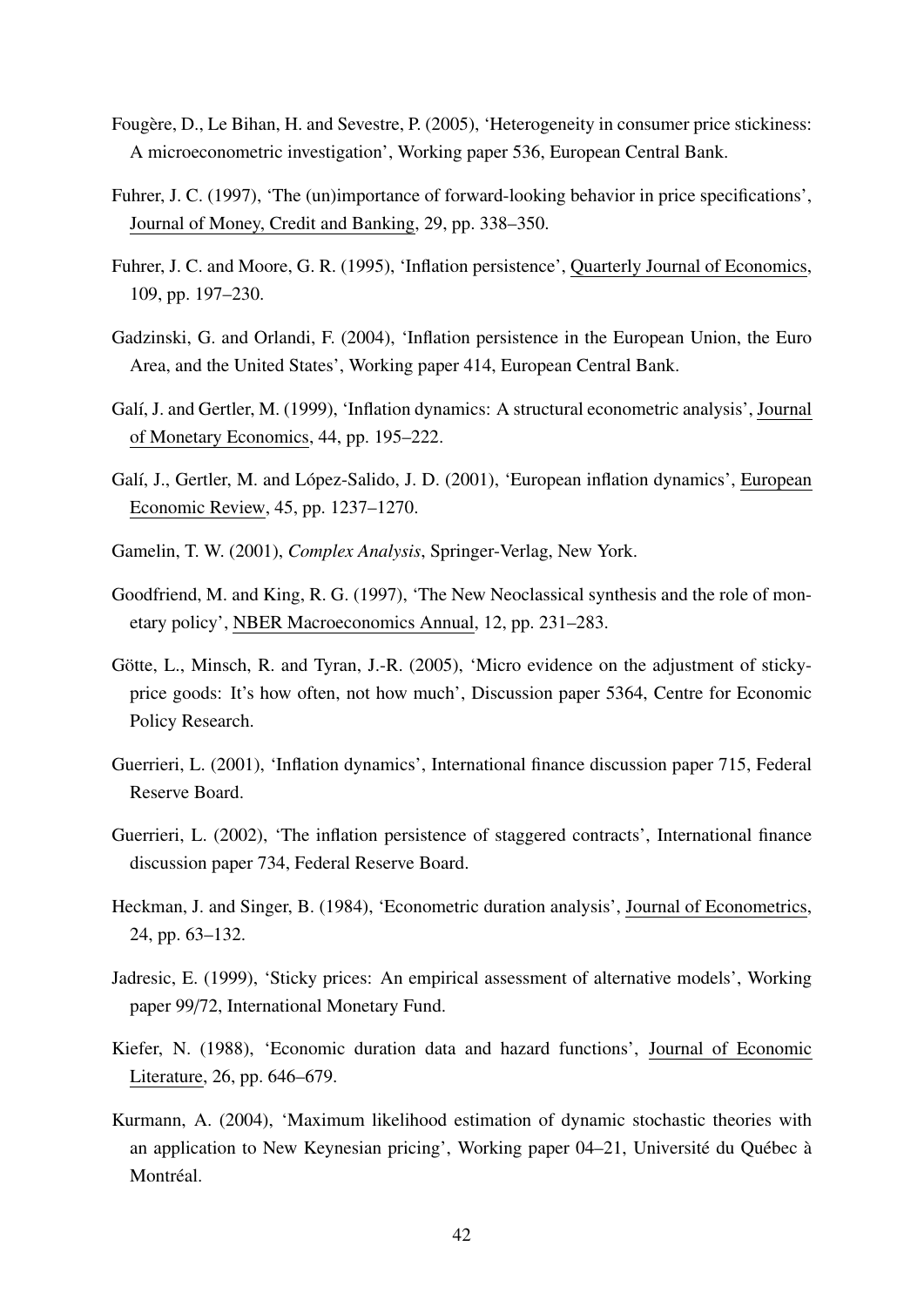- Linde, J. (2005), 'Estimating New-Keynesian Phillips curves: A full information maximum ´ likelihood approach', Journal of Monetary Economics, 52(6), pp. 1135–1149.
- Mankiw, N. G. (2001), 'The inexorable and mysterious trade-off between inflation and unemployment', Economic Journal, 111, pp. C45–61.
- Mash, R. (2004), 'Optimizing microfoundations for inflation persistence', Discussion paper 183, Oxford University.
- Mátyás, L. (1999), *Generalized Method of Moments Estimation*, Cambridge University Press, Cambridge.
- Milani, F. (2005), 'Adaptive learning and inflation persistence', Working paper, Princeton University.
- Nakamura, E. and Steinsson, J. (2007), 'Five facts about prices: A reevaluation of menu cost models', Working paper, Harvard University.
- Paloviita, M. (2004), 'Inflation dynamics in the euro area and the role of expectations: Further results', Discussion paper 21, Bank of Finland.
- Roberts, J. M. (1997), 'Is inflation sticky?', Journal of Monetary Economics, 39, pp. 173–196.
- Roberts, J. M. (2005), 'How well does the New Keynesian sticky-price model fit the data?', Contributions to Macroeconomics, 5(1), p. Article 10.
- Rudd, J. and Whelan, K. (2005), 'New tests of the New-Keynesian Phillips curve', Journal of Monetary Economics, 52(6), pp. 1167–1181.
- Sbordone, A. (2002), 'Prices and unit labor costs: A new test of price stickiness', Journal of Monetary Economics, 49, pp. 235–256.
- Sheedy, K. D. (2007), 'Robustly optimal monetary policy', Working paper, London School of Economics.
- Smets, F. and Wouters, R. (2003), 'An estimated dynamic stochastic general equilibrium model of the euro area', Journal of the European Economic Association, 1(5), pp. 1123–1175.
- Taylor, J. B. (1980), 'Aggregate dynamics and staggered contracts', Journal of Political Economy, 88, pp. 1–24.
- Whelan, K. (2007), 'Staggered price contracts and inflation persistence: Some general results', International Economic Review, 48(1), pp. 111–145.
- Wolman, A. L. (1999), 'Sticky prices, marginal cost, and the behavior of inflation', Federal Reserve Bank of Richmond Economic Quarterly, 85(4), pp. 29–48.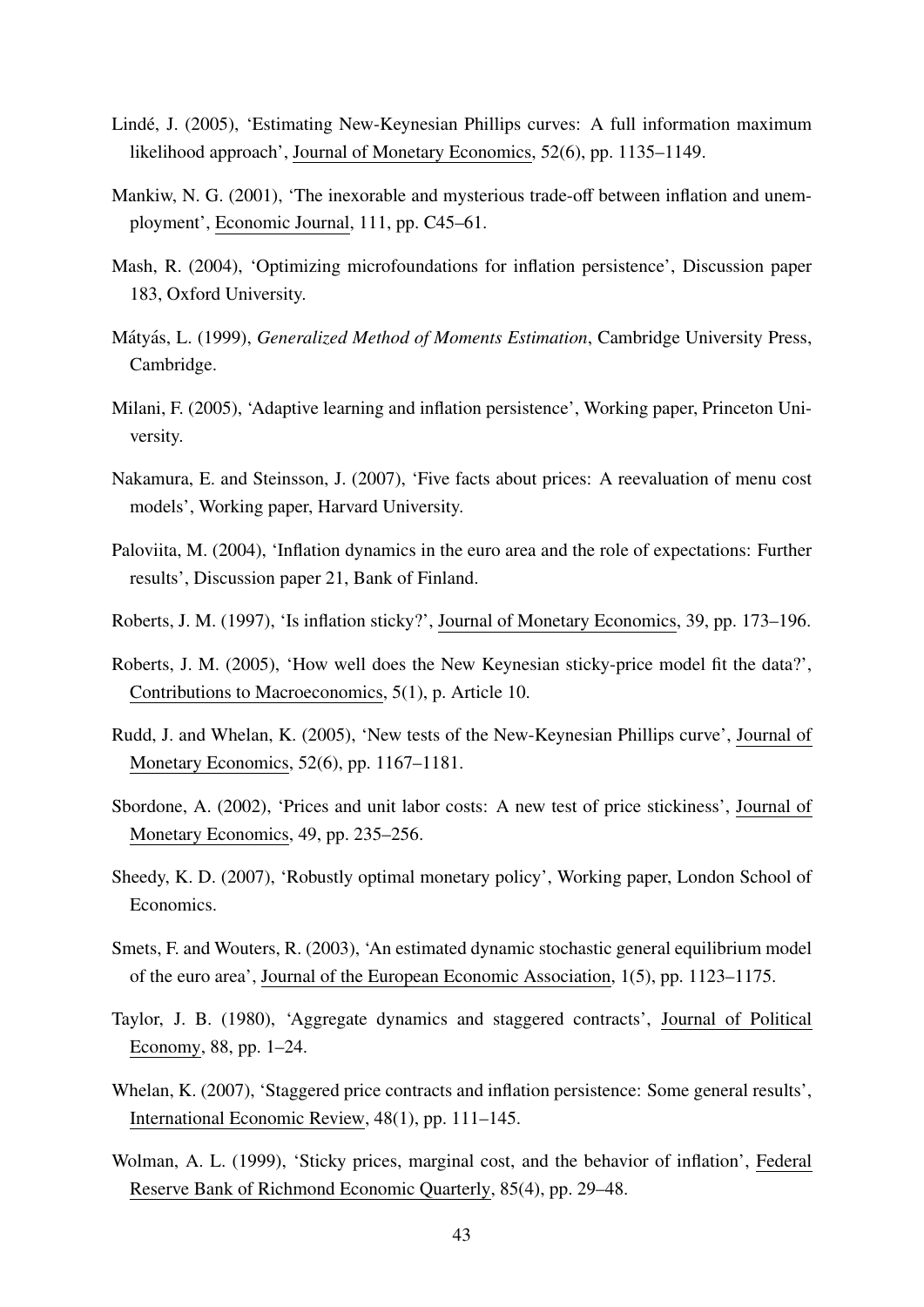- Woodford, M. (2003), *Interest and Prices: Foundations of a Theory of Monetary Policy*, Princeton University Press, New Jersey.
- Woodford, M. (2007), 'Interpreting inflation persistence: Comments on the conference on 'Quantitative Evidence on Price Determination'', Journal of Money, Credit and Banking, 39(1), pp. 203–210.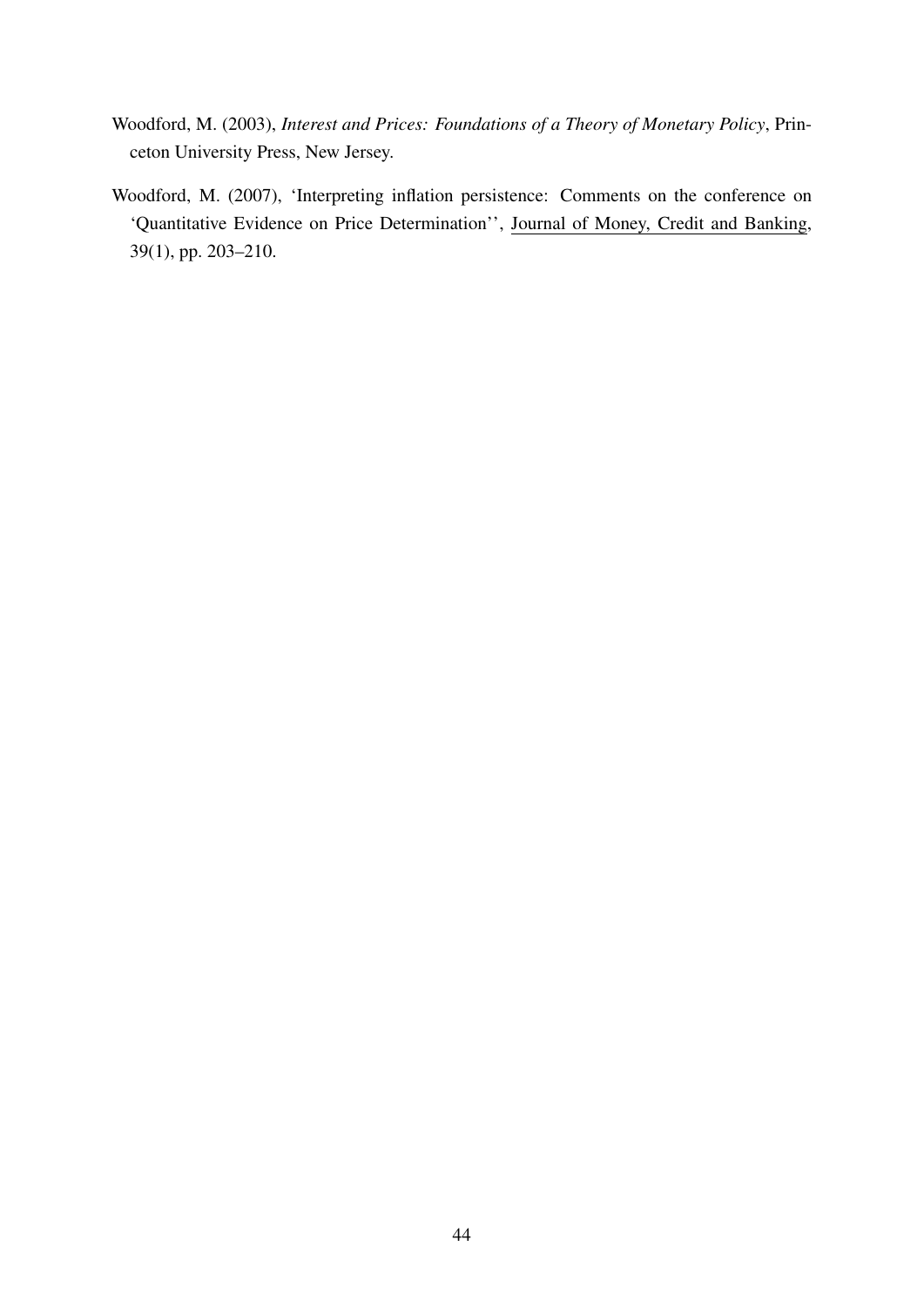# **CENTRE FOR ECONOMIC PERFORMANCE Recent Discussion Papers**

| 836 | Andrew E. Clark<br>Ed Diener<br>Yannis Georgellis<br>Richard E. Lucas | Lags and Leads in Life Satisfaction: A Test of<br>the Baseline Hypothesis                                                  |
|-----|-----------------------------------------------------------------------|----------------------------------------------------------------------------------------------------------------------------|
| 835 | Jean-Baptiste Michau                                                  | Creative Destruction with On-the-Job Search                                                                                |
| 834 | Nikolaus Wolf                                                         | Scylla and Charybodis: the European Economy<br>and Poland's Adherence to Gold, 1928-1936                                   |
| 833 | Sharon Belenzon<br><b>Tomer Berkovitz</b>                             | <b>Innovation in Business Groups</b>                                                                                       |
| 832 | Espen R. Moen<br>Åsa Rosén                                            | Incentives in Competitive Search Equilibrium                                                                               |
| 831 | Eran Yashiv                                                           | U.S. Labor Market Dynamics Revisited                                                                                       |
| 830 | Laura Alfaro<br><b>Andrew Charlton</b>                                | Growth and the Quality of Foreign Direct<br>Investment: Is All FDI Equal?                                                  |
| 829 | Richard Layard<br>David Clark<br>Martin Knapp<br>Guy Mayraz           | Cost-Benefit Analysis of Psychological Therapy                                                                             |
| 828 | <b>Emma Tominey</b>                                                   | Maternal Smoking During Pregnancy and Early<br><b>Child Outcomes</b>                                                       |
| 827 | <b>Christos Genakos</b><br>Tommaso Valletti                           | Testing the "Waterbed" Effect in Mobile<br>Telephony                                                                       |
| 826 | Luis Garicano<br>Paul Heaton                                          | Information Technology, Organization, and<br>Productivity in the Public Sector: Evidence from<br><b>Police Departments</b> |
|     | 825 Laura Alfaro<br><b>Andrew Charlton</b>                            | <b>Intra-Industry Foreign Direct Investment</b>                                                                            |
| 824 | Miklós Koren<br>Silvana Tenreyro                                      | <b>Technological Diversification</b>                                                                                       |
| 823 | Régis Barnichon                                                       | The Shimer Puzzle and the Correct Identification<br>of Productivity Shocks                                                 |
| 822 | Carlos Thomas                                                         | Search Frictions, Real Rigidities and Inflation<br>Dynamics                                                                |